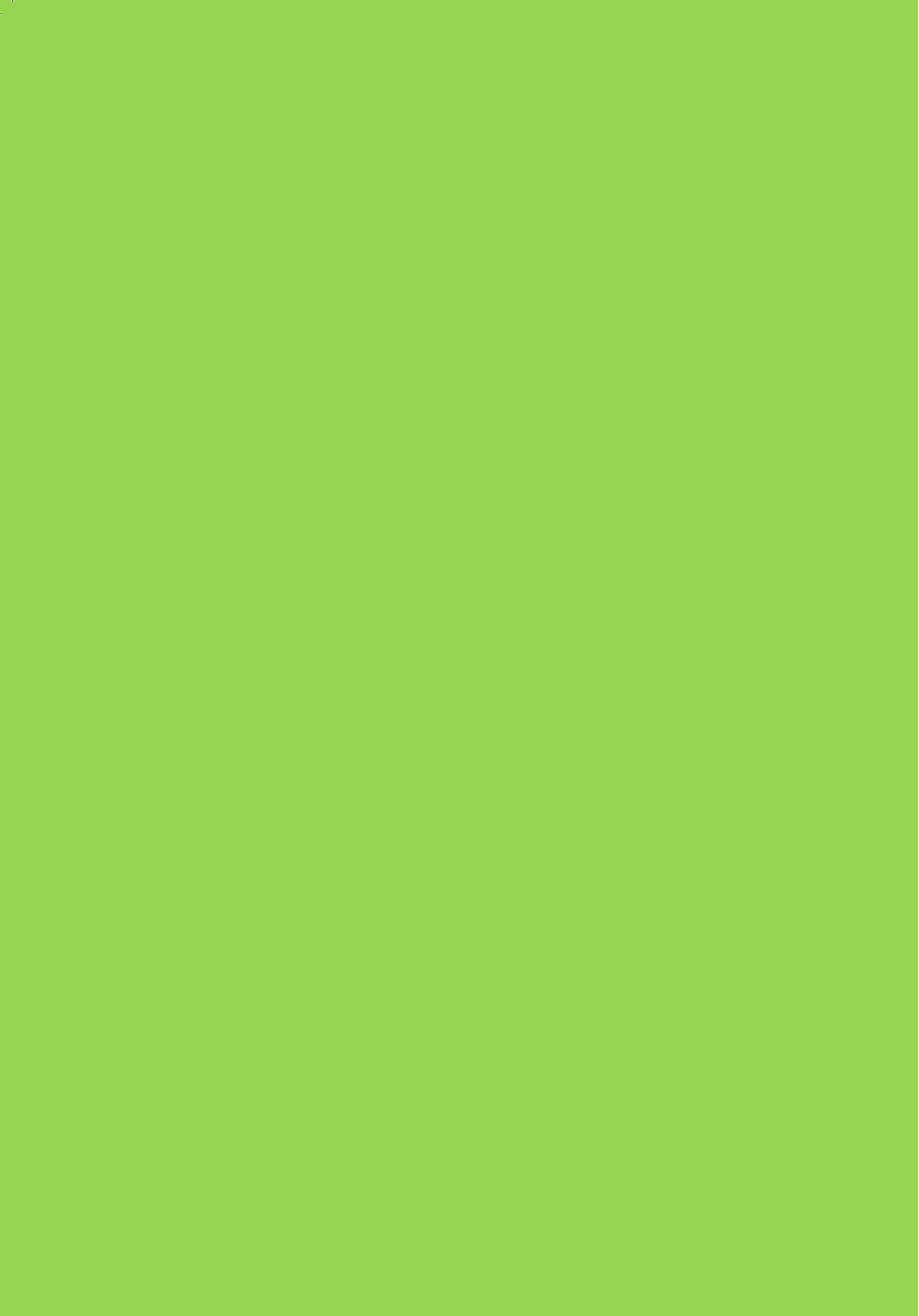### The Future We Want – A Feminist Perspective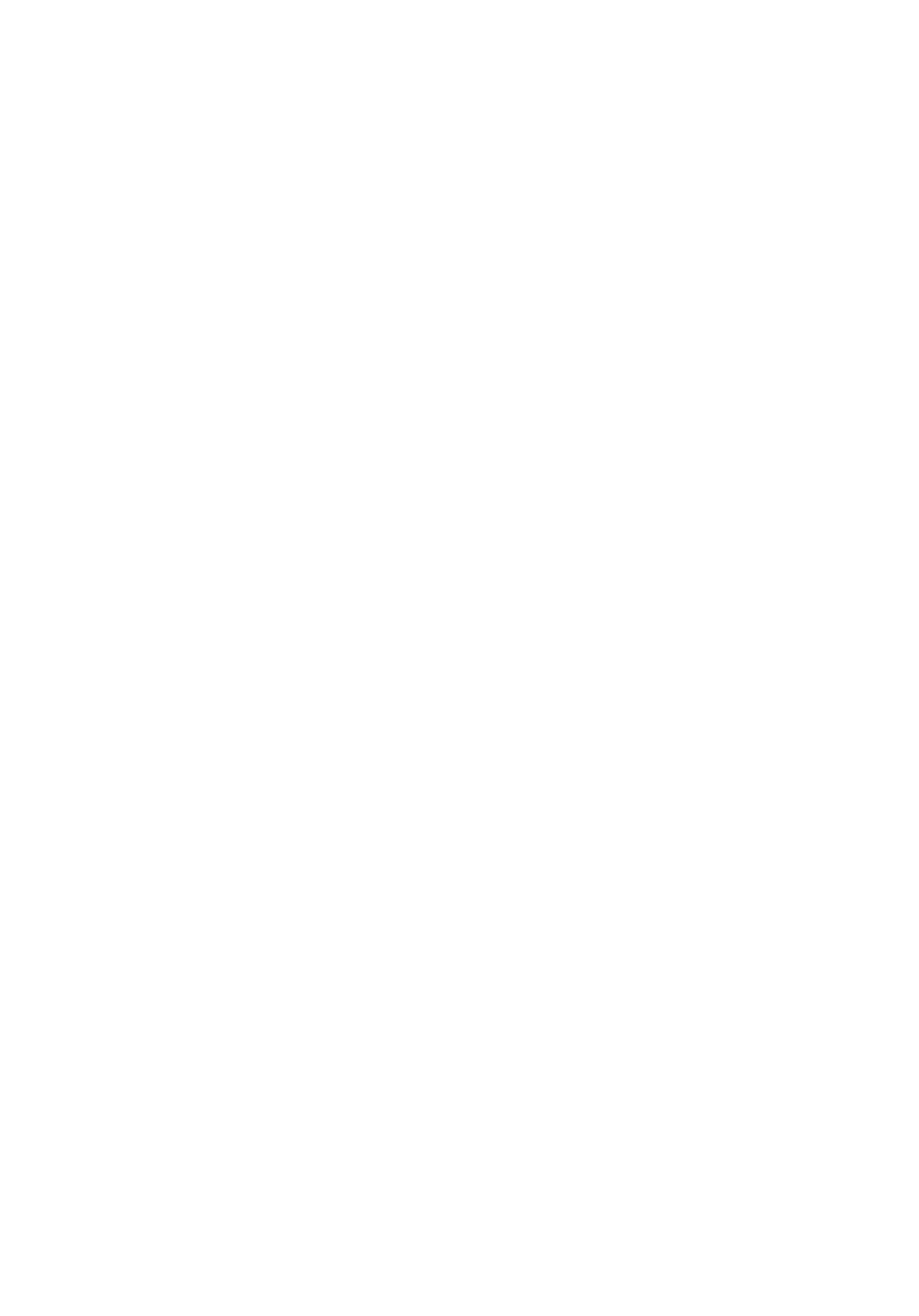### HEINRICH BÖLL STIFTUNG Publication Series On Ecology Volume 21

# The Future We Want

A Feminist Perspective

By Christa Wichterich

Edited by the Heinrich Böll Foundation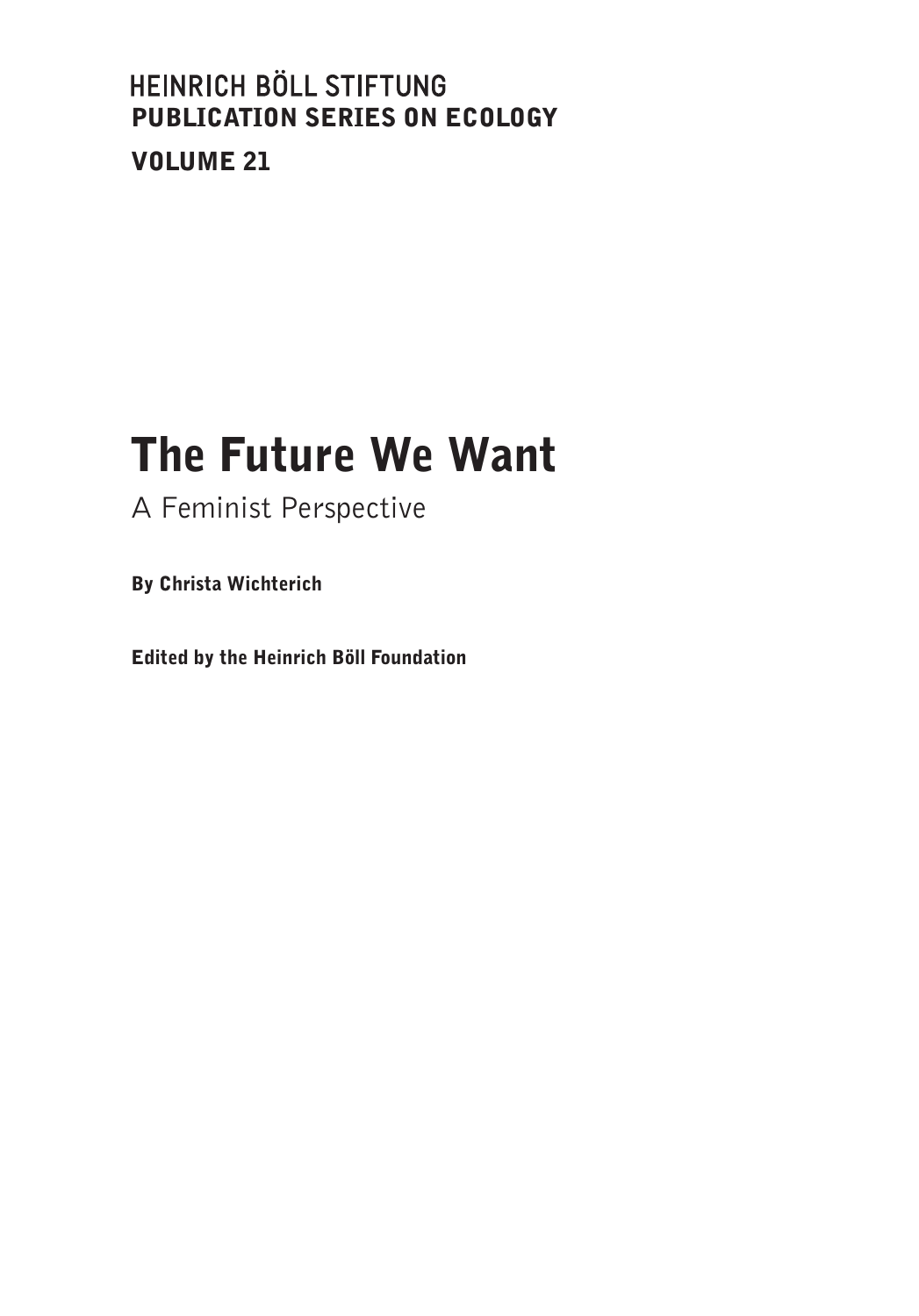#### About the author

Christa Wichterich, PhD in Sociology, is an independent writer, consultant, lecturer and feminist activist based in Bonn, Germany; Member of the Scientific Board of attac Germany; member of WIDE (Women in Development Europe).



Published under the following Creative Commons License: http://creative-COC commons.org/licenses/by-nc-nd/3.0/. Attribution — You must attribute the NC ND work in the manner specified by the author or licensor (but not in any way that suggests that they endorse you or your use of the work). Noncommercial — You may not use this work for commercial purposes. No Derivative Works — You may not alter, transform, or build upon this work.

The Future We Want A Feminist Perspective By Christa Wichterich

Volume 21 (english edition) in the Publication Series on Ecology Edited by the Heinrich Böll Foundation 2012 Translation: Sandra Lustig

Design: graphic syndicat, Michael Pickardt (designed by blotto design) Title photo: Alex, http://www.feministonlinespaces.com Printing: agit-druck

ISBN 978-3-86928-080-6

This publication can be ordered from: Heinrich-Böll-Stiftung, Schumannstr. 8, D-10117 Berlin, Germany, T +49 30 28534-0 F +49 30 28534-109 E buchversand@boell.de W www.boell.de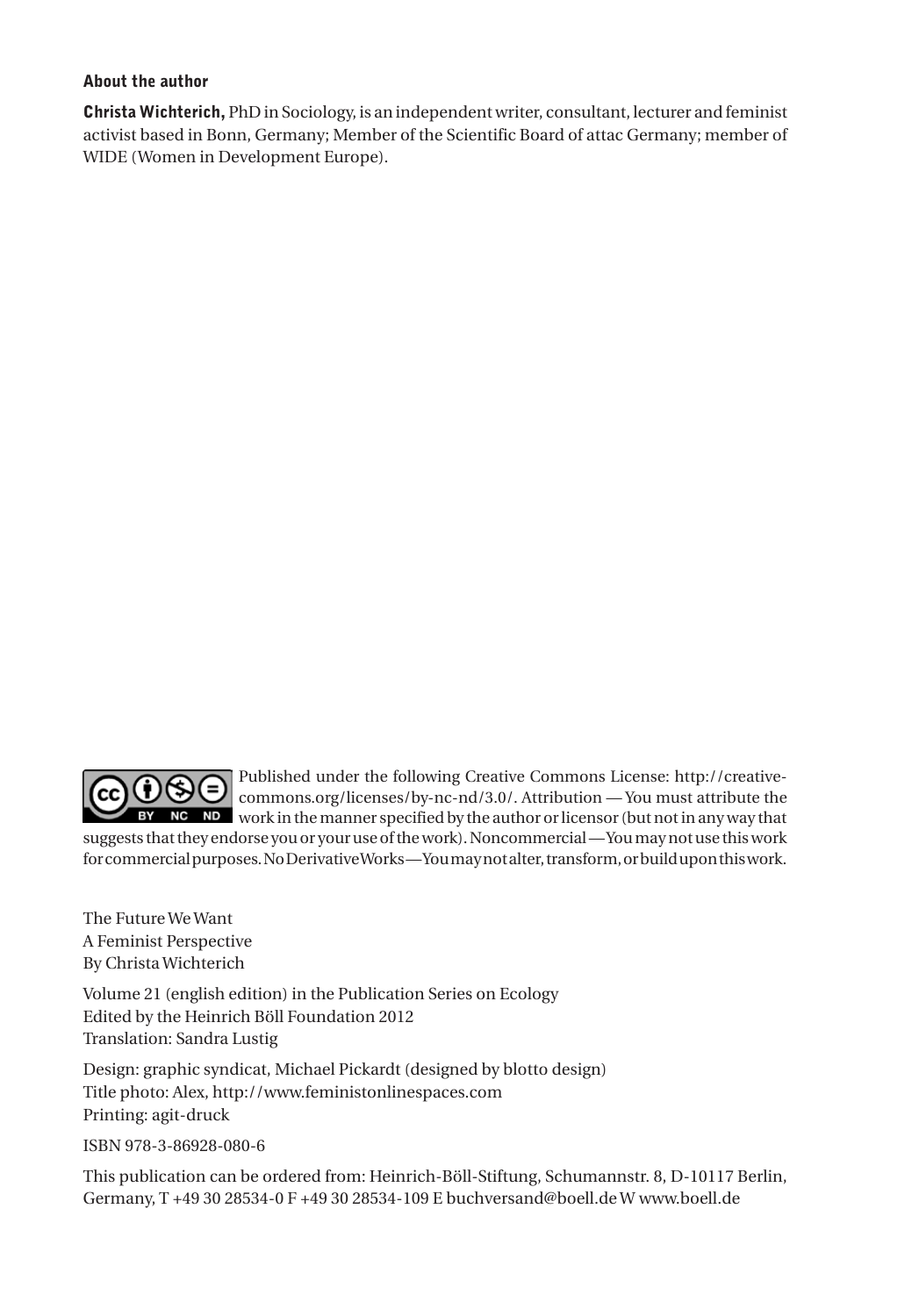### **CONTENTS**

| Foreword |                                                                                                                                                                              | $\overline{7}$                   |
|----------|------------------------------------------------------------------------------------------------------------------------------------------------------------------------------|----------------------------------|
| 1.       | Back on the Agenda: Gender and Ecology                                                                                                                                       | 9                                |
| 2.       | The Chernobylian Turn and Global Governance through UNCED                                                                                                                    | 13                               |
| 3.       | <b>Climate and Gender Justice</b><br>On polluters and victims<br>Gender mainstreaming<br>Gender in the negotiations<br>The population argument $-$ a pitfall                 | 18<br>19<br>20<br>22<br>23       |
| 4.       | <b>Food and Agriculture</b><br>Who feeds the world?<br>From livelihood rights to food sovereignty<br>Who owns local biodiversity?<br>Who owns the land?<br>Urban agriculture | 25<br>27<br>29<br>31<br>32<br>34 |
| 5.       | Multiple Crises, Green Economy, and a Critique of Growth<br>Care and precaution<br>The good life and buen vivir                                                              | 36<br>40<br>44                   |
| 6.       | <b>Outlook: Occupy the Future</b>                                                                                                                                            | 46                               |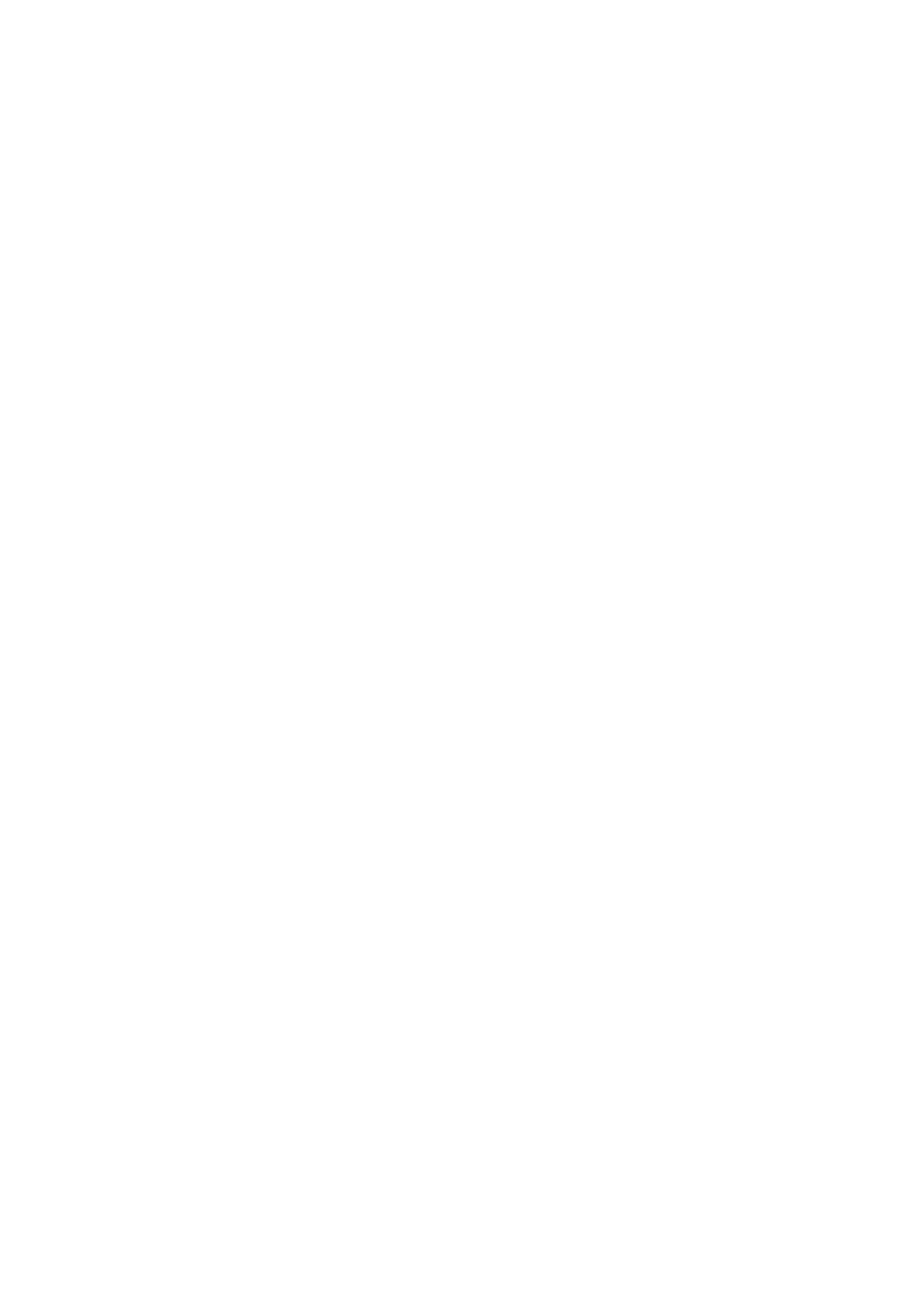#### **FOREWORD**

*The Future We Want* – the motto chosen by the UN in the run-up to the June 2012 United Nations Conference on Sustainable Development (Rio+20) – is certainly forward-looking. Expectations are higher than ever: Rio+20 is supposed to be *the* great historic opportunity to define routes towards a safer, fairer, greener, and cleaner world. The focus of the Rio de Janeiro conference is to be the principle of a "green economy" as a way out of the global crises of climate, food, and poverty.

Those who, like Christa Wichterich, the author of this essay, take a closer look at the preparations and blueprints for a green economy will discover that they are devoid of gender perspectives. The theoretical frameworks, practical knowledge, and experience of feminists and women's networks play virtually no role in the debate around the "future we want." Yet, for many decades, those women have been developing responses to local and global-level ecological and social crises. Twenty years ago, the most important document of the first Rio conference, *Agenda 21*, acknowledged that women are key actors in protecting the environment and combating poverty; however, by the time the preparations for Rio+20 began, the consensus that environmental justice, sustainability, and gender justice are inextricably linked and mutually dependent issues had been lost. Ecofeminist approaches that had their heyday in the 1980s and 1990s were now rarely to be heard, let alone influential. Many women advocating feminist points of view had withdrawn from global negotiations on the environment and from ecological activism.

As a result, gender is often sidelined in debates on growth and the environment. Yet, for some time now, women's networks have been making their voices heard once again, calling for gender-equitable policies during climate negotiations. In local struggles against inequality and the destruction of the foundations of human life, women continue to hold an important position: Feminists and women's networks are reclaiming spaces for action and thought. *Occupy Patriarchy*, for example, is a bid by US feminists to position themselves in society's debates and struggles around inequality and privatization.

Feminist ecological and economic models and utopias are regaining ground. For the Heinrich Böll Foundation it is crucial to make these ideas heard and to give them greater prominence within the larger discourse on a post-growth, equitable world. Our perspective on the great transformations and the quest for a better life is critical of growth and, at the same time, gendered: The "future we want" is a future that thinks of gender justice as inseparable from ecological and social sustainability – one that discusses and strives for new models of prosperity,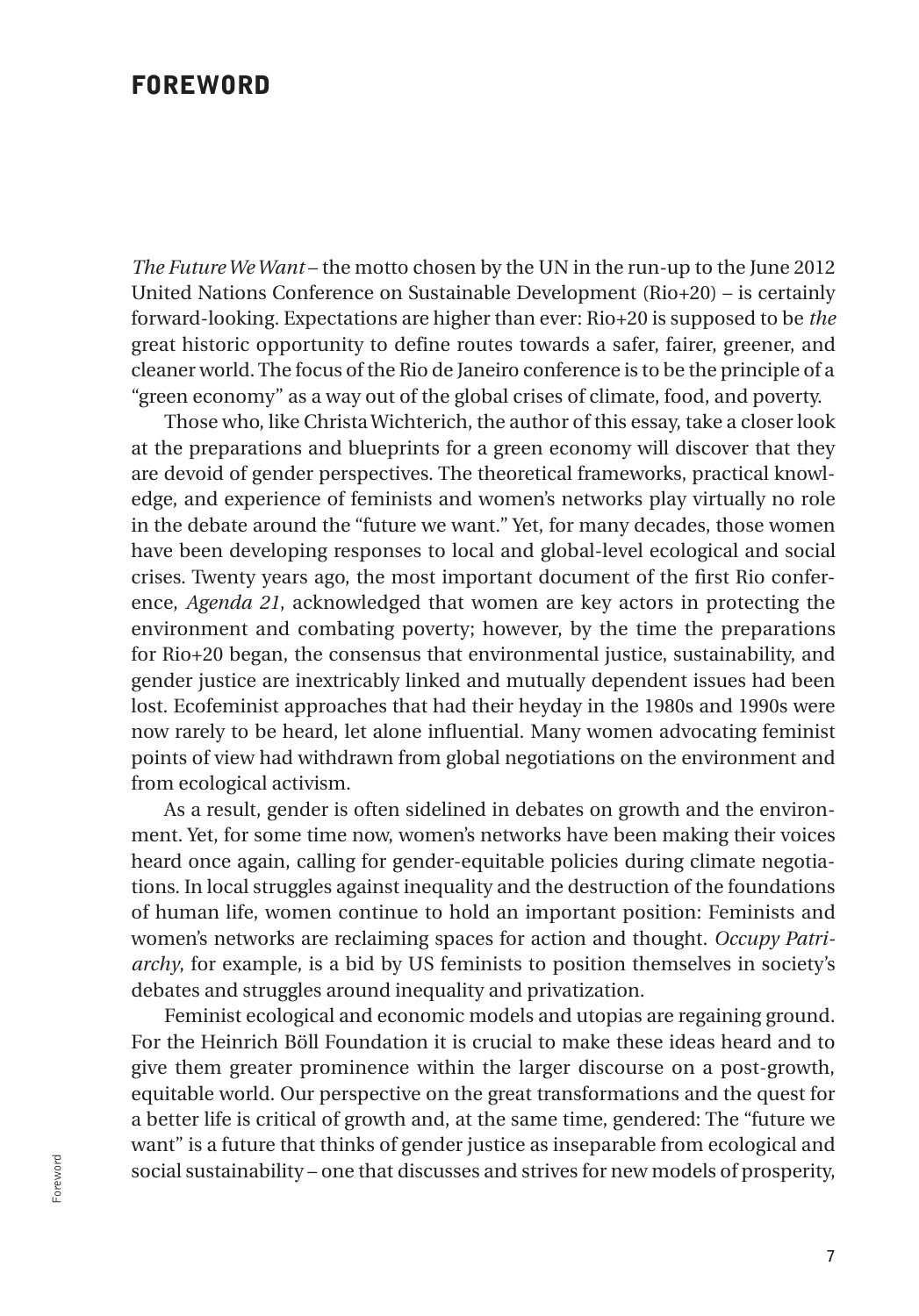quality of life, and the social dimension of global restructuring in terms that take account of gender.

Christa Wichterich's essay provides the analytical foundations for this vision. It points to spheres of political action that are especially interesting and relevant for contemporary ecofeminism. The essay is part of a series of publications on Rio+20, a series that intends to promote new emphases that are able to break down blockages in thought and action – and thus to create a space for social innovations, something we need much more urgently than technological ones.

For the Heinrich Böll Foundation the public interest in the 2012 Rio+20 conference is a starting point for a whole range of activities. To us the debate around a green economy, growth, and new models of prosperity is a great opportunity to draw more attention to feminist ecology and a gendered sustainability, and to bring such approaches back onto the global political agenda.

I would like to express my very sincere thanks to Christa Wichterich. More than almost any other, she has for many years rigorously united feminist critique with an outlook critical of capitalism; she has publicized, accompanied, and supported the emancipatory and utopian substance of the theoretical and practical models put forward by feminists and women's networks.

We welcome further ideas and comments from our readers.

Berlin, January 2012

Barbara Unmüßig President, Heinrich Böll Foundation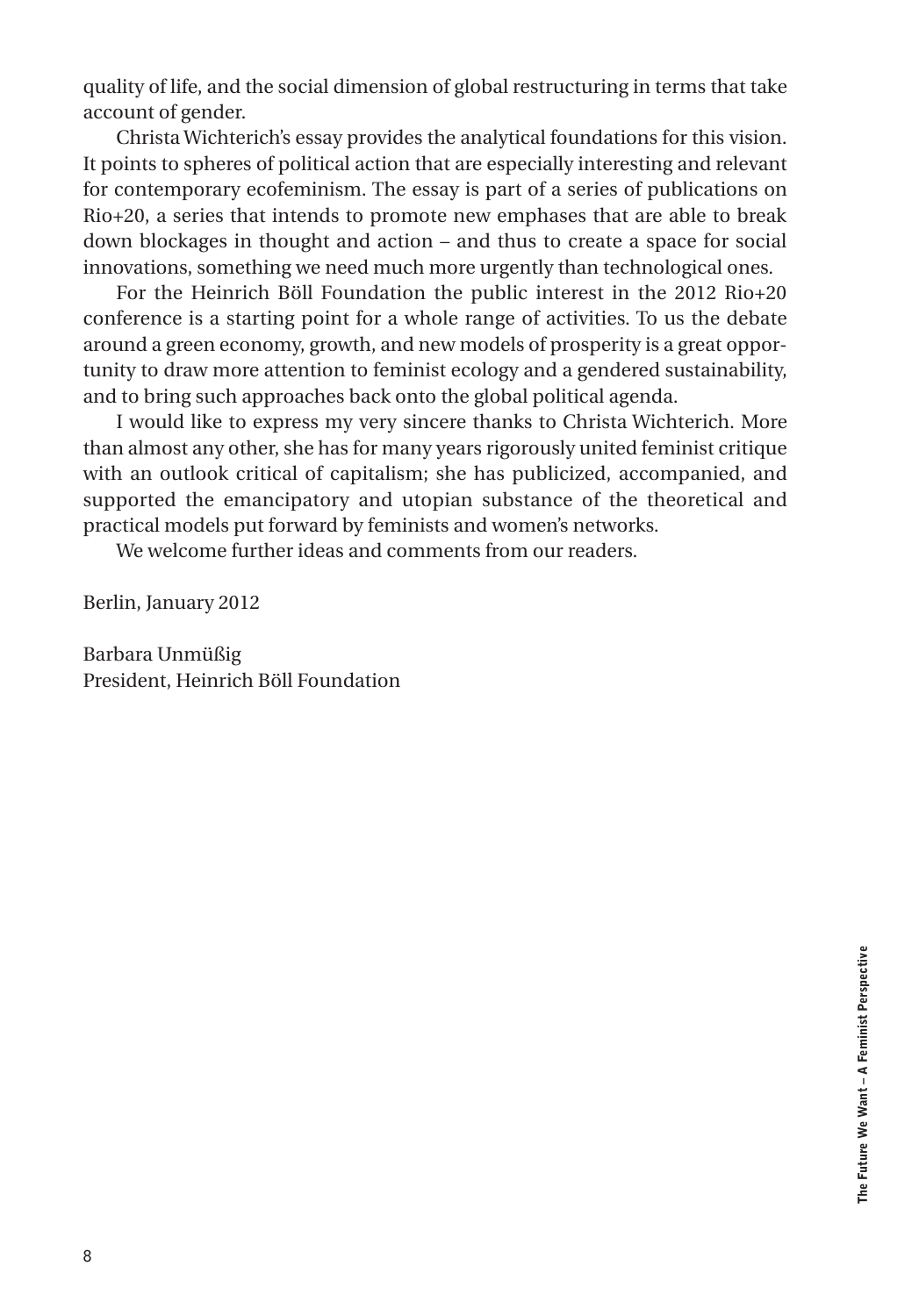## 1. Back on the Agenda: Gender and Ecology

The multiple crisis – the financial crash, hunger, climate change and resource scarcity – shows emphatically that neoliberal market globalization cannot fulfill its promises, namely to bring about the ideal allocation of worldwide resources and thus be a win-win game for all. This is also the reason why the growth-based concept of sustainability put forward at the 1992 *United Nations Conference on Environment and Development* (UNCED) in Rio de Janeiro was doomed to fail, as it constituted an attempt to reconcile economic growth, protection of resources, and social justice. In an effort to salvage the concept of sustainability, which has lost credibility, the United Nations have proposed a *Global Green New Deal* based on a *Green Economy* as the new guiding principle for the Rio+20 Conference. The Green Economy seeks a way out of the financial, climate, and energy crisis and, at the same time, tries to make the connection to the *Millennium Development Goals* and poverty alleviation.

Taking a closer look from a feminist perspective at the papers on the *Green Economy*, one is struck by the fact how few gender aspects they contain. Twenty years after the Rio Conference they seem to be gender-blind. In 1992, the *Agenda 21*, the Rio Conference's final document, recognized women as key actors for environmental protection and poverty alleviation and granted them rights to shape development and environmental policy and make decisions in that area. On this basis, a broad consensus on gender policy came about in the 1990s, namely that

- **Example 2** ecology and sustainability are not gender neutral,
- the analysis of gender relations is vital for understanding the relationship between nature and society as well as for resource management and for overcoming environmental crises,
- without gender justice, there will be no environmental justice, no sustainability, and no good life for all.

Two decades on, the Green Economy papers of the *United Nations Environment Programme*<sup>1</sup> (UNEP) lag behind the *Agenda 21*. Neither do their various topics

<sup>1</sup> UNEP (2011): Towards a Green Economy. Pathways to Sustainable Development and Poverty Eradication, UNEP (2011): Brief for Policy-makers on the Green Economy and the MDGs; www.unep.org/greeneconomy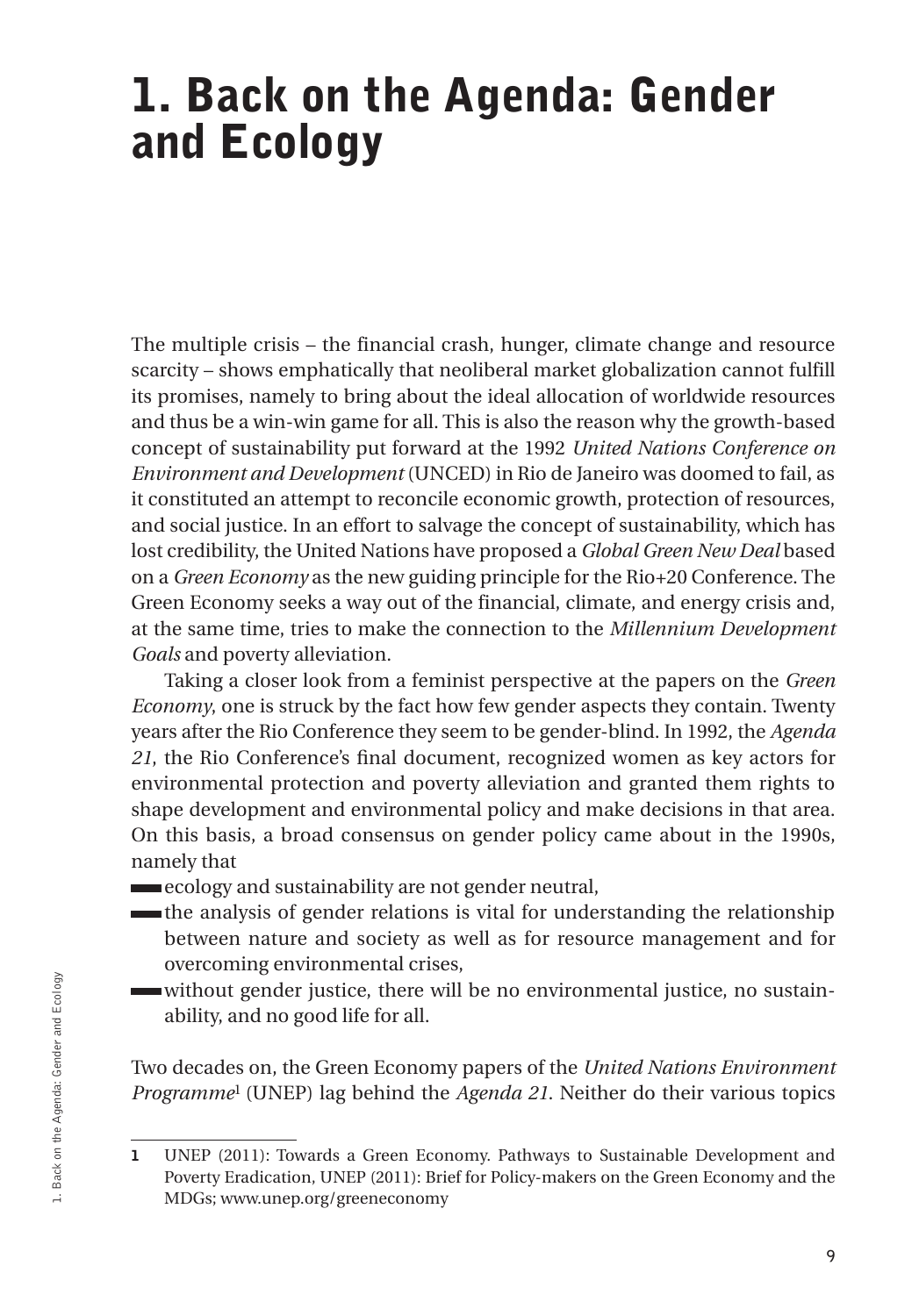reflect gender mainstreaming nor is there an effort to take a feminist perspective into consideration.

Climate change has been at the top of the global environmental agenda for years and was, for a long time, treated as if it were a gender-neutral issue. If, in a sustained effort, international gender networks had not tenaciously introduced a gender perspective, the 1992 *United Nations Framework Convention on Climate Change* (UNFCCC) would still be gender-blind. In 2008, and only after 14 rounds of negotiations, did the UNFCCC secretariat call on the parties to implement gender-sensitive measures. However, when UN Secretary-General Ban Ki-Moon assembled an advisory group on *Climate Change Financing* in 2010, he appointed 19 men. Following vehement protests, the high-level body was expanded to include then French finance minister Christine Lagarde. Germany has not taken up the gender message of the 1992 Agenda 21 either. When, in 2011, German political parties nominated 17 experts to the study group "Growth, Prosperity, Quality of Life," there was not a single woman among them.

These examples show that the glass ceiling is still very much in effect in the decision-making arenas of development and environment policy and that women's expertise is largely being ignored, even though mainstreaming and participation are professed time and again.

What happened to the topics of "feminist ecology" and "women/gender and sustainability" after their boom, 20 years ago? Following the Rio Conference, both public attention and the focus of women's networks shifted to core themes of upcoming major UN conferences: human rights, population, social issues, women, habitat, and food. "Women and the environment" was listed next-tolast among 12 critical areas of concerns in the *Platform for Action* passed at the *Fourth World Conference on Women* in Beijing in 1995, a document that, to this day, is considered to be an international catechism for women's rights and gender equality. The topics disappeared from public view because women's movements focused on protests against neoliberal globalization, trade liberalization, and the privatization of public goods, while expert professional and scientific elites continued to work on these issues. In the process, both the protest movements and the experts neglected, time and again, to recreate the linkages between the economy, ecology, and social concerns fundamental to the concept of sustainability. In no policy area did topics combining gender and environment take on a dynamic of their own. Although it was popular to treat the two topics as cross-cutting themes in development policy in the context of poverty alleviation, and although there was talk of "double mainstreaming" – of gender and environment, or gender and climate – gender aspects vanished from environmental and sustainability policy, just as they had from development policy. It is true that a gender perspective is mentioned more often at the programmatic level of environmental policies today than at the time of the Rio Conference. Mainstreaming as a technical procedure is more widespread. The proportion of women in specialist elites and political delegations has increased. Yet,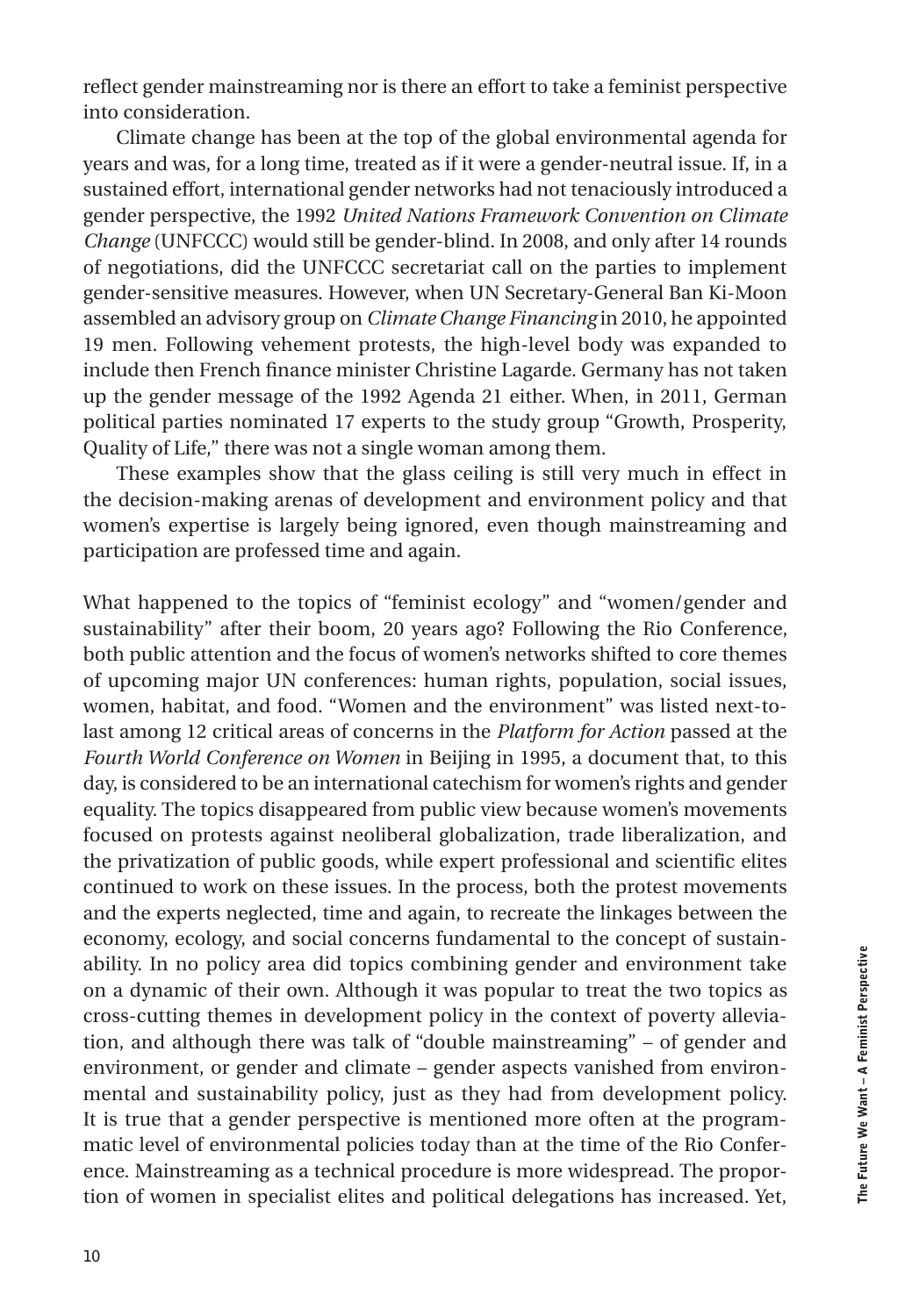when references to gender at the programmatic level have to be broken down and operationalized, gaps in implementation arise and, strangely enough, the gender perspective "evaporates".2 In addition, awareness of the complex internal connections between gender, economic, and natural relations is still lacking.

Against this background, gender fatigue started to spread in the 2000s: Many women working in various institutions became more frustrated about the slow pace of progress and the tenacity of resistance. In contrast, institutions pointed to the progress that had been made and, viewing the topic of gender justice as accomplished, checked it off their lists. The more other topics such as poverty, HIV/AIDS, climate, and participation were declared to be crosscutting issues, the stronger the opposition to mainstreaming became – and often fatigue set in. Similar things happened in major environmental organizations and eco-movements – feminist approaches did not leave much of a footprint. In many debates surrounding ecological issues old stereotypes about the relationship between women and nature – simplifications of women as victims, as perpetrators of environmental damages or, on the other hand, as saviors – resurfaced. Time and again, the media take up populist arguments such as population growth as the root of all evil. In contrast, they fail to mention that women from Fukushima have called for a global shutdown of nuclear power. Overall, today, gender approaches are less politicized and discussed less as an emancipatory perspective for changing structures than they were in 1992.

Nonetheless, Rio+20, the *Green Economy*, and current discourses about new models of prosperity, growth, and the failure of the *Millennium Development Goals* (MDGs) make these topics all the more current and controversial. For this reason, it is highly necessary to put feminist perspectives on ecology as well as a debate about gendered sustainability back on the agenda.

However, these topics will only be able to mobilize people, if they connect to the new social movements and their demands for public participation and direct democracy. Outmoded approaches to women's rights and equality tend to be alien to young women and men. They have new ways of approaching gender issues and the relationship between humans and nature, namely by constructing gender identities and through everyday practices of lifestyle and consumption. Current examples include radicalized animal rights activism, veganism, and a critique of industrialized food production that are part of countless initiatives from urban gardening to reclaiming the commons. Many young people start out with aspects of their individual lifestyles, but as they transcend the question "What can I do, as an individual?" – a question that has been around for a long time – they begin to interfuse a system-wide focus with the most varied approaches to seeking a "good life" and alternative economies. This linkage of personal and political aspects is the most important prerequisite for the much-

<sup>2</sup> Schultz, Irmgard/Hummel, Diana, Padmanabhan, Martina (2010): Feministische Perspektiven auf Nachhaltigkeitspolitik, in: *Femina Politica* 01/2010, 9-22.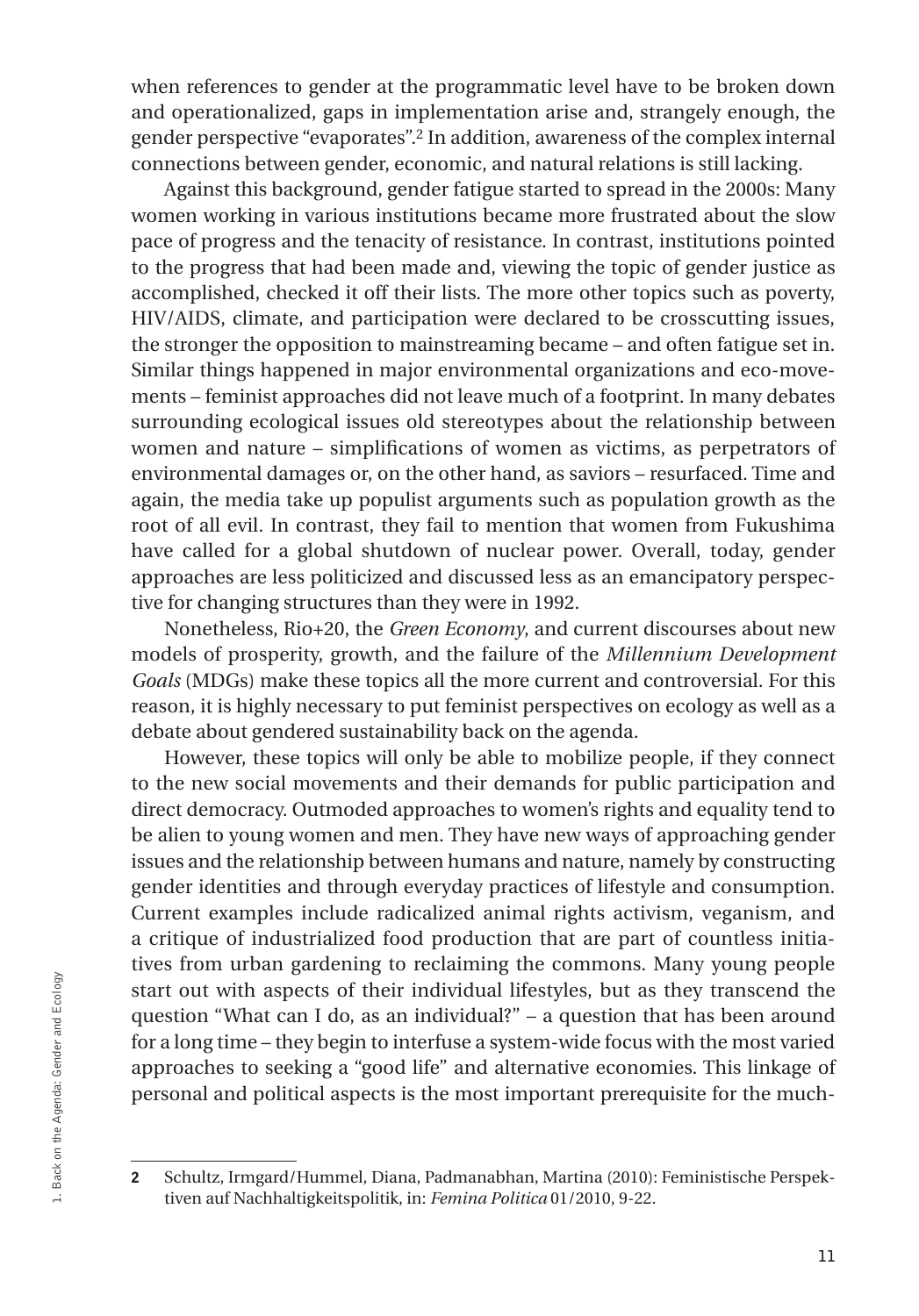needed transformation of subjectivities, of power relations, of economic structures, and of our relationship to nature.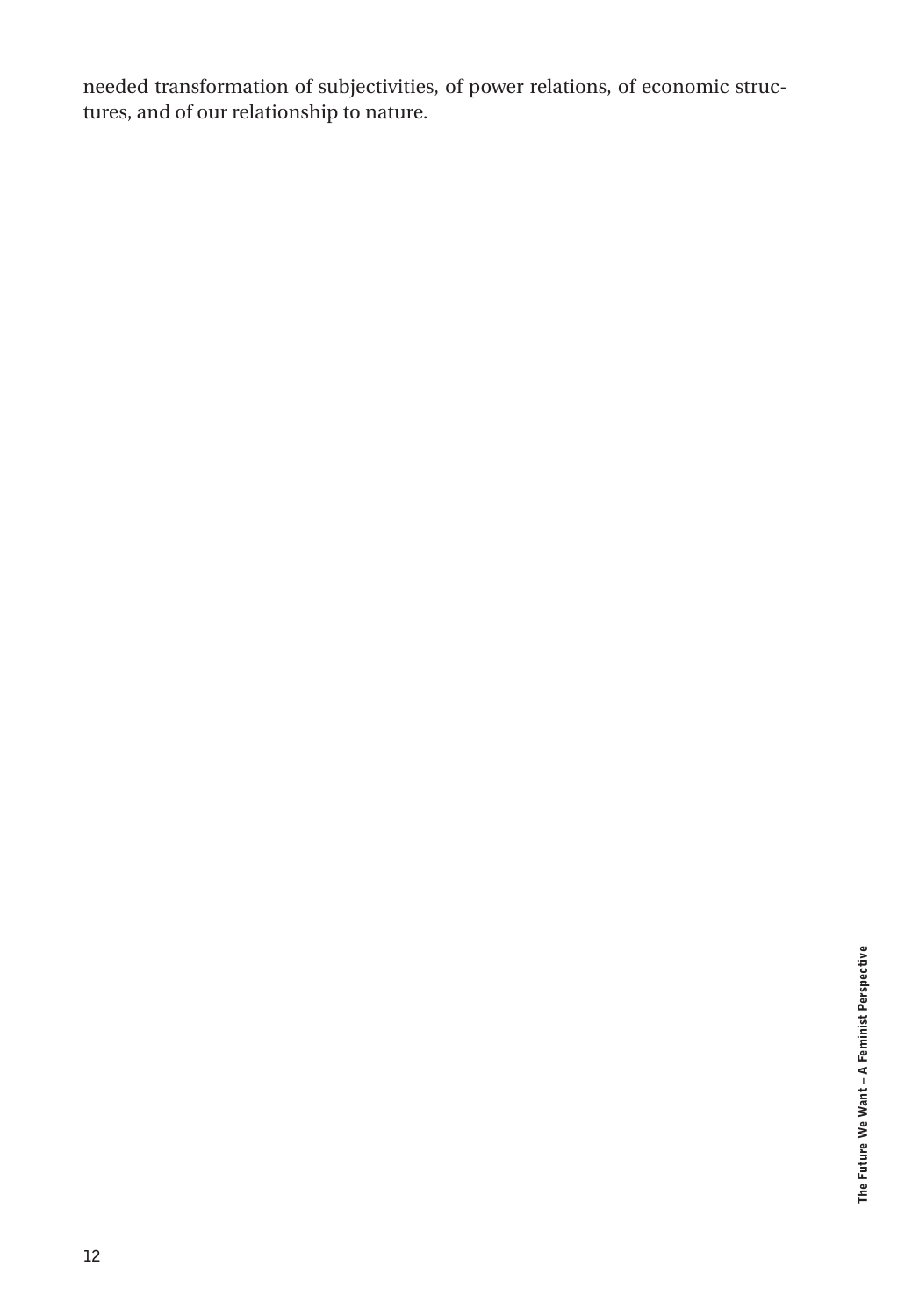## 2. The Chernobylian Turn and Global Governance through UNCED

The Chernobyl nuclear disaster and the *UN Conference on Environment and Development* (UNCED) of 1992 in Rio de Janeiro, marked the high point of the debates and of civil-society activism concerning women and ecology, or rather gender and sustainability. The cesium-contaminated rain pouring down on Western Europe after the nuclear catastrophe of Chernobyl in April of 1986 triggered an unprecedented wave of outrage against nuclear power, high-risk technologies, and the radioactive contamination of humans and nature. Women in particular articulated the concern that such an accident could be a threat to "life" as such, and in any case to nurture. The radioactive threat confronted them with additional challenges, as they were the ones responsible for handling everyday life in private households: Data about the contamination of mother's milk, mushrooms, other foods, and the soil made mothers fearful for their children and their health. Women established self-help groups in order to tackle problems of everyday life, but also NGOs and international networks that studied the connections between technology, development, and the relationship between humans and nature more systematically. More than any other event before, Chernobyl made people aware of how closely linked the local was to the global. Acknowledging that "Chernobyl changed our lives," women developed an ecofeminism with a personal edge and began looking for ways to drop out of the system.3

#### Ecofeminism – a brief history of ideas

Ecofeminism was the philosophical and theoretical background of women's discourses and political actions from the 1980s onwards. Its most important theoretical reference point was Carolyn Merchant's analysis and critique of the destruction of the organic conception of the world by the experimental science of Francis Bacon and Isaac Newton. Historically, this entailed the hierarchization of man=culture versus woman=nature as well as the perse-

<sup>3</sup> Gambaroff, Martina et al. (ed.) (1996): Tschernobyl hat unser Leben verändert. Vom Ausstieg der Frauen, Reinbek.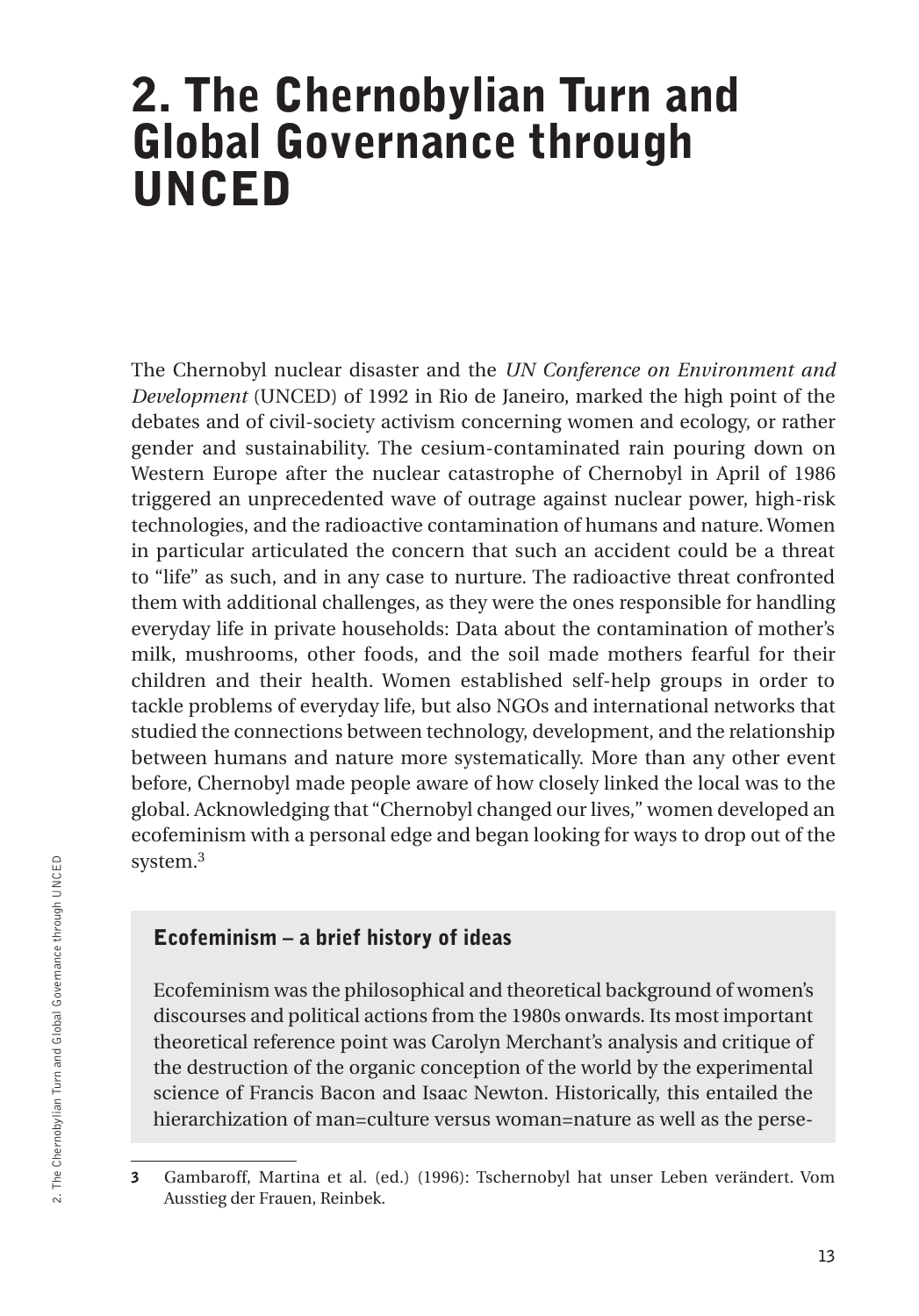cution of witches.4 At the same time, ecofeminist concepts were rooted in political experiences from social movements, such as the No Nukes and the peace movements, as well as in women's traditional and indigenous knowledge.

**Premises of ecofeminism**

- the assumption that women are particularly close to nature,
- **a** holistic view of the relationships between humans and nature, the "web of life,"
- an analogy between the violent subjugation of nature and of women ("rape of the wild"),
- a critique of the hierarchy and the dualism of woman/emotion/nature vs. man/rationality/culture/technology,
- a critique of modern natural sciences and technologies and their belief that everything is feasible and can be controlled,
- **a** positive revaluation of women's everyday and traditional knowledge.

"Cultural ecofeminism" was the subject of heated controversy. One sticking point was the ahistorical generalization of women's proximity to nature and of a violent patriarchy. Another was the anti-modernist position which became manifest both as technophobia and as an idealization of precolonial and precapitalist societies. As a result, ecofeminism was accused of having romantic tendencies and thus a proximity to conservative and nationalistic ideas.5

The main practical approach developed by ecofeminists was subsistence with a focus on self-provisioning and a "moral economy" based on cooperation and mutuality. 6 The common goal of subsistence and sufficiency, or liberation from consumption, something addressed to the wealthy middle class, was to emancipate oneself from global capitalist markets and to opt out of the prevailing societal relationships with nature. Women wanted to withdraw their labor and purchasing power from a system that subjugated nature – and thus starve it.

<sup>4</sup> Merchant, Carolyn (1980): The Death of Nature. Women, Ecology, and the Scientific Revolution, San Francisco.

<sup>5</sup> Agarwal, Bina (1992): The Gender and Environment Debate: Lessons from India, in: *Feminist Studies* 18, No.1, 119-159; Nanda, Meera (2002): Do the Marginalized Valorize the Margins? Exploring the Dangers of Difference, in: Saunders, Kriemhild (ed.) (2002): Feminist Post-Development Thought, 212-225.

<sup>6</sup> Mies, Maria/Bennholdt-Thomsen, Veronika (1999): The Subsistence Perspective, London.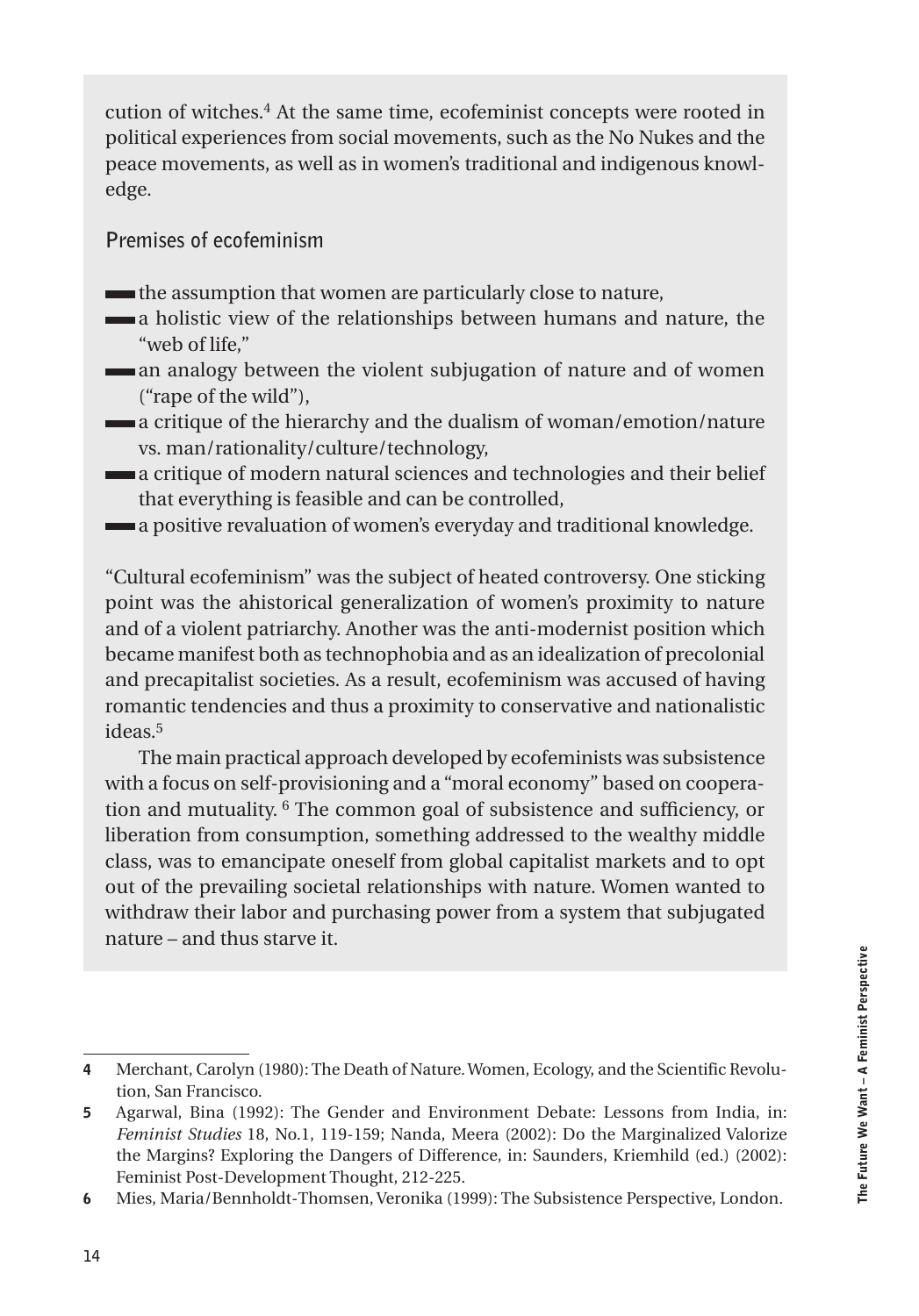In contrast, many transnational women's networks wanted to intervene in the negotiations towards a new global governance regime that began with the Rio Conference in 1992 after the end of the bipolar global order. They constructed a "we women" identity as a targeted, strategic sisterhood in order to be capable of acting and intervening politically, despite all the existing differences and the plurality of approaches.7 In 1991, they developed a position paper, the "*Women's Action Agenda 21*,"8 whose key points are still relevant today. Starting from a critique of the development model of the "free market" and economic growth, the *Women's Action Agenda 21* argues for a new ethics regarding economic activity and the relationship with nature, for the preservation of biological and cultural diversity, for demilitarization, justice between the South and the North, as well as for empowering women by means of democratic, reproductive, and resource rights. The core concept of this 1991 manifesto is "sustained livelihood," meaning a nexus between the concept of safeguarding survival, whose starting point is the everyday practice of provisioning, care, and social reproduction on the local level, and resource justice – for women need property rights as well as powers in order to control and make decisions. The manifesto demands a remoralization of politics and the economy in light of the environmental and development crises, and equal participation in the process of policy-making.

#### The women's/human rights paradigm

Since the early 1990s, women's networks trying to involve themselves in international politics and global governance have worked with the United Nations' human rights paradigm. The emancipatory potential of this rights approach is that it overcomes the exclusion of women and recognizes them as different but equal legal subjects. This women's/human rights paradigm has provided diverse women's movements with a common frame of reference and a normative system connecting both topics and various levels of political action, from the local to the global. The principles of non-discrimination, non-violence, and equality determine whether women's/human rights are honored.

The rights approach changed women's political self-image, enabling them to claim fundamental rights and act as part of civil society and legal subjects, and no longer primarily as needy supplicants. In the context of development policy, this signaled a paradigm shift, as an orientation towards

<sup>7</sup> Wichterich, Christa (1992) Die Erde bemuttern. Frauen und Ökologie nach dem Erdgipfel in Rio, Heinrich Böll Foundation, Cologne.

<sup>8</sup> http://www.iisd.org/women/action21.htm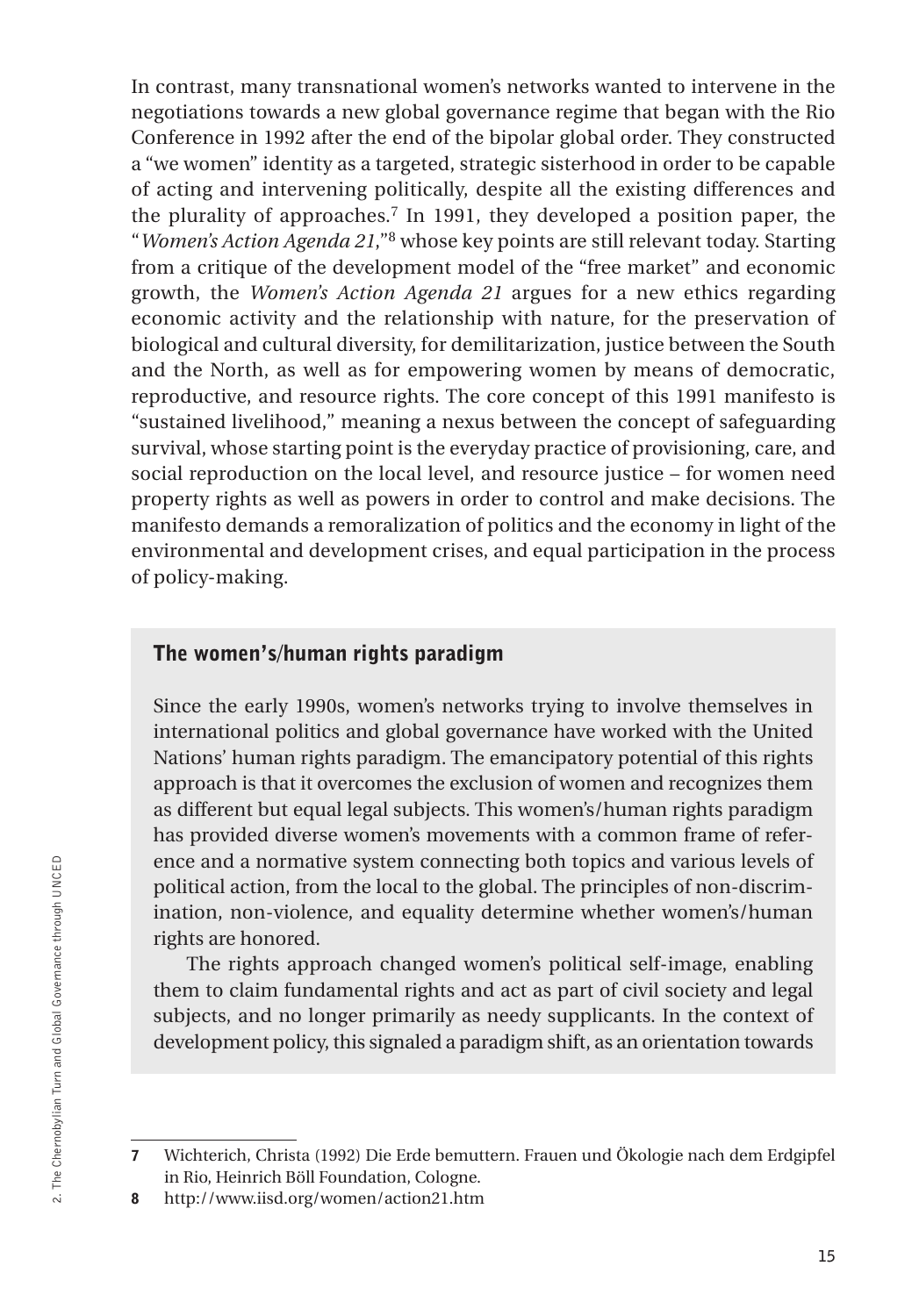basic rights and justice was given preference to basic needs and welfare.<sup>9</sup> Now, practical approaches focused on the political implementation of legal rights as well as on demands to participate in politics and democracy, the economy, development, and peace. The obligations of states are threefold: They have to create conditions that respect, protect, and enforce women's/ human rights.

At the UN Conference in Rio de Janeiro in 1992, women's networks established a new culture of civil-society participation and developed constructive strategies for negotiations with governments; they were the liveliest group present at the NGO Forum that took place simultaneously. For the first time, as the "Global Women's Lobby," they broke out of the niche of women's issues and attempted to intervene systematically in all areas of development and environmental policy by means of lobbying on and mainstreaming of women's perspectives. The historic success of this dual strategy of autonomous and government-oriented civil-society action was that the *Agenda 21*, the final document of the conference, recognized women as important actors in the realms of development and the environment and accorded them an important role in environmental protection and poverty alleviation. However, the core points of the women's manifesto – on the one hand, a structural critique of development and the resource-greedy growth economy, and the orientation towards the livelihood approach on the other – did not become part of the *Agenda 21*, which, on the contrary, is characterized by optimism towards markets, efficiency, and technology.

In this context, women's networks adopted the main tenets of sustainability, which conceives of ecological, social, and economic conditions as one. This provides many starting points for holistic feminist approaches – from the level of "*Local Agenda 21*" up to international environmental agreements. Across all sectors, women's rights activists aimed to complement the generational contract of sustainability with a gender contract. Nevertheless, there were critical voices: The Southern women's network DAWN called sustainable development a contradiction in terms, as development that is defined by growth, trade liberalization, and efficiency – as is the case with the *Agenda 21* – compels people to sabotage resource preservation. DAWN linked the demand for gender-equitable development to a transformation of the market and its growth-based model of development.<sup>10</sup>

Following a liberal concept of equality, the women's lobby demanded the right to participate in international environmental governance and to make

<sup>9</sup> Butegwa, Florence (1995): International Human Rights Law and Practice: Implications for Women, in: Schuler, Margaret (ed.), From Basic Needs to Basic Rights: Women's Claim to Human Rights, Washington, 27-39.

<sup>10</sup> DAWN (1992): Environment and Development: Grass Roots Women's Perspective, Barbados.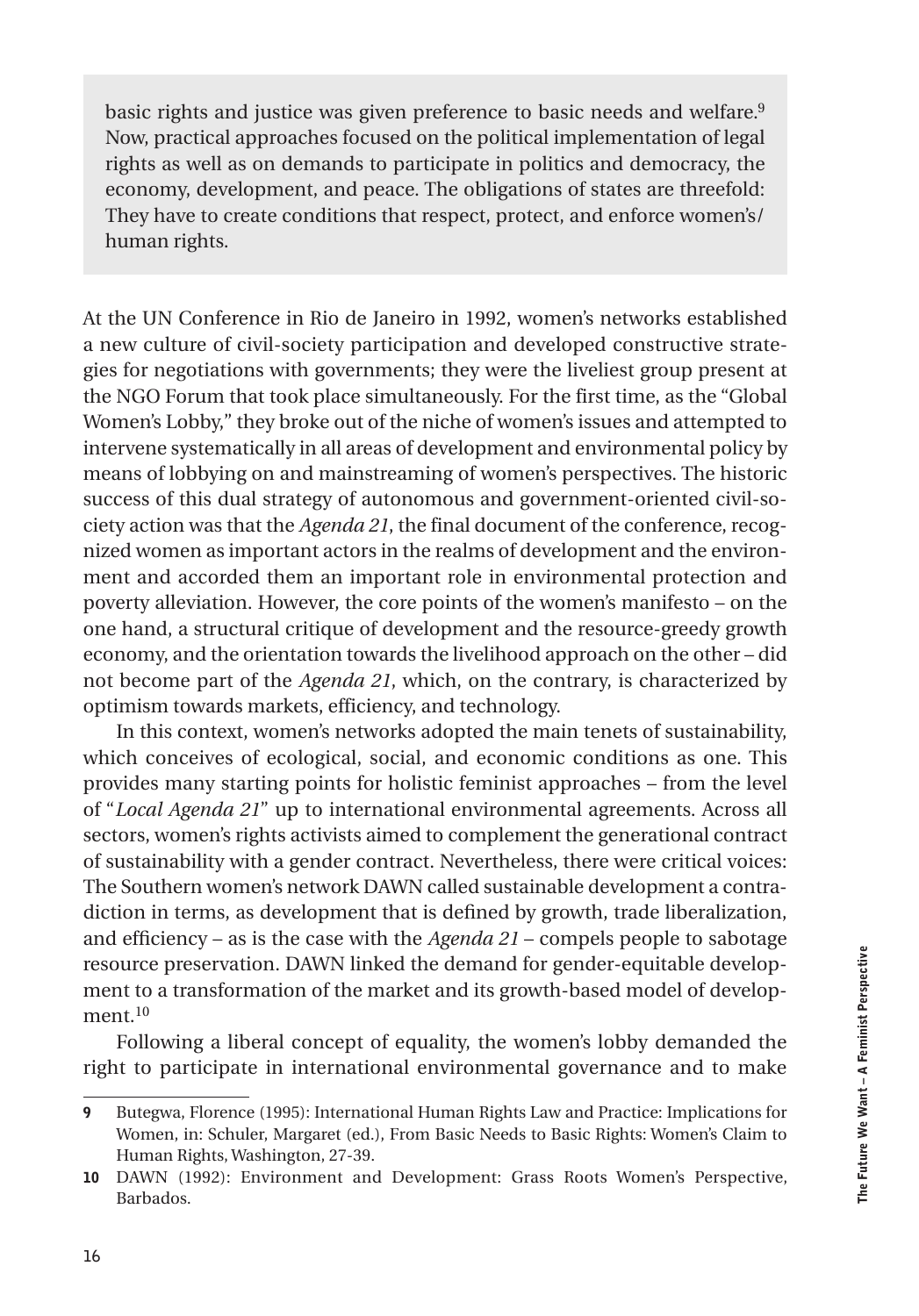decisions.11 However, "lobby" is too narrow a term as it suggests that special interests of women are being pursued within the existing system when, in fact, the purpose of feminist advocacy is both to critique gender inequalities and shape political strategies and goals in the interest of social justice and the public good. In this vein, some protagonists such as Bella Abzug, spokeswoman of the *Global Women's Lobby*, warned, "Women don't want to be mainstreamed into a polluted stream."

These political positions ranging, on the one hand, from livelihood approaches and a fundamental critique of economic and natural conditions, to more efficient environmental management and pro-growth sustainability, on the other, generated diverse fields of action in politics as well as in every day life. These political positions and their philosophical backgrounds led to highly diverse gender-political strategies – and they also created gender-specific stereotypes and notions concerning their relationship with nature. This resulted in a certain ambivalence between the goal of gender equality or empowerment of women on the one hand and, on the other, an exploitation of a gender-specific division of labor, that is, women's care for and proximity to nature against men's proximity to technology for dominating or preserving nature.

One example of this ambivalence is the concept of *Women, Environment and Development* (WED), an attempt, in the 1990s, to introduce a gender-andenvironment perspective into all sectors of development policy.12 If gender-specific differences are to be changed, the very first step is to call them by name. However, projects tended to instrumentalize women as unpaid guardians of biodiversity and protectors of resources without safeguarding their access to and property rights over resources.13 Thus women were used as a tireless protection and clean-up crew in degraded environments – as volunteers who plant trees and process waste water – yet environmental policies were not recast in a userand gender-equitable manner.<sup>14</sup>

Below, we will discuss the tension between approaches to solve problems of ecological, economic, and social sustainability focusing on markets and approaches focusing on sustenance in regard to three current topics, namely climate, food, and alternative economies. The aim is to show that a gender perspective does in fact make an important difference regarding the economic and natural conditions of societies.

<sup>11</sup> Rodenberg, Birte (1998): Von der Mülltrennung zum Machtgewinn: Internationale Frauen-Umweltpolitk, in: Ruppert, Uta (ed.): Lokal bewegen – global verhandeln. Internationale Politik und Geschlecht, Frankfurt, 106-130

<sup>12</sup> Davidson, Joan/Dankelman, Irene (1988): Women and the Environment in the Third World, London; Rodda, Anabel (1991) Women and the Environment, London.

<sup>13</sup> Braidotti, Rose et. al. (1994): Women, the Environment and Sustainable Development. Towards a Theoretical Synthesis, London; Harcourt, Wendy (ed.) (1994): Feminist Perspectives on Sustainable Development, London/New Jersey.

<sup>14</sup> Woroniuk, Beth/Hunt, Juliet/Tabeth, Matiyz Chiuta (1998): Mainstreaming Gender. Equality Perspectives in Bilateral Development Cooperation Focused on the Environment, no place given.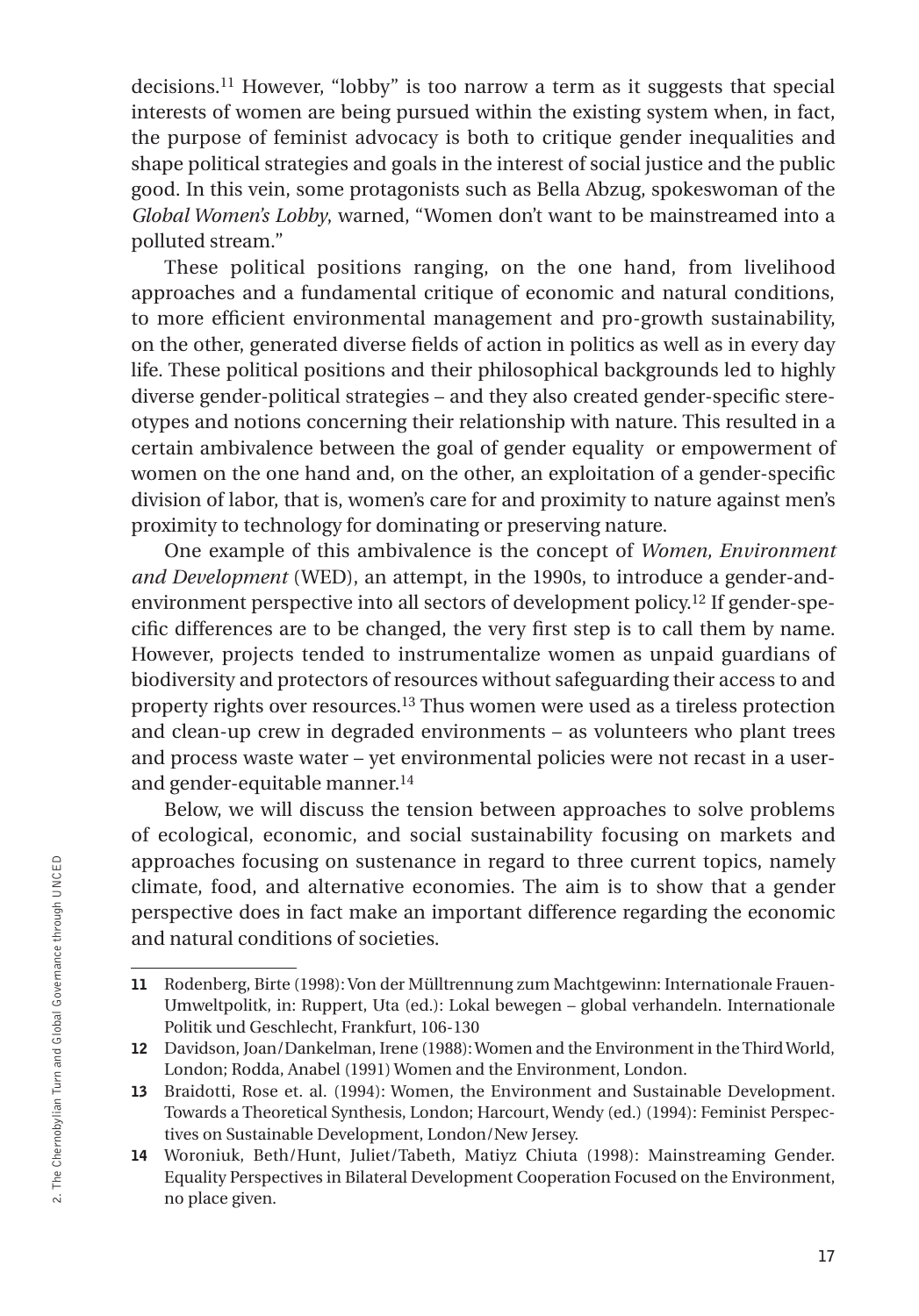# 3. Climate and Gender Justice

Various gender stereotypes and references to gender will be found as prototypes within the discourse on climate change and the negotiations about the 1992 *UN Framework Convention on Climate Change* (UNFCCC): This ranges from a) ignoring the social category of gender when it comes to avoiding emissions or financing to b) mainstreaming approaches concerning adaptation to climate change, and c) focusing on women as victims and men as movers and shakers. The gender imbalance is greatest regarding access to and decision-making power in the areas of climate policy, climate finance, and technologies (from technological fixes such as offshore wind farms to geo-engineering such as carbon capture and storage, which have entirely masculine connotations, both scientifically and economically).

At the 1992 UNCED Conference, international women's networks had strongly favored restructuring the production and consumption patterns especially in the North in order to reduce resource consumption in general and the production of greenhouse gases in particular. This built upon the then-popular strategies of sufficiency and reducing consumption and was meant as a counterpoint to fantasies of feasibility propounded by the champions of efficiency who promoted technological solutions to climate issues.

The focus on climate justice, one of civil society's key concepts in recent years, continues to promote this perspective that demands a differentiated view of the production and reduction of greenhouse gases. However, in international negotiations, the discourse on justice deals primarily with the relationship between North and South and the historical debt of the economies of the North as emitters of greenhouse gases. The notion of "common but differentiated responsibilities" for climate protection takes this into account. However, this discourse about who caused climate change ignores social differences within societies, including gender. In contrast, civil-society organizations use the "polluter pays"-principle to challenge the global middle classes' patterns of energy- and resource-intensive production and consumption – their "imperial lifestyle"15 – something especially rampant in the North. Their approach is focused on "energy-democratic" decentralized solutions that also provide more access and participation for women than centralized solutions using large-scale technologies ever will.

<sup>15</sup> Brand, Ulrich/Wissen, Markus (2011): Sozial-ökologische Krise und imperiale Lebensweise, in: Demirovic, Alex et al. (eds.): Vielfachkrise, Hamburg, 79-95.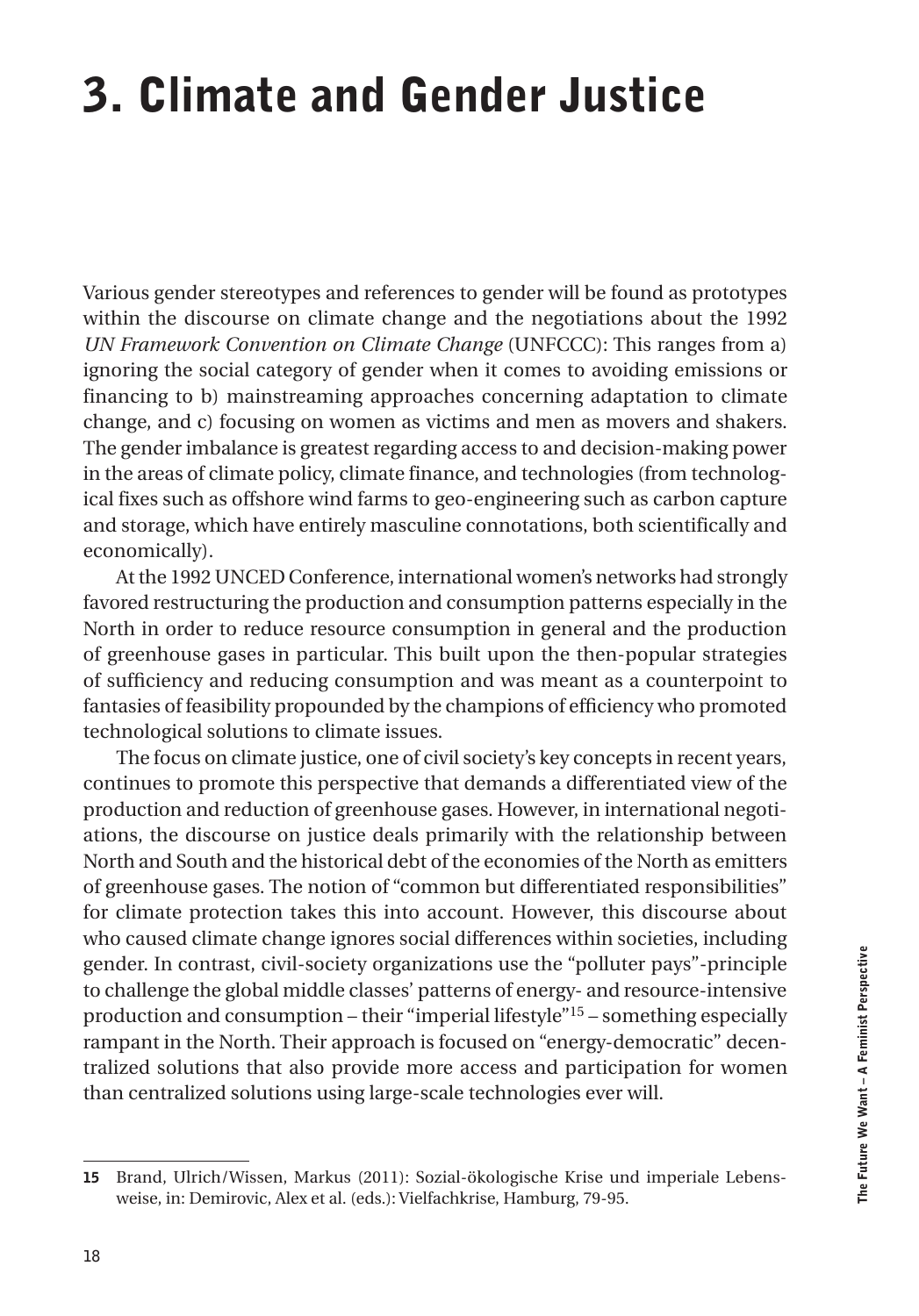Since the Rio Conference, a contrasting approach has been taken and, within the framework of a globalized model of efficiency, nature has been transformed into a subsystem of the market – supposedly with the aim of protecting it. To this end, nature has been quantified, priced, privatized, and traded. Kathrin McAfee calls this commodification that dominates climate negotiations "selling nature to save it."16 It is an approach diametrically opposed to sufficiency and climate justice. Not only can the trade in emission rights not reduce  $CO<sub>2</sub>$  but market mechanisms such as *Payment for Ecosystem Services* (PES) and *Reducing Emissions from Deforestation and Forest Degradation* (REDD) also exacerbate the unequal trade relations between the North and the South as well as those between different countries of the South.

#### On polluters and victims

Both climate change and the political approaches to solving it affect women and men differently. Climate change increases existing poverty and environmental problems; it makes ecosystems and livelihood resources in the high-risk countries more precarious. Everywhere, the poor are affected most because they lack the flexibility to protect themselves, lack options to avoid risks, and have no fallback positions. Wherever precipitation and seasons become unpredictable, the cycles of sowing and harvesting are disrupted, which compromises agricultural productivity and food security and makes adaptation necessary. Wherever, in the name of climate protection, industrial-scale monocultures of biofuels are being planted, for example palm oil plantations, small-scale, self-sufficient farmers – most of them women – are being displaced. Wherever, under the *Clean Development Mechanism* (CDM), emissions rights are traded as carbon credits between North and South, wherever forests are replanted and granted protected status as carbon sinks, local people are being prevented from using them, are displaced or resettled.17 This process makes survival in rural areas precarious, increases the risk of poverty, reinforces or widens social divisions, and triggers more migration to cities. The consequence is that those who have contributed

<sup>16</sup> McAfee, Kathrin (2011): Nature in the Market-World: Social and Development Consequences and Alternatives; UNRISD, http://www.unrisd.org/80256B42004CCC77/(httpInf oFiles)/3F9726366CFA71A6C12579210032B07B/\$file/1-2%20McAfee.pdf; Stern, Nicholas (2006): Report on the Economics of Climate Change http://webarchive.nationalarchives. gov.uk

<sup>17</sup> Isla, Ana (2009): Who pays for the Kyoto Protocol? in: Salleh, Ariel (ed.) (2009): Eco-Sufficiency & Global Justice. Women Write Political Ecology, London/New York, 199-218.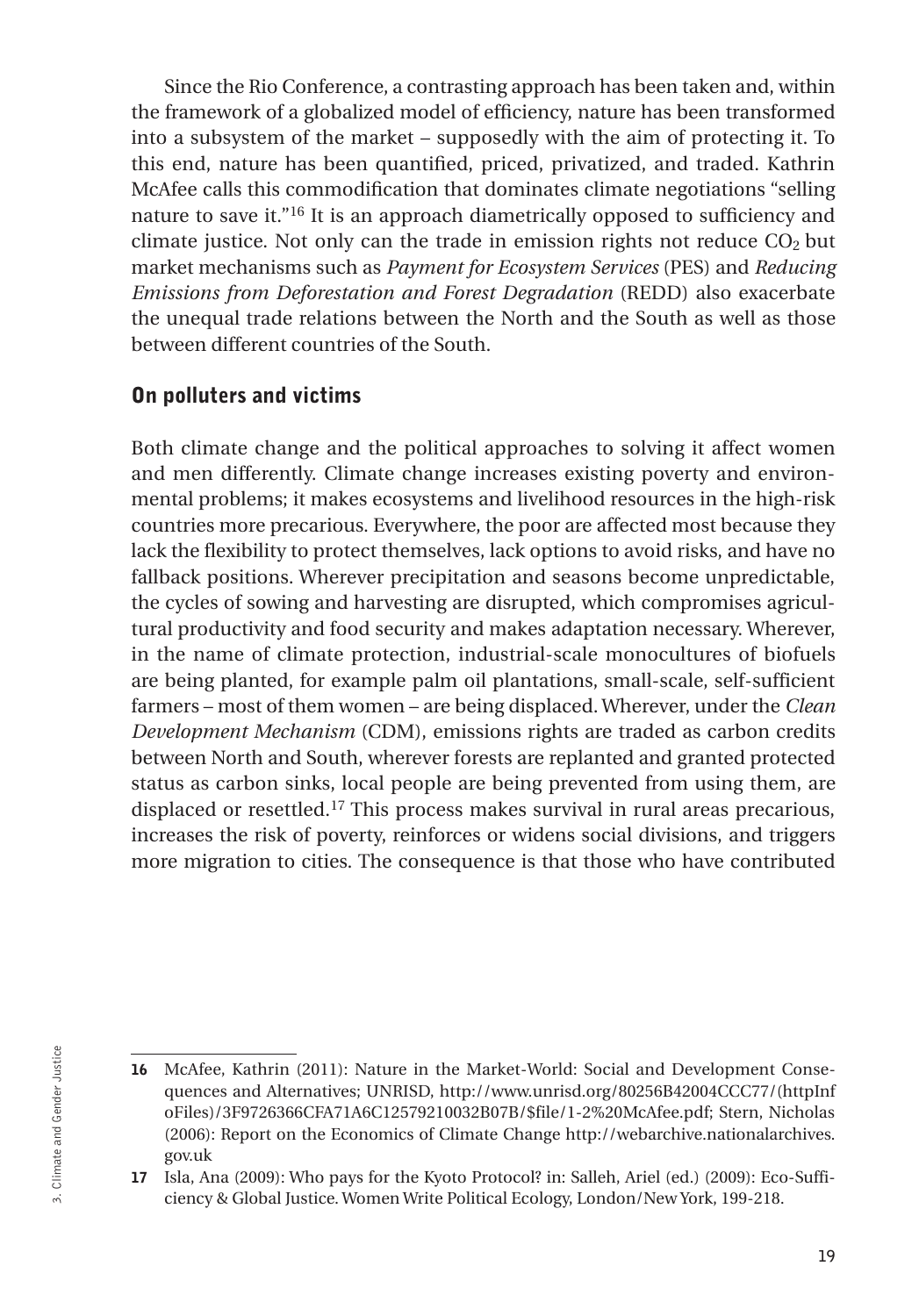least to global climate change, those already exposed to multidimensional poverty, are most affected by its direct and indirect effects. <sup>18</sup>

The weakest members of society, those suffering socio-cultural discrimination, suffer the worst consequences of severe weather and climate disasters. Up to four times more women than men lost their lives in the areas of India, Indonesia, and Sri Lanka worst hit by the 2004 tsunami.19 Women as a "vulnerable group," as particularly affected by climate change and disasters, became the focus of attention once development, environmental, and climate policies turned to adaptation. Thus, from the point of view of impact assessment, women were once again stereotypically perceived of as victims.

#### Regional consequences of climate change and its effects on women's strategies for survival

- Negative impacts on agriculture and food because seasons, dry periods, and rainfall have become unpredictable, resulting in increased work, a slump in productivity, and crop failures,
- Changes in the water supply, rising sea levels, glacier melt, severe weather, more powerful storms, flooding,
- Loss of biological diversity, plant and animal species, and fish stocks due to global warming,
- Degradation of forests, loss of carbon sinks and of forests as resources and areas of silviculture,
- Loss of land and coasts, soil erosion, desertification,
- Violation of livelihood rights due to cultivation of agrofuels and conservation of forests as sinks,
- **Health risks due to infections and climate disasters.**
- Increased migration to cities due to poverty and climate change.

#### Gender mainstreaming

The *Framework Convention on Climate Change* did not display one iota of gender consciousness. Evidently,  $CO<sub>2</sub>$  emissions, that is, aggregate data at the center of scientific research and negotiations, have no gender. Climate change was viewed

<sup>18</sup> The four studies in South Africa, Namibia, Botswana, and Mozambique carried out by the Heinrich Böll Foundation since 2007, as well as a regional summary thereof, are available at www.boell.org.za; see also: Jenny Jungehülsing (2011): Women who go, women who stay: Reactions to Climate Change, Heinrich Böll Foundation North America, www.boell.org/ web/52.html; Terry, Geraldine (ed.) (2009): Climate Change and Gender Justice, Oxfam; WEDO (2003): Common Ground. Women`s Access to Natural Resources and the United Nations Millennium Development Goals, New York.

<sup>19</sup> www.spiegel.de/wissenschaft/mensch/0,1518,362711,00.html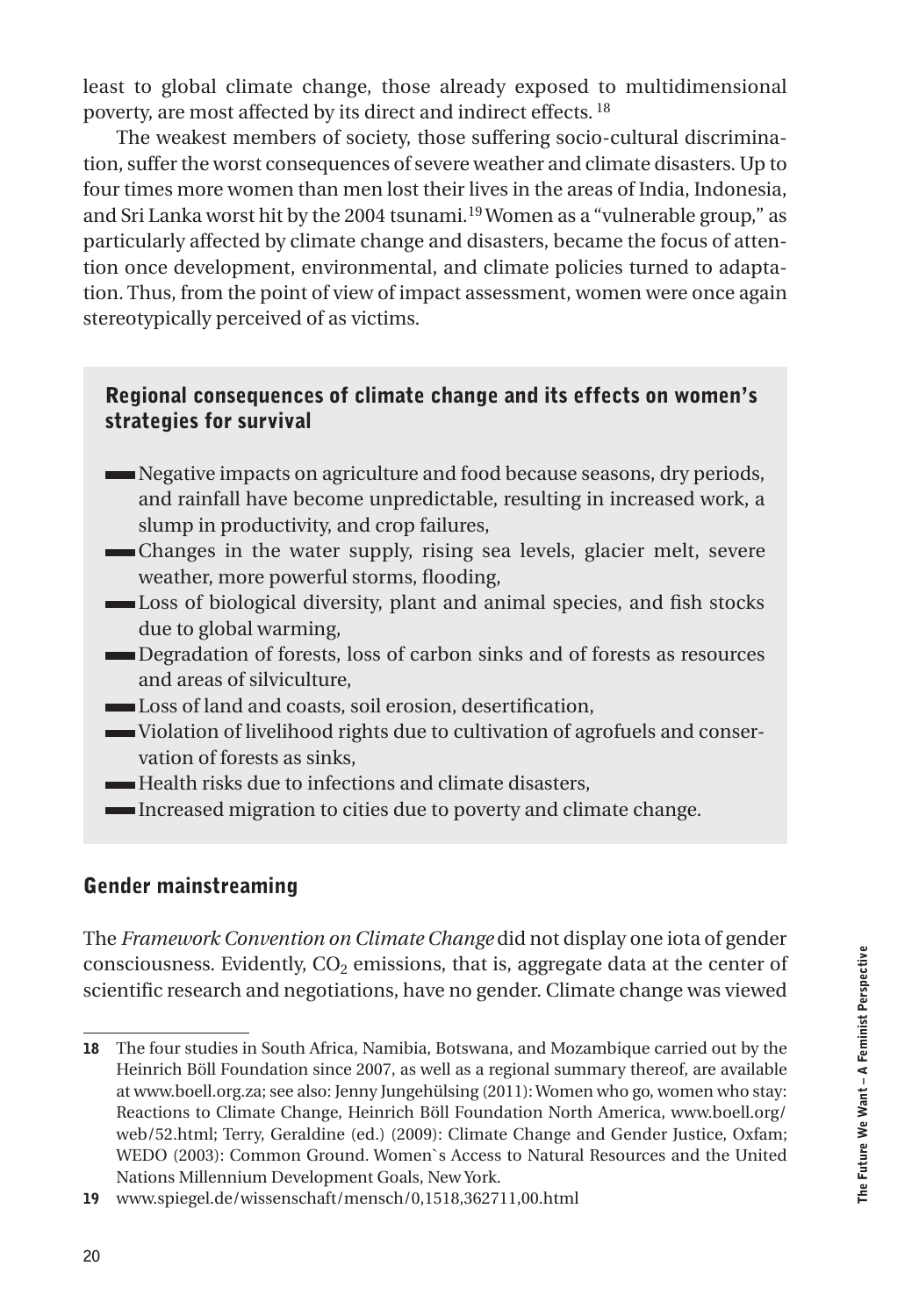primarily as a problem of global and local natural spaces, and little attention was paid to its social and economic dimensions.20 However, if one takes the problem of greenhouse gases and climate change from the macro-political and technical levels to the micro-levels where local people are affected, highly differentiated perspectives will open up with regard to geographical, social, and gender-specific issues. They display a complex interweaving of ecology, economy, and justice between, on the one hand, highly industrialized countries, newly industrialized countries, and developing countries and, on the other, between genders, generations, and social classes in respective societies.

A gender-sensitive perspective is increasingly being included in climaterelated environmental and development projects at the local level and in policy planning at the national level. More and more gender analyses are being conducted as part of projects and programs. The most recent studies, however, have determined that during the development of sectoral strategies gender disparities are not assessed systematically. Strangely enough, gender aspects evaporate during implementation, monitoring, and evaluation of environmental and climate-related projects, as they do when it comes to development projects.<sup>21</sup> The narrow perception of women as victims prevents constructive reference to their traditional knowledge and their problem-solving capacities – to approaches, for example, small-scale women farmers began to develop long ago in order to adapt to climate change. Sectoral and empowerment strategies on the one hand and climate and gender justice on the other are not being linked coherently.

As gender continues to be a blind spot in the negotiations on emissions reductions, so-called mitigation, and in the corresponding *Nationally Appropriate Mitigation Action* (NAMA) plans, women's organizations emphasize again and again gender-specific differences concerning the emission of greenhouse gases. A coherent energy and climate policy would entail applying the principle of "common but differentiated responsibilities" to social and gender-specific differences.<sup>22</sup>

Using the slogan "No climate justice without gender justice", female development experts demand gender-equitable measures and gender-sensitive criteria for binding emissions reductions as well as for the provision of funds for adaptation to climate change, poverty alleviation, and the implementation of resource and development rights. To this end, it would be necessary to prepare a *Gender Plan of Action* for the global climate finance regime, including gender budgets for

<sup>20</sup> Rodenberg, Birte (2009): Climate Change Adaptation from a Gender perspective. A crosscutting analysis of development policy instruments. DIE Discussion Paper No. 24, Bonn; Schalatak, Liane (2009): Gender and Climate Finance: Double Mainstreaming for Sustainable Development, Heimrich Böll Foundation, Washington DC.

<sup>21</sup> Otzelberger, Agnes (2011) Gender-Responsive Strategies on Climate Change: Recent Progress and Ways Forward for Donors, IDS/BRIDGE.

<sup>22</sup> Spitzner, Meike (2009): How Global Warming is Gendered, in: Salleh, Ariel (ed.) (2009): Eco-Sufficiency & Global Justice. Women Write Political Ecology, London/New York, 218-230; Terry, Geraldine (2009): No climate justice without gender justice: an overview of the issues, in: Gender and Development, Vol. 17, 1, 5-18.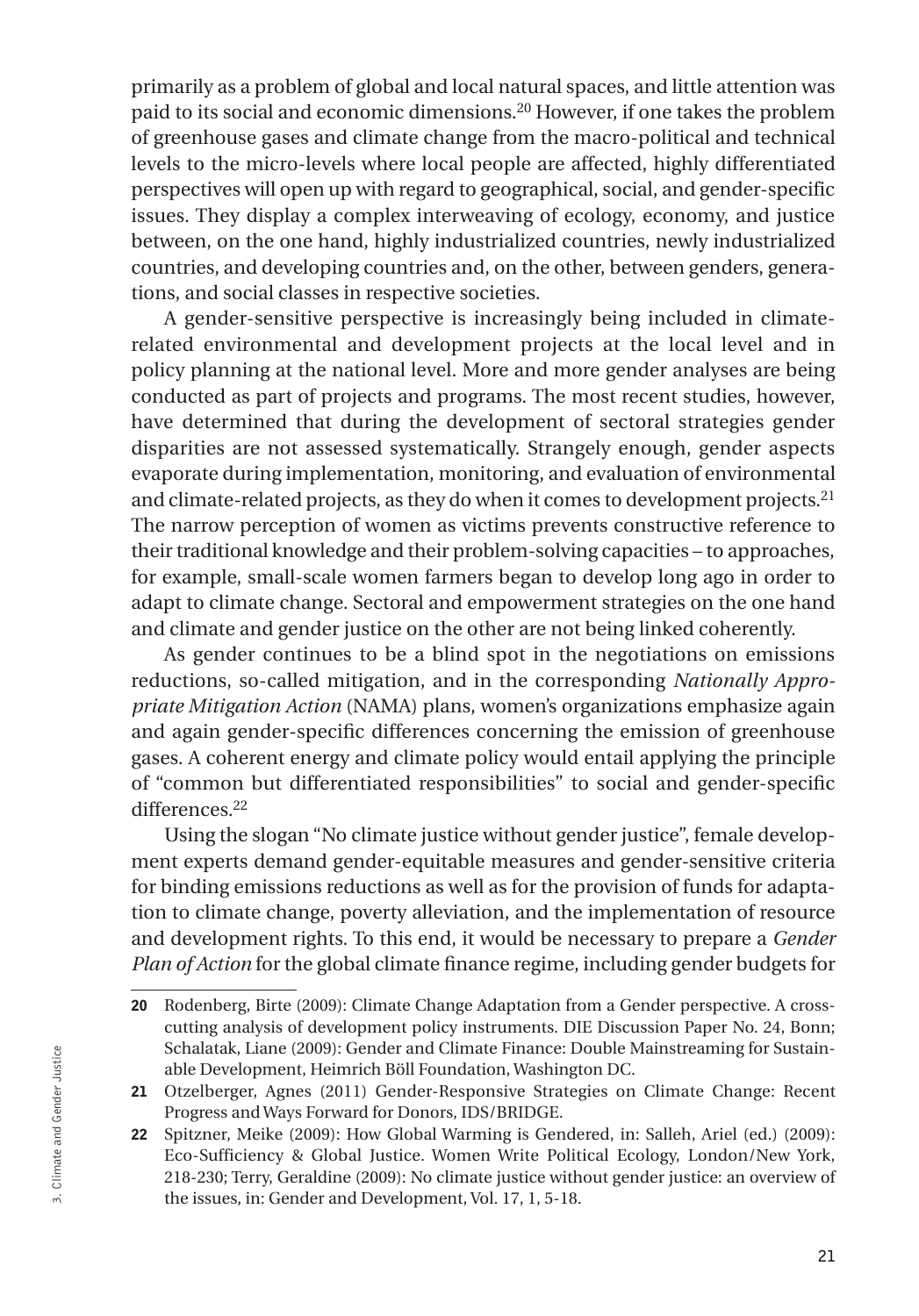climate-related projects and programs, and gender audits of new climate finance mechanisms.23 A gender approach that systematically builds on the paradigm of rights is indispensable in the area of climate finance and when designing new funds.

However, when it comes to the use of market-based instruments, a fundamental conflict of goals between gender equity and emissions reduction appears. The international network *GenderCC* rejects the inclusion of forest and agricultural certificates in international emissions trading and the financialization of nature, for example soils, that it entails. Consequently, *GenderCC* rejects gendered financial instruments. As a matter of principle, *GenderCC* holds that the problem of  $CO<sub>2</sub>$  and climate change cannot be resolved sustainably using the market or engineering mega-projects, and it will not support an approach it considers wrong just because it aims to promote gender equity. Instead, the organization demands an urgent reduction of emissions by means of a transformation of production and consumption patterns and decentralized, democratically controlled technology. Aspects of reproduction and everyday life seem to support the view that a decentralized energy supply could be an important step towards a climate-friendly energy democracy. This position corresponds to the struggle of the Ogoni women in Nigeria who spearheaded the resistance against Shell. They think that "[a]nother energy future" must be based on "[a]bandoning the belief in export-led growth in favour of servicing local (basic) needs."24

In contrast, the *Global Gender and Climate Alliance* (GGCA),<sup>25</sup> a coalition of civil-society and UN organizations, seeks to tap every potential advantage for women with the help of gender mainstreaming. It argues pragmatically for making all mechanisms gender-sensitive and hopes that women in the global South will, for instance, benefit in the short term by participating in REDD (the commercialization of forest protection), as women's groups in southern India benefit from certificates on biogas plants.26 By making gender equality its priority, the GGCA supports – at least implicitly – market-oriented paths whose effects are, thus far, not backed up by empirical evidence and that are politically and scientifically highly controversial.

#### Gender in the negotiations

The first references to gender in the Conferences of the Parties (COP) to the Kyoto Protocol pointed only to the participation of women in government delegations and to taking them into account in the *National Adaptation Plans of Action* 

<sup>23</sup> Schlalatek, Liane (2010): A Matter of Priniciple(s). A Normative Framework for a Global Compact on Public Climate Finance, Heinrich Böll Foundation, Washington DC.

<sup>24</sup> Brownhill, Leigh/Turner, Terisa (2009): Women and the Abuja Declaration for Energy Sovereignty, in: Salleh, Ariel (ed.): Eco-Sufficiency & Global Justice, London/New York, 243.

<sup>25</sup> www.gender-climate.org

<sup>26</sup> On the controversial discussion about REDD see Heinrich Böll Foundation: Dollars, hopes and controversies – REDD in the Amazon http://www.fairclimate.com/ngos/adats.aspx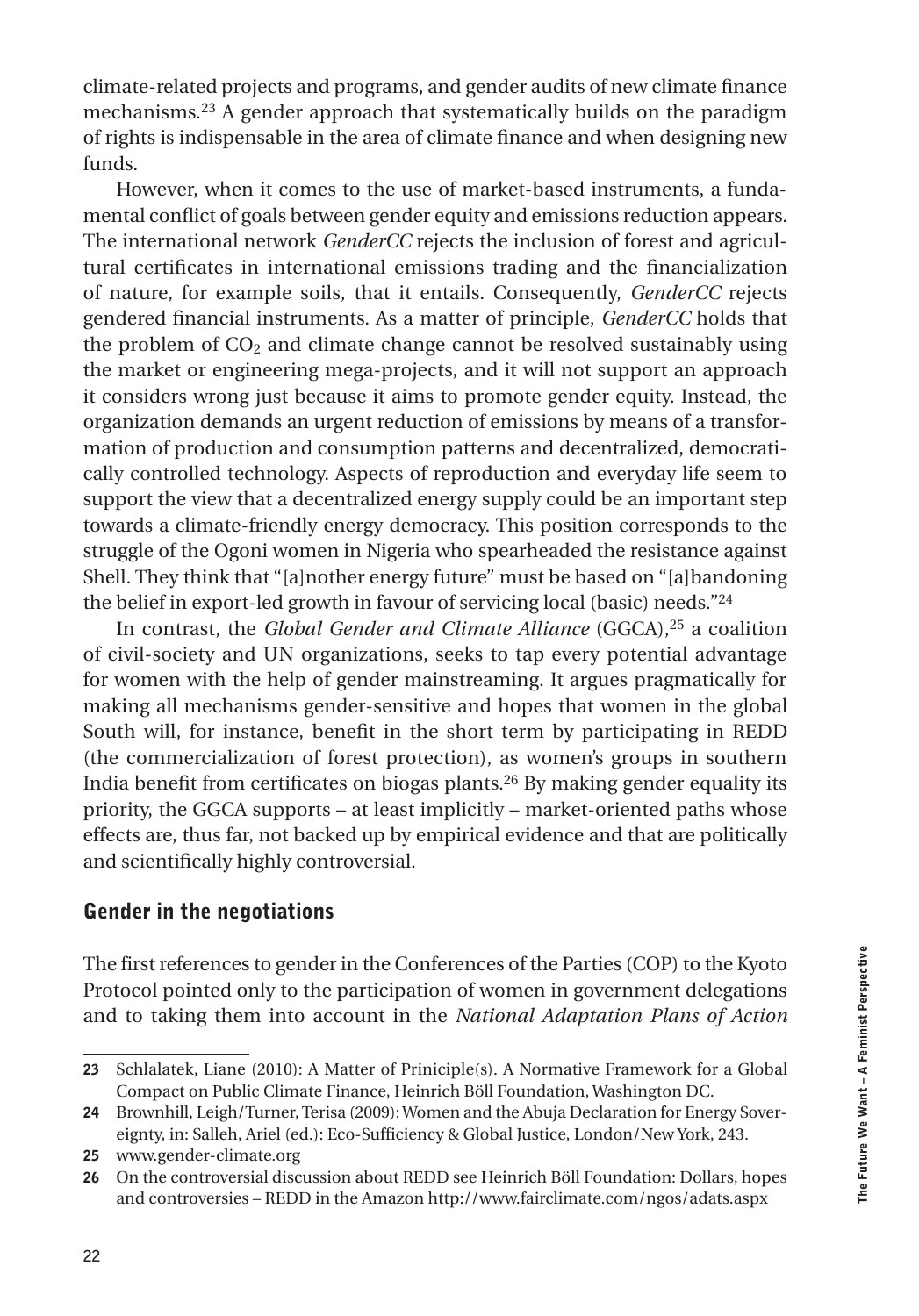(NAPA). Only in 2008, at COP 13 in Bali, did the international women's lobby, represented by the networks GenderCC, GGCA, WEDO and WECF,<sup>27</sup> achieve a breakthrough. The UNFCCC secretariat appointed a Gender Coordinator and called on the parties to implement gender-inclusive measures. Since then, references to gender and recognition of women's rights are to be found in the negotiation documents – at least as far as language is concerned. At its meeting in New York in 2008, the *Commission on the Status of Women* (CSW) emphasized the necessity to, on the one hand, link gender systematically to adaptation and, on the other, the importance that women participate at all levels of planning, decision-making, and in the area of finance. In 2011, efforts to include references to gender throughout the *Global Climate Fund* were successful. Thus, climate change has taken on the normative framework of gender justice with its cornerstones of women's/human rights, political participation, and democratic governance.

According to the most recent information from the UN, however, only a small amount of the funding available for climate issues, that is, of the 6.5 billion dollars of the *Climate Investment Fund* underwritten by the World Bank, arrive at the grassroots and benefit those women who urgently need them to adapt to climate change.28 Funds are channeled to large-scale projects – a prime example: Desertec in the Sahara – and technical and market-based approaches for increasing the efficiency of fossil fuels, exploiting renewable energy sources, and trading in pollution rights. Rarely are women the explicit target group; the "social dimension" ranks behind the ecological goals.

#### The population argument – a pitfall

The topic of population growth, always popular with the media, has seen a revival within the climate debate, yet it is a simplistic approach that diverts attention from the necessity of structural change. In the early decades of development policy, the specter of a "population bomb" stoked the myth that poverty and hunger were the results of population growth and that birth control was the most effective means to alleviate poverty in the South. In the 1990s, as a counterweight against Malthusian dogmas, women's networks developed the reference frame of sexual and reproductive rights in the context of social inequality and patriarchal power relations.

China and India, the new major powers, are now proving that a large number of young people – precisely those who, in the discourse of "overpopulation," had been deemed expendable – are by no means an obstacle to growth and economic advancement. On the contrary, today sizable populations are seen as an economic advantage in global competition. However, poverty has been replaced

<sup>27</sup> www.genderCC.net; www.wedo.org/category/themes/sustainable-developmentthemes/ climatechange; www.wecf.eu/english/energy-climate/

<sup>28</sup> www.guardian.co.uk, June 28, 2011.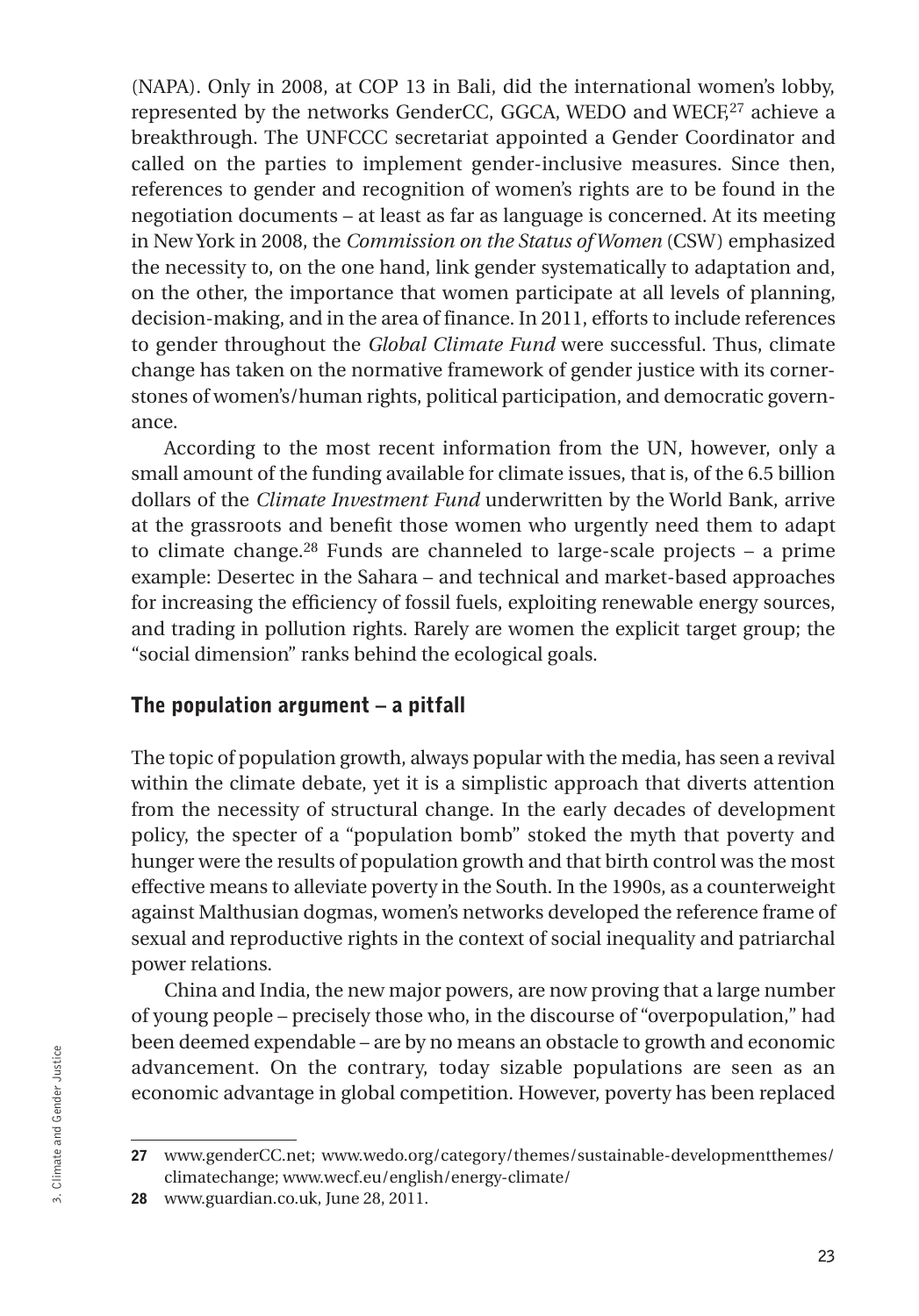by ecological justifications that, once again, view population growth in the South as a threat – in spite of the serious demographic gap that has opened up in many societies in the North and South with their rapidly aging populations. Against the background of the lament over low birth rates in the North, it becomes apparent that the talk about "overpopulation" has a strongly racist slant.

The simplistic calculation that more people need more food, water, energy, and resources is deployed to argue that, in this case, the GDP and the depletion of nature must continue to grow as well. Accordingly, population growth is used as a reference point in the context of the climate debate with the aim of promoting the rapid implementation of technological and market-based solutions, as this presents, supposedly, the only way in which to deal with a growing world population that causes more emissions.29 Such monocausal and linear calculations ignore that resource use and consumption differ tremendously both between various societies around the globe and within each society. Today, regions and population groups with high birth rates have a low per capita resource and energy use, as well as low emission levels.30 From this perspective, satisfying the basic needs of a growing population seems to be purely a question of growth and increased productivity and efficiency, not a question of distribution, redistribution, and sufficiency in light of finite resources. The *Food and Agriculture Organization* (FAO) justifies its focus on productivity growth and global agricultural value chains with a future world population of nine billion people. Others take up the seasoned arguments about family planning and, in knee-jerk fashion, argue the need to fight climate change with contraceptives. In its *Green Economy* paper, the UNEP presents its advocacy for more contraceptives in the South as a "green" measure too.

<sup>29</sup> Röhr, Ulrike (2010): No Gender. Der Klimagipfel versagte auch bei der Geschlechtergerechtigkeit, in: iz3w 317, 8f.

<sup>30</sup> Wangari, Esther (2002): Reproductive Technologies. A Third World Feminist Perspective, in: Saunders, Kriemhild (ed.): Feminist Post-Development Thought, London/New York, 298-313.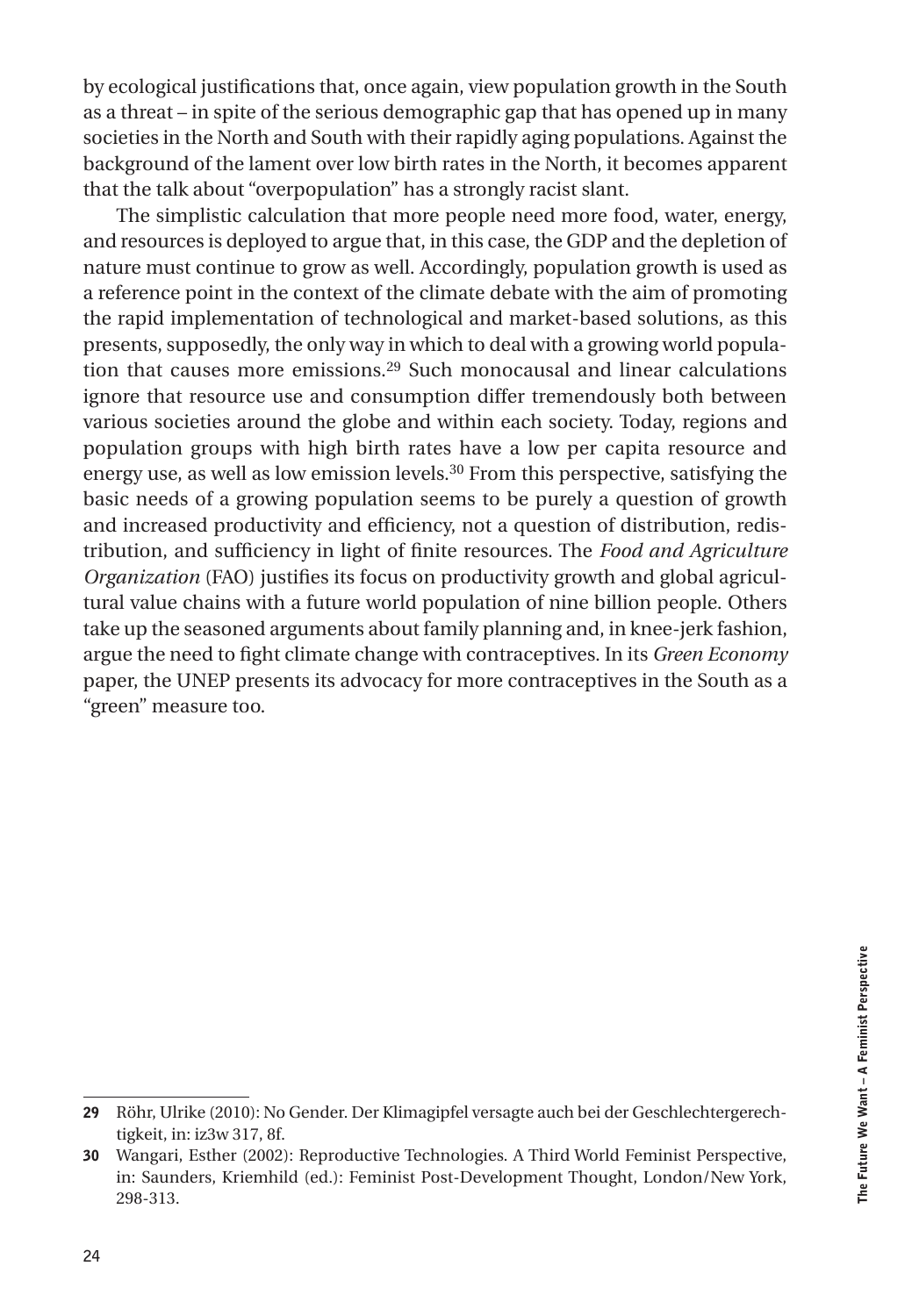# 4. Food and Agriculture

The historic scandal that, in 2007, global hunger increased exponentially because of dramatic price increases, although enough food was available for everyone, is a symptom of a food and agricultural policy that has been subordinated to the logic of the market. Industrial production in monocultures with high use of chemicals as well as global trade and the financialization of foods that does not stop short of speculating on yields and price trends show how this economy with its obsession with profits is undermining the most fundamental purpose of all economic activity, namely, to satisfy needs and sustain life. Betting on food prices is playing Russian roulette with the lives of the poor. It is a frightening example of the ruthless and destructive power of the capitalist economy. In addition, land grabbing in the South – the appropriation of wide swaths of land by large domestic and foreign investors – and the cultivation of agrofuels are dramatically exacerbating the issues of land ownership, resource use, and food security. Such capital investments and appropriations of land perpetuate the process of structural change in the economies, the environment, and the social relations of rural areas, as forms of using agricultural resources and cultivating them for regional cycles, domestic markets, and subsistence farming are being superseded and devalued by "green" revolutions, by privatization, and the patenting of local biodiversity, as well as by new real estate markets and the establishment of global value chains.

The gender-specific division of labor is a key for food security – but also for the dual system of land and resource use in which commercial, chemicalintensive, and export-led monocultures compete with mixed cultivation for local markets and subsistence farming.<sup>31</sup> As preservers of seed and biodiversity, women are the backbone of food production. Within local communities they have to provide nutrition with the food crops they grow in their kitchen gardens. Cash crops and monetary income, in contrast, are thought of as male. Nonetheless, women also have to shoulder a large part of the regular work for growing cash crops, or they produce vegetables, fruit, or flowers for export as contract

<sup>31</sup> Krishna, Sumi (ed.) (2004): Livelihood and Gender: Gender in Community Resource Management, New Delhi; Rupp, Helen (2007): Von 'Ernährerinnen der Welt' und flexiblen Arbeitskräften im Agro-Exportsektor. In: Reader des Aktionsbündnisses globale Landwirtschaft zu G8, Frankfurt, 42-45.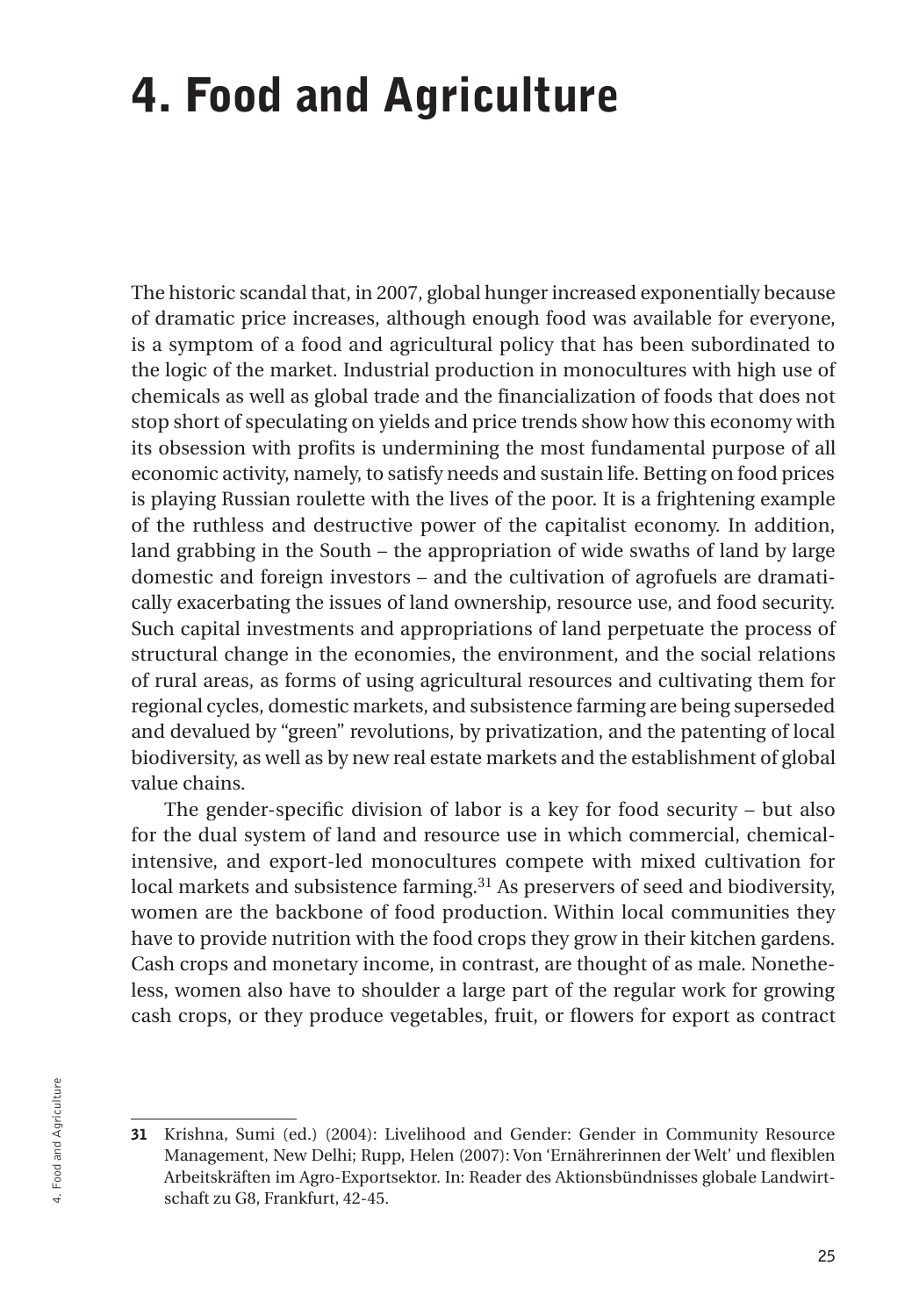farmers or day laborers; they are part of a transnational system of commercial agriculture and value chains.32

Households are often riven by controversies concerning usage: Men argue for fast-growing varieties that promise income, women prefer low-risk ones that guarantee supply; men, favoring technology and modernization, are more easily won over than women for hybrid seeds sold by corporations or for drilling deep irrigation wells, despite their high cost. As a rule, these conflicts are decided on the basis of land rights: Men own the land, and they make the decisions – even if it is the women who do the work.33 Even though women bear considerable responsibility in agriculture, they are denied property and usage rights to land and other productive resources, access to modern resources such as technology, credit, and training as well as decision-making power within the family.

Under the influence of local, regional, and global market forces the sociocultural allocation of gender-specific tasks and skills is changing, and men are migrating to cities looking for wage labor, which, in turn, has resulted in a feminization of small-scale agriculture; cultural norms, for example, that women are proscribed to plow, are being softened; women's work load is increasing and the feminization of responsibility is on the rise as well.

Complex connections between market-based interventions in nature and the commercialization of resources, environmental changes, and climate disasters such as droughts or floods make it more difficult for women, especially poorer women, to access resources essential for life and survival, and this, in turn, increases their everyday workload. While it is true that, among the landowning classes, women usually do not have land rights either, wealthy farming families can meet their energy and feed requirements with the biomass they produce, or they have the financial means to purchase the energy they need. This means that women's access to resources, but also the effects of environmental crises, are determined, to a large degree, by belonging to a particular social class or ethnic group as well as by ownership rights.

The poor have no place to go when major infrastructure projects such as highways and dams displace them, or when industrialization and urbanization impair or destroy their livelihoods and result in a loss of biological diversity. The privatization of land and water resources, government bans on accessing forests, or concessions granted to companies pull the rug from under their feet. This structural transformation of resource management thus systematically

<sup>32</sup> Wichterich, Christa (2004): Überlebenssicherung, Gender und Globalisierung. Soziale Reproduktion und Livelihood-Rechte in der neoliberalen Globalisierung, Wuppertal Papers zur Globalisierung, Wuppertal.

<sup>33</sup> Sachs, Carolyn (1996): Gendered Fields, Boulder; Leach, Melissa (1991): Engendered Environments: Understanding Natural Resource Management in the West African Forest Zone, in: *IDS Bulletin* 22,4, 17-24; Lachenmann, Gudrun (2001): Die geschlechtsspezifische Konstruktion vom Umwelt in der Entwicklungspolitik, in: Nebelung, Andreas/ Angelika Proferl/ Irmgard Schultz (eds.) (2001): Geschlechterverhältnisse - Naturverhältnisse. Feministische Auseinandersetzungen und Perspektiven der Umweltsoziologie, Opladen, 247-269.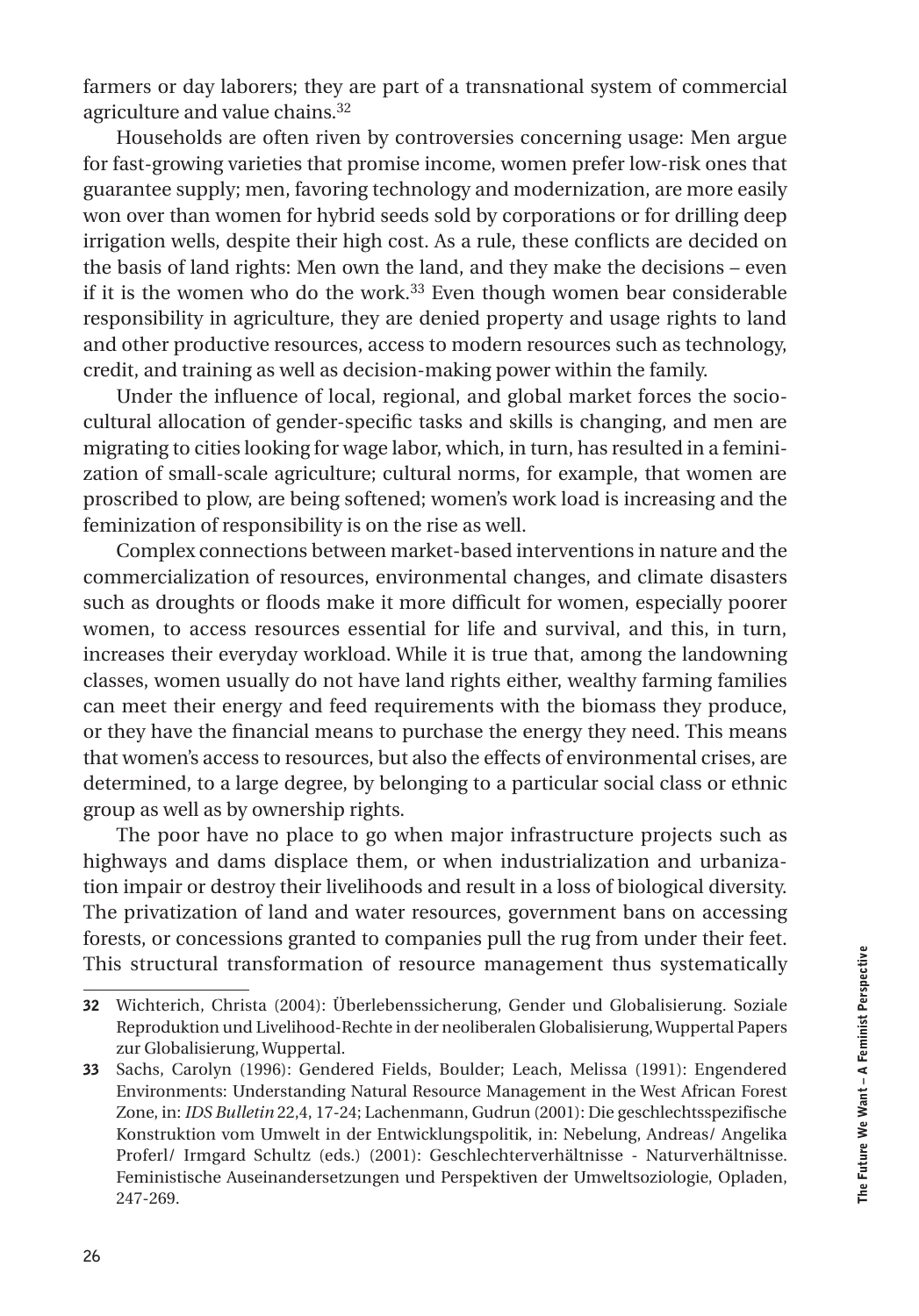erodes the food security provided by small-scale farming, women's actions that are focused on sustenance, their livelihood rights, and their economy based on mutuality. In turn, this has disastrous socio-cultural consequences for the valuation of women's labor and their forms of economic activity in the local community.

#### Who feeds the world?

From the perspective of feminist economics, the market-based view of land and agriculture displays many similarities to the analysis of women's labor. Neoclassical economics bemoans the fact that both land and women are "under-utilized," lie fallow, and suffer from "underinvestment".34 Land grabbing is justified by reason that the land is unused, namely "waste land." In the same vein, agricultural cultivation and women's labor for self-subsistence, not for the market, are not perceived as productive or adding value but as external to the economy. Therefore they do not appear in statistics and on balance sheets, even though they secure social reproduction and sometimes also the regeneration of nature, for example soil fertility.

#### Basic assumptions of feminist economics

Feminist economics analyzes the entire economy as gendered processes because the social category of gender is deeply inscribed in it as an organizing structure. The Archimedean point of feminist economics is care. Around the world, care is overwhelmingly provided by women, mostly unpaid.35 Neoclassical economics separates unpaid and volunteer labor for care, subsistence, and reproduction from the economy, thus making it invisible and categorizing it as unproductive and extra-economic. In contrast, feminist economics considers production and the reproductive/care economy to be interlinked and views care as adding value. The capitalist market can function only because it constantly makes use of unpaid labor for caring and for the regeneration of nature, and exploits them as "endlessly expandable" resources. This capital- and market-based logic of growth, increasing efficiency, and monetary accumulation contradicts the logic of care, precaution, and social security, eroding it ever more.

<sup>34</sup> Global Donor Platform for Rural Development (2010): Gender and Agriculture. Platform Policy Brief No. 3, Dec 2010.

<sup>35</sup> Ferber, Marianne/Nelson, Julie (eds.) (1993): Beyond Economic Man, Chicago; Elson, Diane/Cagatay, Nilufer (2000): The Social Content of Macroeconomic Policies, in: World Development, Vol.26, No.7, 1347-1365; Bakker, Isabella/Silvey, Rachel (2009): Beyond States and markets. The Challenges of Social Reproduction, London; Bezanson, Kate/Lucton, Meg (eds.) (2006): Social Reproduction: Feminist Political Economy Challenges Neo-Liberalism, Montreal/Kingston.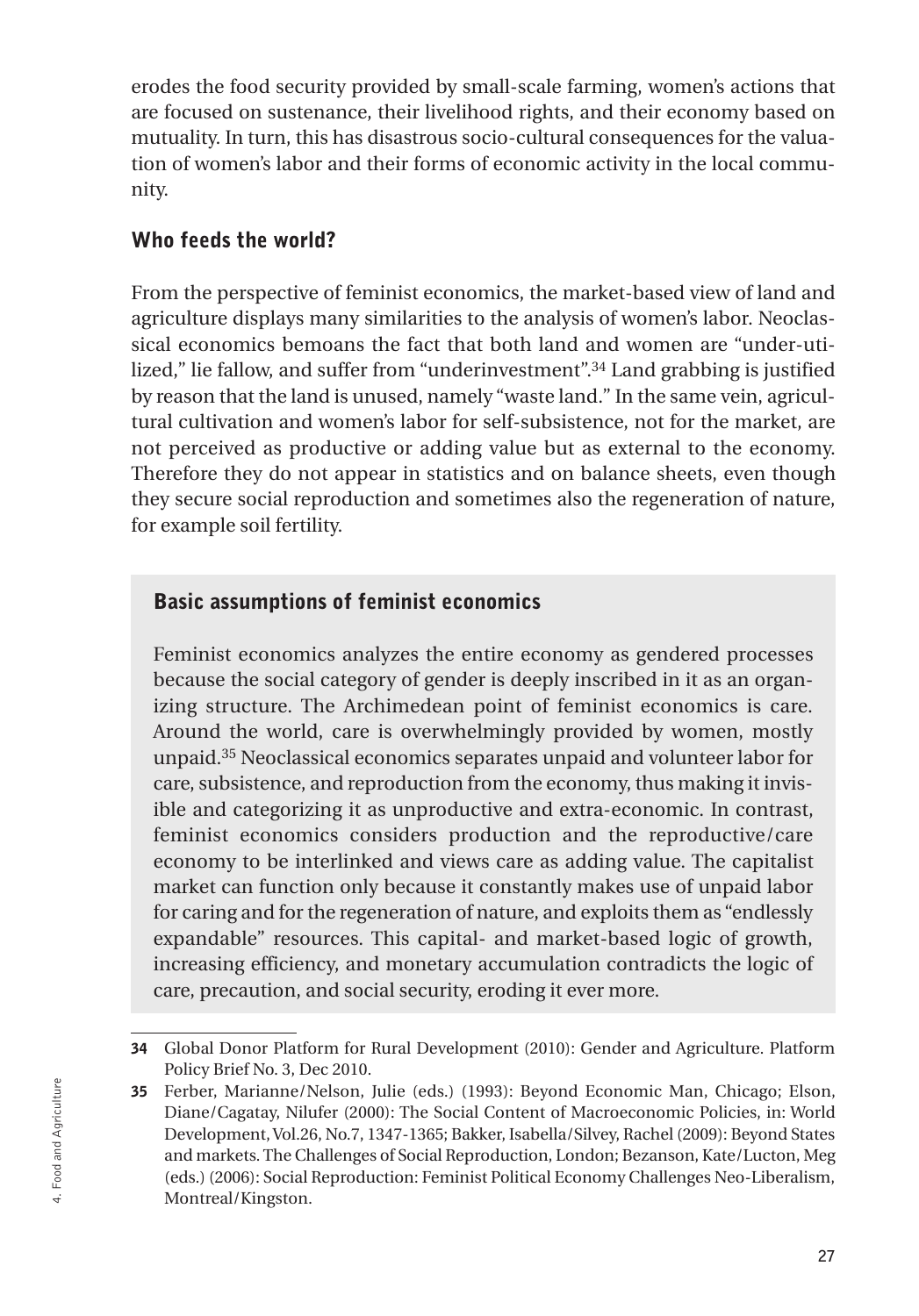The annual report of the *Food and Agriculture Organization* (FAO) 2010/11 and the World Bank's *World Development Report* 201236 take gender inequalities in agriculture, one of the most intensely mainstreamed sectors, as their points of departure. They present a broad kaleidoscope of gender gaps, including the division of labor, the size of areas under cultivation, the power over productive resources, finances and incomes, technology and knowledge. These empirical findings present many connecting factors to gender equality policy. In both reports the central frame of reference for closing the gender gap is, however, not the rights-based paradigm ranging from the right to food to women's right to inherit, but a market and business perspective oriented primarily towards increasing yields and profits. The FAO and the World Bank assume that, above all, it is access to modern agricultural "tools" such as chemical fertilizer and industrial seed that would empower women, make them "equal partners in sustainable development" (FAO), and thereby trigger substantial increases in productivity and a reduction in the numbers of the hungry by 100 to 150 million. As, after ten years, the *Millennium Development Goals* are largely considered a failure, the topos of women as rescuers who can "win, sustainably, the fight against hunger and extreme poverty" (FAO) is being revived and exploited. At the same time, this stance ignores the fact that world hunger is first and foremost a problem of distribution and not primarily a result of population growth or low productivity.<sup>37</sup>

The FAO "makes [a] strong business case for investing in women." At the same time, integrating them in export-oriented industrial agricultural value chains, be it as independent entrepreneurs, via contract farming, or via wage labor on plantations and in industrial production, is alleged to offer women better opportunities than small-scale agriculture. Instead of recognizing and empowering them and supporting and improving their contribution to food security by employing redistributive measures, governments have cut subsidies and shifted their focus to the agricultural industries. Thus, the FAO's concept for gender equality is in line with the above-mentioned structural transformation of rural areas based on their integration in global markets. In addition, the FAO follows the World Bank's neoliberal gender policy that perceives of the market as an instrument to empower women to become a *homo economicus*, meaning selfreliant market actors with equal market opportunities and rights. This is considered "smart" and supportive of growth and greater efficiency. Here, the yardstick for gender inequalities as well as gender equality is economic costs or benefits. From the perspective of productivity and the market, the World Bank considers the skills, knowledge, and labor of small-scale women farmers as well as care and subsistence workers to be "underused," "wasted," or "misallocated."

<sup>36</sup> Food and Agriculture Organization of the United Nations (2011): The State of Food and Agriculture 2010/11, Rome; The World Bank (2011): World Development Report 2012. Gender Equality and Development, Washington DC.

<sup>37</sup> See also: WWF/Heinrich Böll Foundation (2011): How to feed the world's growing billions. Understanding FAO world food projections and their implications, Berlin.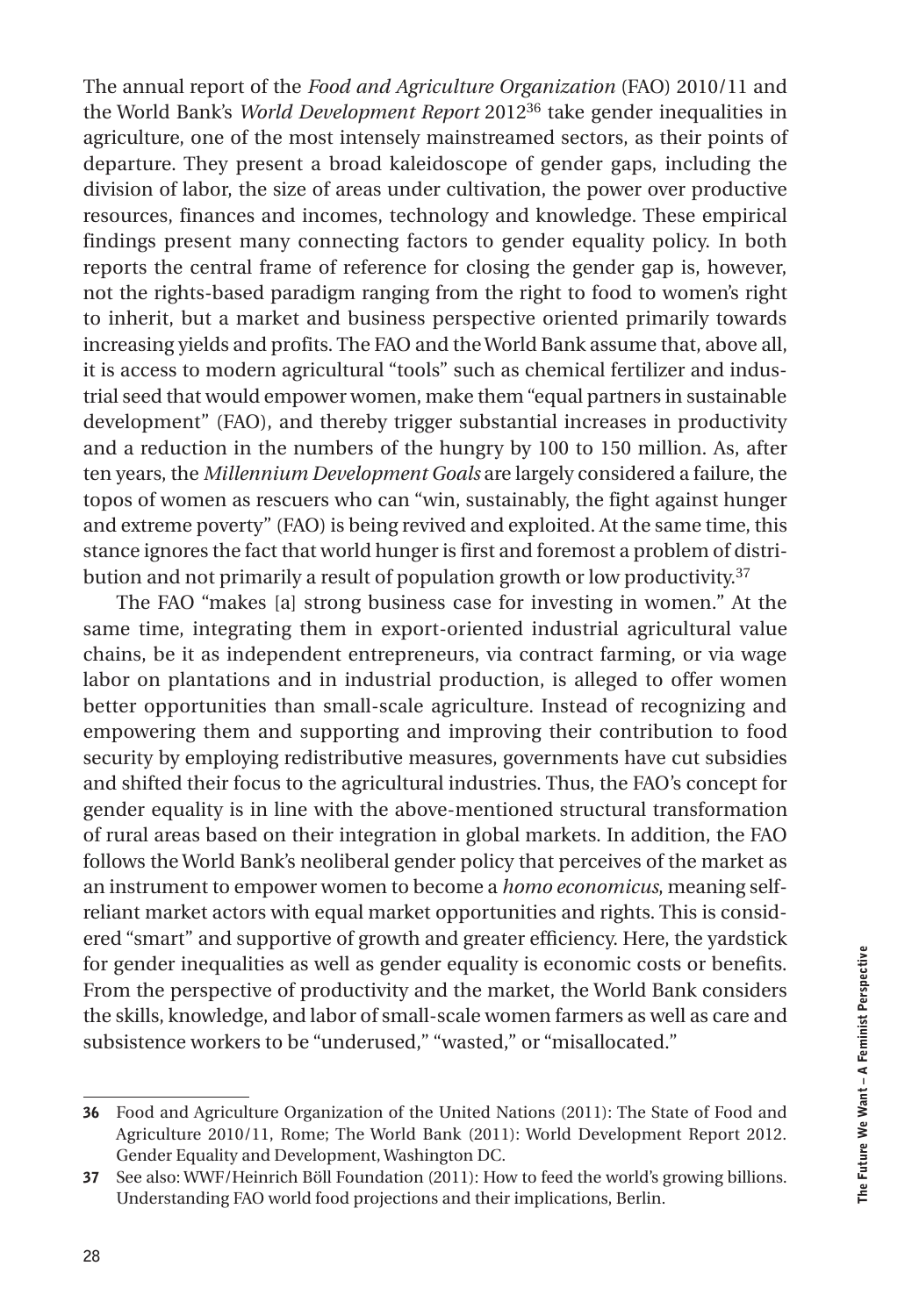There is no doubt that measures to support women and gender equality on the markets are urgently needed to ensure that global value chains do not disadvantage women anew and marginalize them further. For example, in contract farming deals are negotiated with male landowners, while, as a rule, women do most of the labor in the fields. Both in land-intensive and in technology-intensive monocultures such as sugarcane and soy and in the new forms of international trade, only a few jobs are created, and those in the plantations are mostly for men. In Vietnam, 18 women street vendors sell a ton of vegetables, while a supermarket employs only four people to sell the same amount of product. Supermarkets, as well as free trade agreements, set high standards for hygiene that small farmers, both men and women, cannot meet. In other words, such standards act as mechanisms for market exclusion. Because of such standards for hygiene, corporations do not purchase goods at local wholesale markets, but set up their own supply chains that they are able to monitor.

For this reason – and going beyond the goal of equality immanent to the sector – one must ask one basic question: Which agricultural systems and paths of development are best suited to make the right to food and other human rights a reality? In any case, smallholder farming, often in the hands of women, still produces more than half the world's food and is the most important safety net for rural populations. Human rights, including women's rights, should be at the center of rural development, and agricultural production and distribution oriented on needs should form the core of food security. This approach is currently being pursued by Olivier de Schutter, the UN *Special Rapporteur on the Right to Food*. Small-scale farmers, both women and men, need support to make cultivation more eco-friendly, maintain the fertility of the soil, and prevent environmental degradation, but also to establish cooperatives for production and marketing that may ensure their livelihoods against the powerful monopolies of corporations.

#### From livelihood rights to food sovereignty

Since the early 1990s and the *Women's Action Agenda 21* (see above), women's networks have been using the idea of livelihood as the point of departure for their deliberations on food security, resource use, and agriculture. A conceptual alternative to the efficiency approach of the World Bank, the idea of livelihood is based on livelihood rights, local approaches, and everyday survival in the immediate natural and social environment.38 The approach is also rooted specifically in the struggles of the resource-poor to defend their means of existence – an "environmentalism of the poor." In resource conflicts taking place in the global South, women are often at the forefront when it comes to protecting the resources they need for survival, for example in India in the struggles against Coca-Cola's appro-

<sup>38</sup> Heinrich Böll Foundation (2002): Jo`burg-Memo. Fairness in a Fragile World, Berlin; SID (2010): Development. Sustaining local economies, Vol.53, no 3, Sept 2010.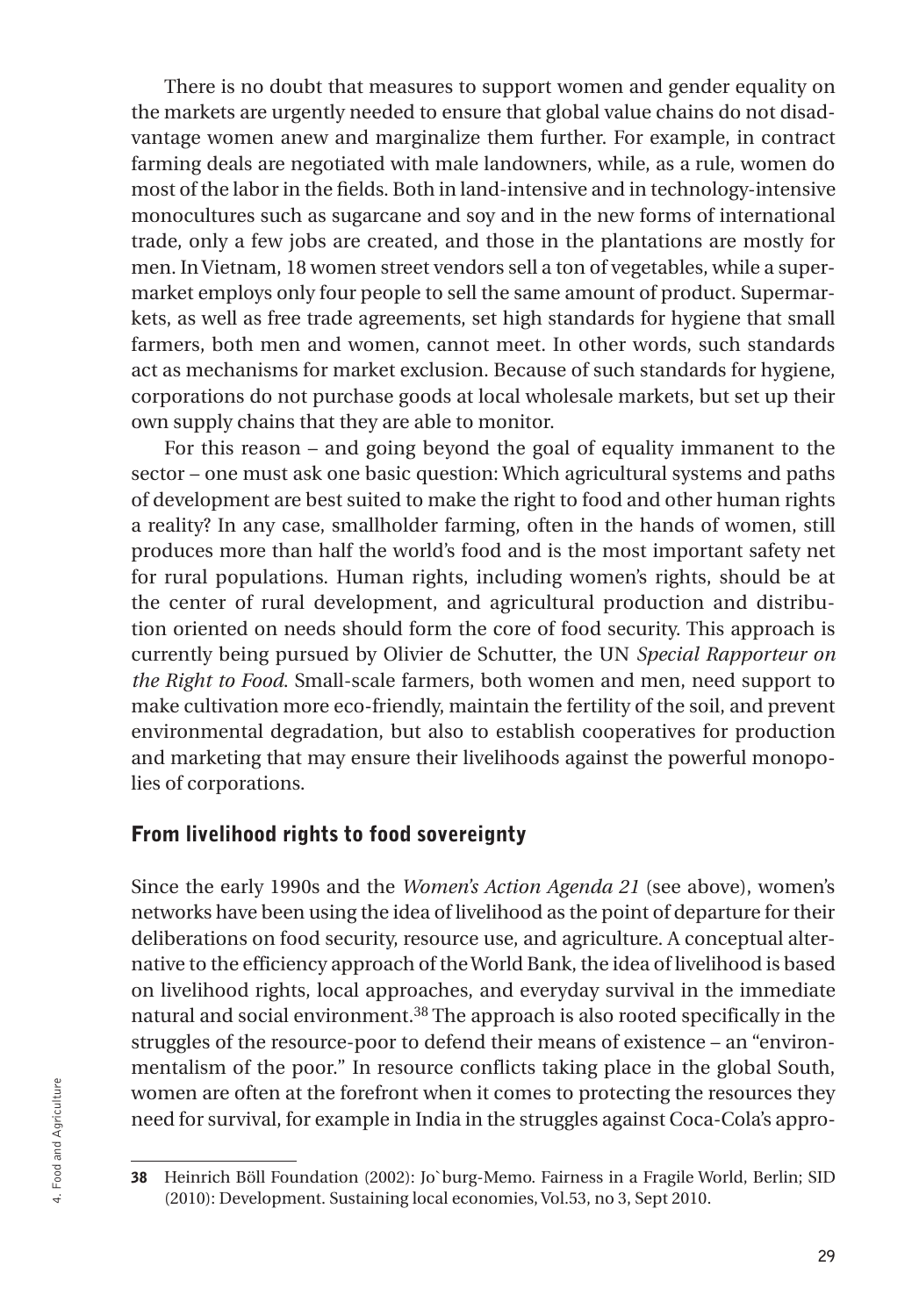priation of groundwater or Monsanto's genetically engineered seed. The poor are concerned above all with the "defense of their livelihood rights" and less with the protection of nature per se.39 In 2009, a "Global Network on Women and the Right to Livelihoods" was founded at the World Social Forum in Belem.<sup>40</sup>

### Key elements of the livelihood approach The integrated system of all material, social, and cultural resources for securing livelihoods, 41 self-determination and rights of co-determination on the part of local communities, decentralization, tying in with diverse local and regional conditions, **biological and cultural diversity,**

- collective rights of access to resources and their use,
- **preservation of commons,**
- local and regional circular economies and mixed economies,
- neighborhood economies based on mutuality, economic activity in solidarity,
- taking up indigenous local knowledge based on experience.

With its reference to local rights to self-determine development and low-resource and circular economies, the livelihood concept also presents an alternative to the universally prescribed development strategy with its focus on markets and growth – and to transnational markets shaped by global competition between production sites as well as by the ongoing formation of monopolies by major corporations.

In opposition to the tendency to industrialize and liberalize food production and trade as businesses controlled by a few large corporations, smallholders' organizations, especially *Via Campesina*, have developed the practice and the concept of food sovereignty. The definition of food sovereignty employed by these organizations revolves around a fundamental democratic right to shape agricultural and food policy from the bottom up. Thus, it transcends the FAO's definition of food security, which relies on global value chains in order to secure a right to food. Land, biodiversity, and water are the three key resources for achieving food sovereignty.

<sup>39</sup> Martinez-Alier, Joan (2002): The Environmentalism of the Poor. A Study of Ecological Conflicts and Valuation, Cheltenham; Sachs, Wolfgang (2003). Ökologie und Menschenrechte, Wuppertal Papier 131, Wuppertal.

<sup>40</sup> PWESCR (2009): Women and the Right to Livelihoods, New Delhi.

<sup>41</sup> Chambers, Robert (1988): Sustainable Livelihood, Environment and Development. Putting poor rural people first. Brighton; Grown, Caren/Sebstad, Jennifer (1989): To a Wider Perspective on Women's Employment, in: World Development 17 (7), 37-952.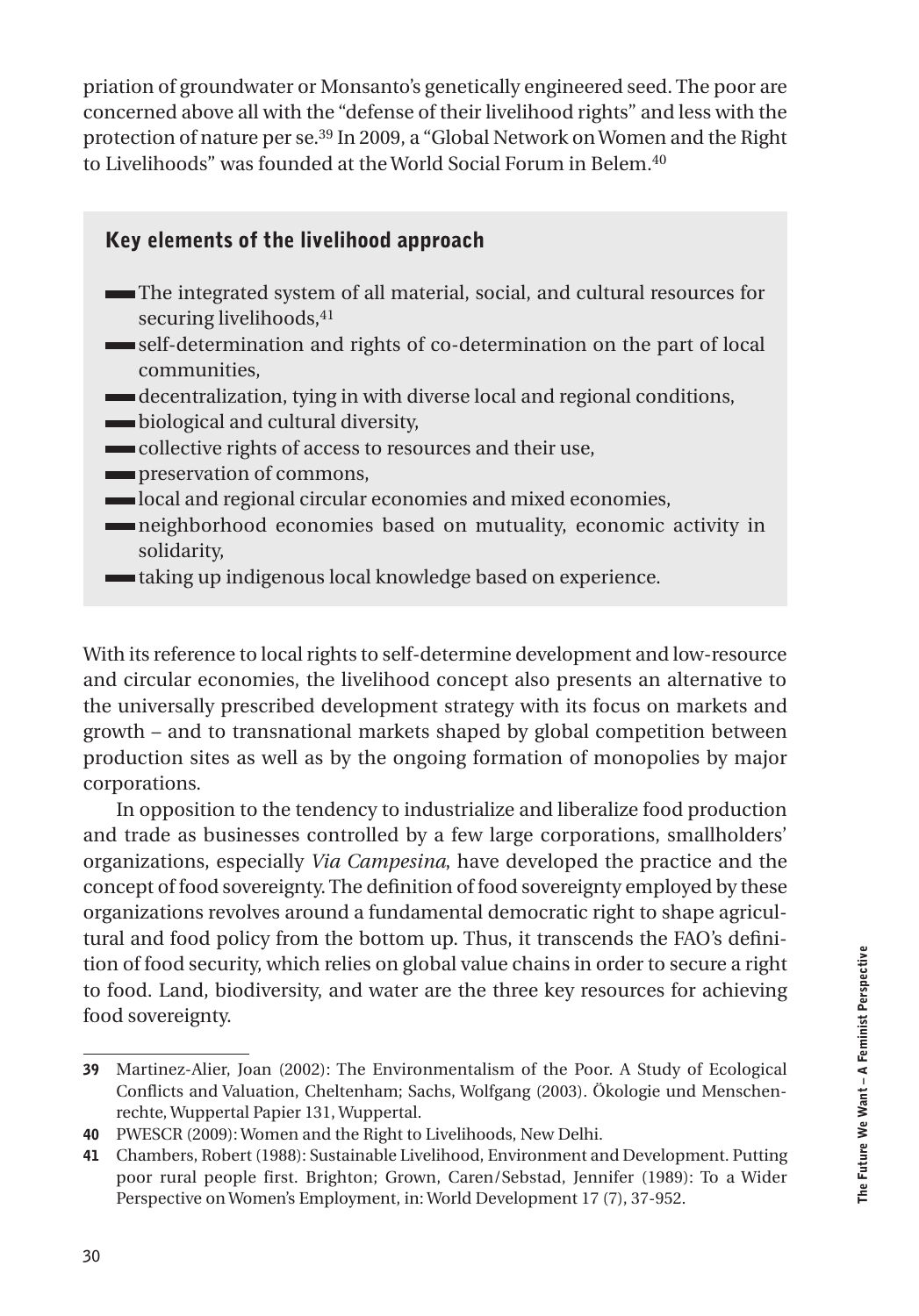Building blocks of food sovereignty aiming at a post-fossil-fuel regional and circular economy include:

- decentralized water and energy supply, water and energy sovereignty,
- resource and land rights,
- organic farming based on local biodiversity,
- protection of biodiversity and local knowledge as productive forces against piracy on the part of corporations or through privatization and patenting,
- prevention of land grabbing for "imperial" food security and the cultivation of agrofuels,
- ban on speculation on yields and food prices via the regulation of financial markets.

Everywhere, access to commons such as forests, community land, and water is a prerequisite for women to be able to supply private households with firewood, drinking water, and animal feed. In addition, the sale of firewood, medicinal herbs, and nuts, for example, is one of the few ways for poor women to make a living. When ponds, meadows, and forests, which were traditionally used as commons, are declared nature reserves or are privatized, or if they are degraded, a dramatic resource scarcity arises, especially for women in landless or land-poor households and indigenous peoples. For them, the preservation of commons and democratic access to its usage and maintenance are important pillars of food sovereignty.

Macroeconomic policy, namely regulation of the financial markets, must protect regional food sovereignty as well: Food has no place in a casino.

#### Who owns local biodiversity?

Women play a central role in local food sovereignty. Their traditional knowledge about local biodiversity and seeds, about the nutritional value and healing properties of indigenous varieties is a central resource in these contexts of reproduction.42 The women farmers have both a practical and a strategic interest in preserving biodiversity as a commons and in their rights to it: It is the most important means of production for survival and guarantees that women are recognized within their communities as providers.

Seed banks and seed exchanges that small-scale women farmers have established in various regions to counteract the loss of varieties and knowledge are outposts of an alternative model of sovereign food supply and food security, one that develops available local resources and the indigenous knowledge connected

<sup>42</sup> Kuppe, René (2002): Indigene Völker, Ressourcen und traditionelles Wissen, in: Ulrich Brand/ Monika Kalcsics (eds.): Wem gehört die Natur? Konflikte um genetische Ressourcen in Lateinamerika, Frankfurt, 112-134.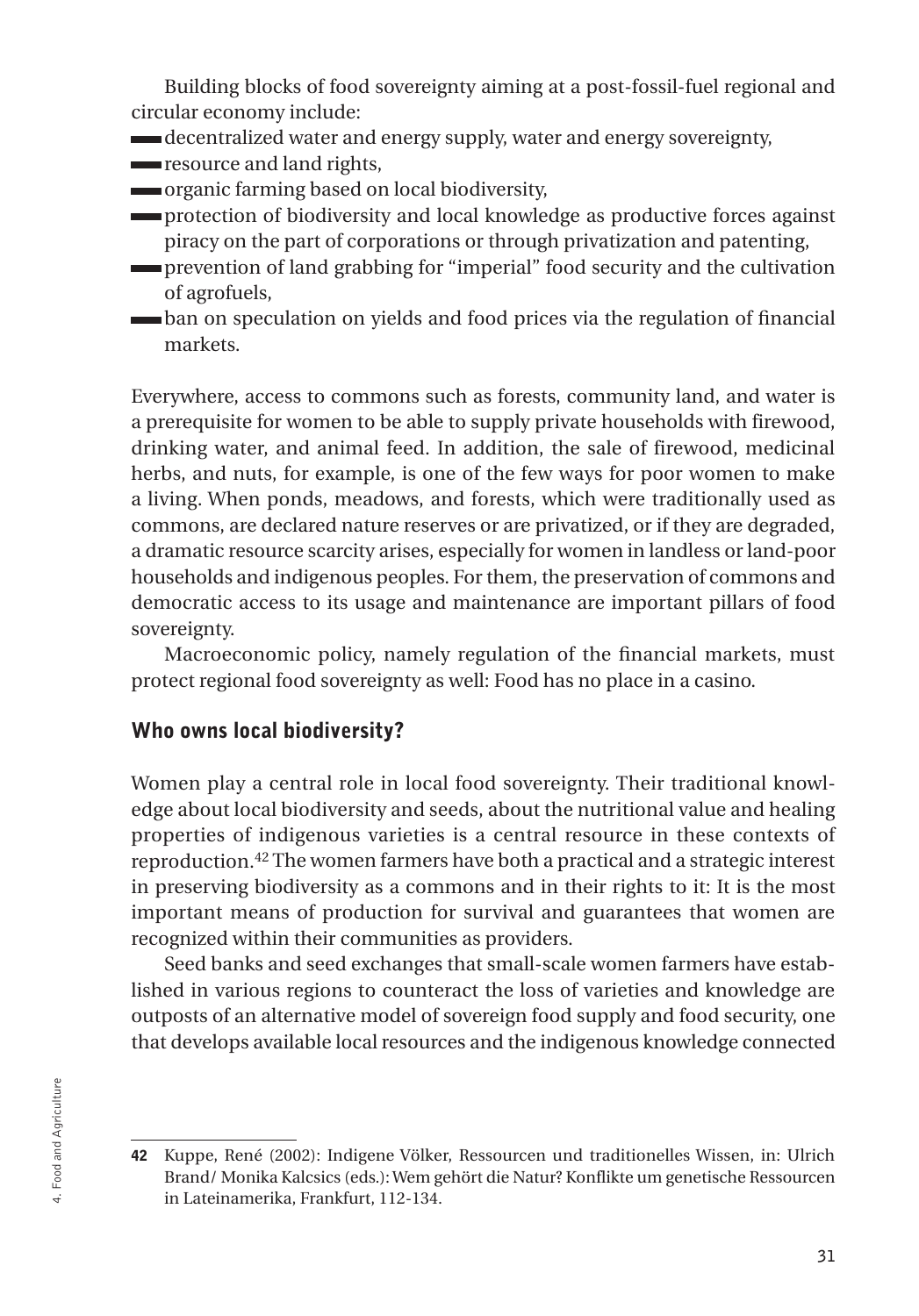to it as a productive force independent of the market and that, at the same time, prevents them from being lost or overrun and appropriated by market forces.<sup>43</sup>

For this reason, small-scale women farmers who secure their survival and food by using, adapting, and developing local biodiversity have been opposing the tendencies to commercialize agriculture that can be found in the 1992 *Convention on Biological Diversity* (CBD). This convention links the necessity to protect biodiversity with the logic of the market and seeks to market nature in order to protect it, calling this "ecosystem management."44

On the one hand, biological diversity is to become part of global value chains, on the other, it is to be protected by zoning it in nature reserves. Benefit sharing is supposed to mediate between the local owners of biodiversity and the private sector that desires to appropriate genetic resources and exploit them by means of patenting. Profit sharing serves as an incentive for indigenous and local communities to agree to the commercialization of their commons. Flanking the CBD, free trade agreements codify biodiversity protection as an environmental service with stipulations concerning intellectual property (TRIPS<sup>45</sup>) as a liberalized sector.

Small-scale women farmers from various regions of the world are resisting the transformation of their biological diversity and their knowledge into goods traded by corporations; they do not want to be mainstreamed into commercial ventures that require their dispossession. Instead of the freedom of corporations and free trade, they demand the freedom to determine production themselves, independent of global markets, and to exchange seeds. They, too, desire gender democracy when it comes to deciding about and disposing of resources, yet the food sovereignty they demand goes beyond this, focusing on forms of resource use that are determined by the following key points: collective rights over local resources, preservation and further development of local species, and self-determined decisions about the path of development.

#### Who owns the land?

Land grabbing by wealthy domestic and international investors, which has seen a steep increase since prices for basic foods rose in 2007/8, shows once again how central the question of land is for development. Land enclosure and investments point to the progressive valorization and financialization of all natural

<sup>43</sup> Wichterich, Christa (2009): Women peasants, food security and biodiversity in the crisis of neoliberalism, in: *development dialogue*, no.51, 133-142; P.V. Sateesh (2010) Gendering Agriculture: Putting Women First, in: Heinrich Böll Foundation/WIDE/Christa Wichterich (eds): In Search of Economic Alternatives for Gender and Social Justice: Voices from India, Brussels.

<sup>44</sup> See McAfee above.

<sup>45</sup> The Agreement on Trade-Related Aspects of Intellectual Property Rights was added to the General Agreement on Tariffs and Trade (GATT) in 1994 at the urging of US industry. It requires all members of the World Trade Organization WTO to adapt the strict rules of the industrialized countries' patent laws.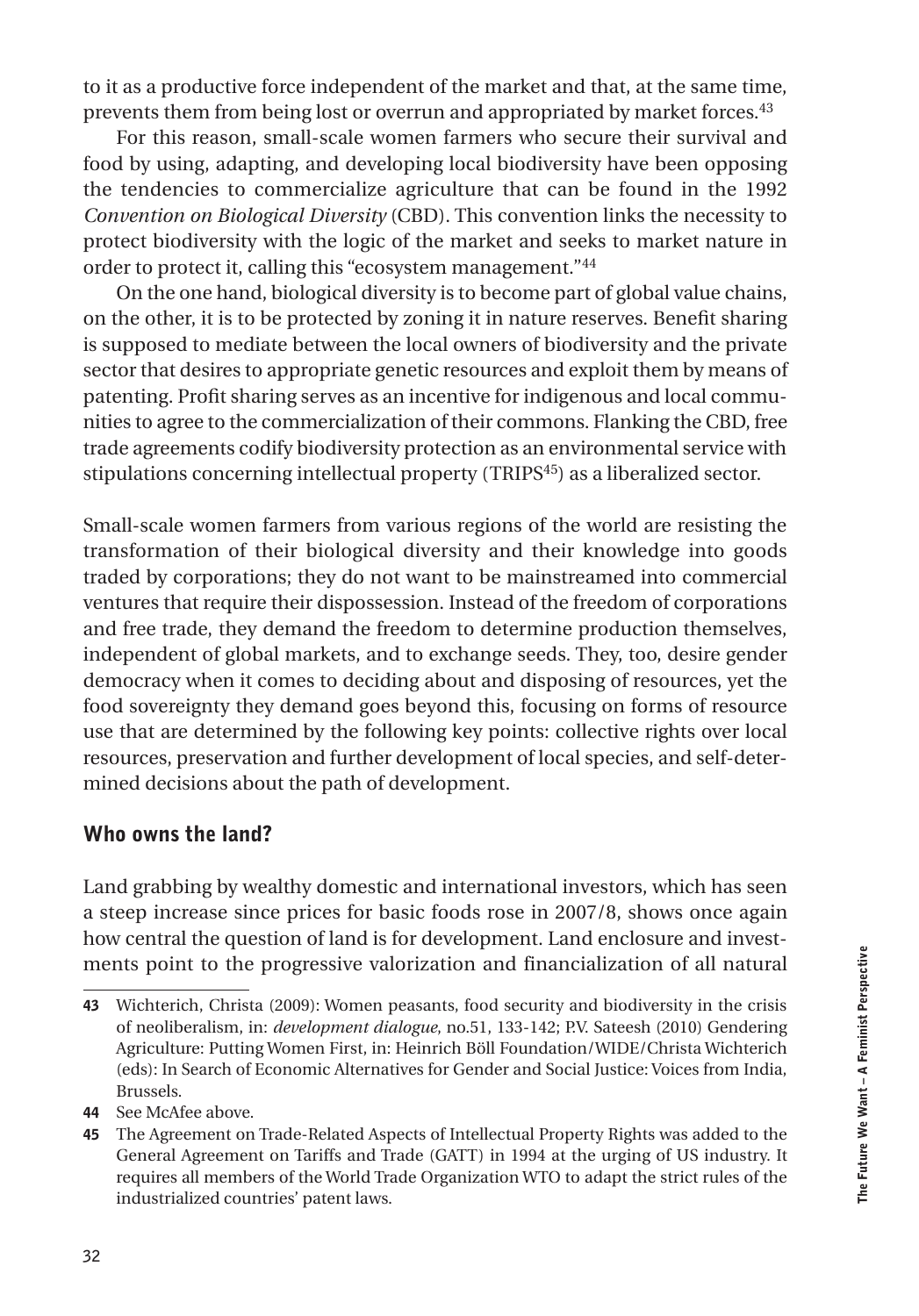resources, that is, the subordination of all economic activity, including resources that are initially non-economic, to the financial markets – and their redistribution to financially powerful market actors. These processes serve to establish new global value chains that integrate resources, labor, and livelihoods or force people to adapt to the monetary and market regime. Often, local people place much hope in new income opportunities, yet, on the other hand, they also speak of this structural transformation as "being put in chains" by the market.

Without transparency and without consulting local populations, governments lease or sell land (usually categorized as waste land) to corporations, banks, funds, or other governments that in turn use the land for cultivating basic foods, agrofuels, or for raising livestock. The enclosure of large areas of land as a consequence of leases or purchases ignores local communities' traditional usage rights, dispossesses and marginalizes them. The label "waste land" ignores the uses such land has for herders and for unpropertied women, be it for collecting firewood, animal feed, fruits and other plants for their own subsistence or for sale, be it for cultivating plants themselves. The investors' market approach undermines women's care rationale, in which production and reproduction are not perceived of as separate spheres. The monocultures in the fields and the monoculture of money destroy natural biodiversity as well as the diversity and morale of local economies. The livelihood rights of the poor in the global South are violated; they may even be robbed of their livelihoods, so that countries such as Saudi Arabia, which lack fertile soil and water, can achieve food security. The same may happen in order to push the shift from fossil to renewable fuel or to satisfy increased demand because of rising prosperity in emerging economies and the global North.46

Indigenous people with traditional usage rights and women without land title deeds have no legal means to resist such displacement. Women own less than 3 % of the land in Bangladesh, 11 % in the Philippines, and 33 % in Botswana.47 They have no negotiating or decision-making power, once village elders or their husbands, as landowners, agree to deals with investors, because the latter – like the World Bank and the FAO – promote such "investments in the agricultural sector" as win-win situations for local populations. Since, however, industrialized plantations offer few opportunities for women to earn an income, they are further displaced from the agricultural sector and forced into marginal service sector jobs. Just as in the cases of mining or construction, an informal sector of petty trading and food stalls as well as prostitution springs up close to plantations.

The FAO, the World Bank, and the *International Food Policy Research Institute* (IFPRI) call for good governance and the regulation of investors to limit the "risks"

<sup>46</sup> Behrman, Julia/Meinzen-Dick, Ruth/Quisumbing, Agnes (2011). The Gender Implications of Large-Scale Land Deals, IFPRI Discussion Paper 01056; Tandon, Nidhi (2010) New Agribusiness investments mean Wholesale Sell-Out for Women Farmers, in: Gender & Development, Vol 8, No 3, 503-515.

<sup>47</sup> FAO Gender and Land Rights Database 2010, http://www.fao.org/gender/landrights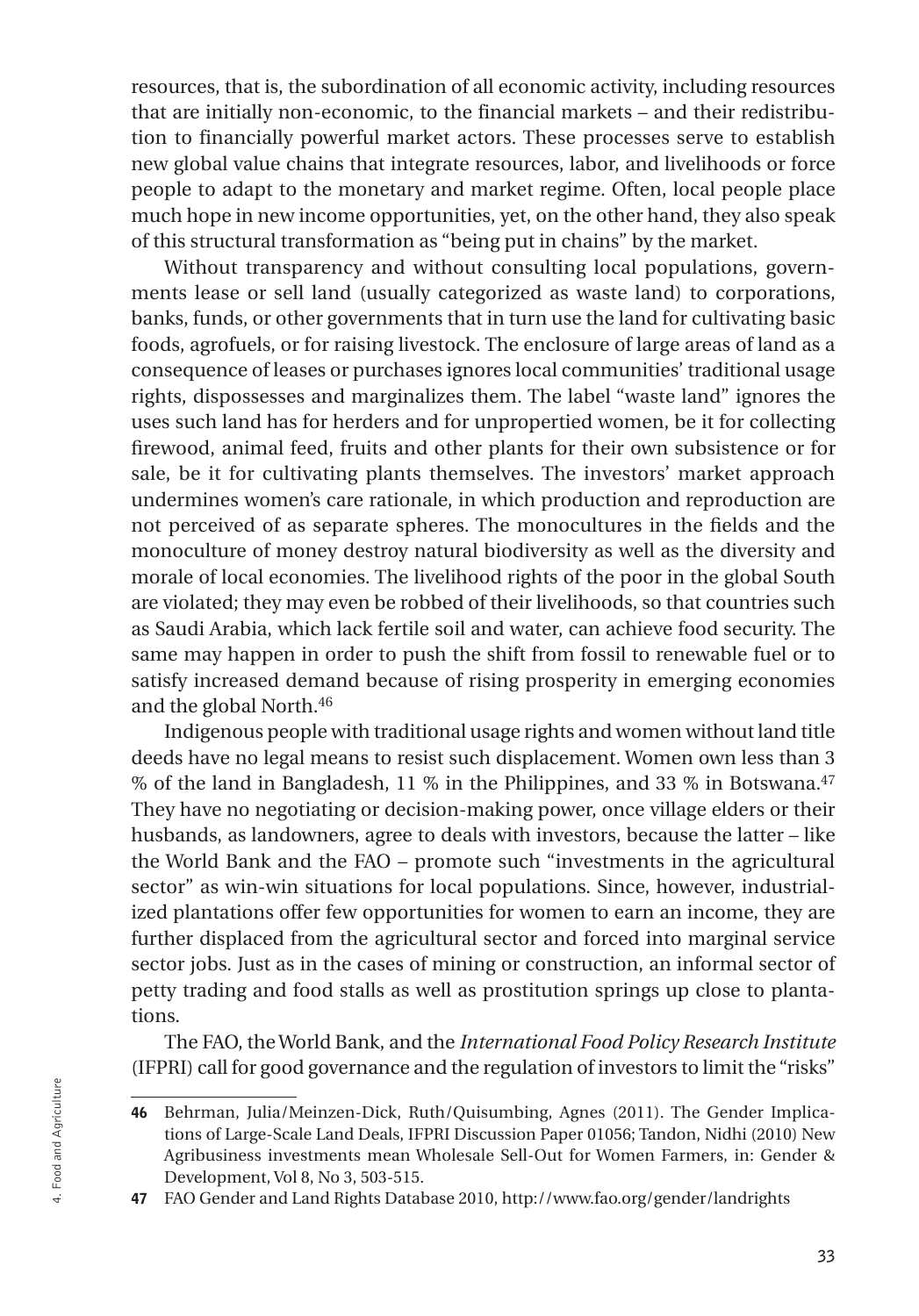to food security and to improve opportunities for women through gender equity concerning wage labor and access to agricultural "tools." In contrast, a rightsbased policy should first of all create the prerequisites for the local populations' and women's "land sovereignty" so that they themselves can decide about development and resources.48 Comprehensively empowering women also serves to help them gain power to negotiate and shape decisions in families and communities so that they can pursue their rationale of caring and resist being subordinated both by the market and men›s power.

Power over resources, especially land, is a tool both to empower women and of food and care security. In 2009, for this reason, and at the urging of the women's organization *Shirkat Ghah*, the government of Pakistan allocated land in the villages of Sindh to women for the first time ever – based on the assumption that land ownership gives women decision-making power and that this leads to greater food security.

#### Urban agriculture

In the metropolises of the North, numerous food scandals, excesses of industrial livestock farming, and genetically modified organisms in the food chains have spurred the desire for organic, self-determined food production. This desire for the controlled quality of homegrown fruits and vegetables triggered a renaissance of allotment gardens. For decades, in the South, from Nairobi to Havana – and purely out of the necessity to cut on food expenses – roadsides have been turned into vegetable patches, balconies into chicken coops. Today, this has also become part of an urban culture in many cities of the North – from community gardens at the edges of New York or on Detroit's industrial wastelands to guerilla gardening and intercultural gardens in Germany and direct marketing via farmers' markets in US cities. What is new today is that community gardens featuring crop diversity and components of waste management and recycling have been designed as an explicitly alternative ecological-economic model of reproduction and as spaces free from dependence on outside supplies. This is a step on a path towards a local post-fossil-fuel economy, an effort to transform cities as in the case of Britain's *Transition Town Movement*. Thus the concept of urban gardens as "spaces of resistance to the neoliberal order" and building blocks for a new neighborhood economy oscillates between romantic ideas about a community in harmony and spiritual renewal on the one hand and a political concept of gardening on the other, namely "We can plant another world!"49

<sup>48</sup> Borras, Saturnino/Franco, Jennifer (2010): Towards a Broader View of the Politics of Global Land Grab: Rethinking Land Issues, Reframing Resistance, TNI, http:/www.tni.org/workarea/agrarian-justice; Federici, Silvia (2011): Women, Land Struggles, and the Reconstruction of the Commons, in: *WorkingUSA: the Journal of Labor and Society*, Vol 14, March 2011, 41-56.

<sup>49</sup> Reynolds, Richard (2009): On Guerrilla Gardening: A handbook for gardening without boundaries, London.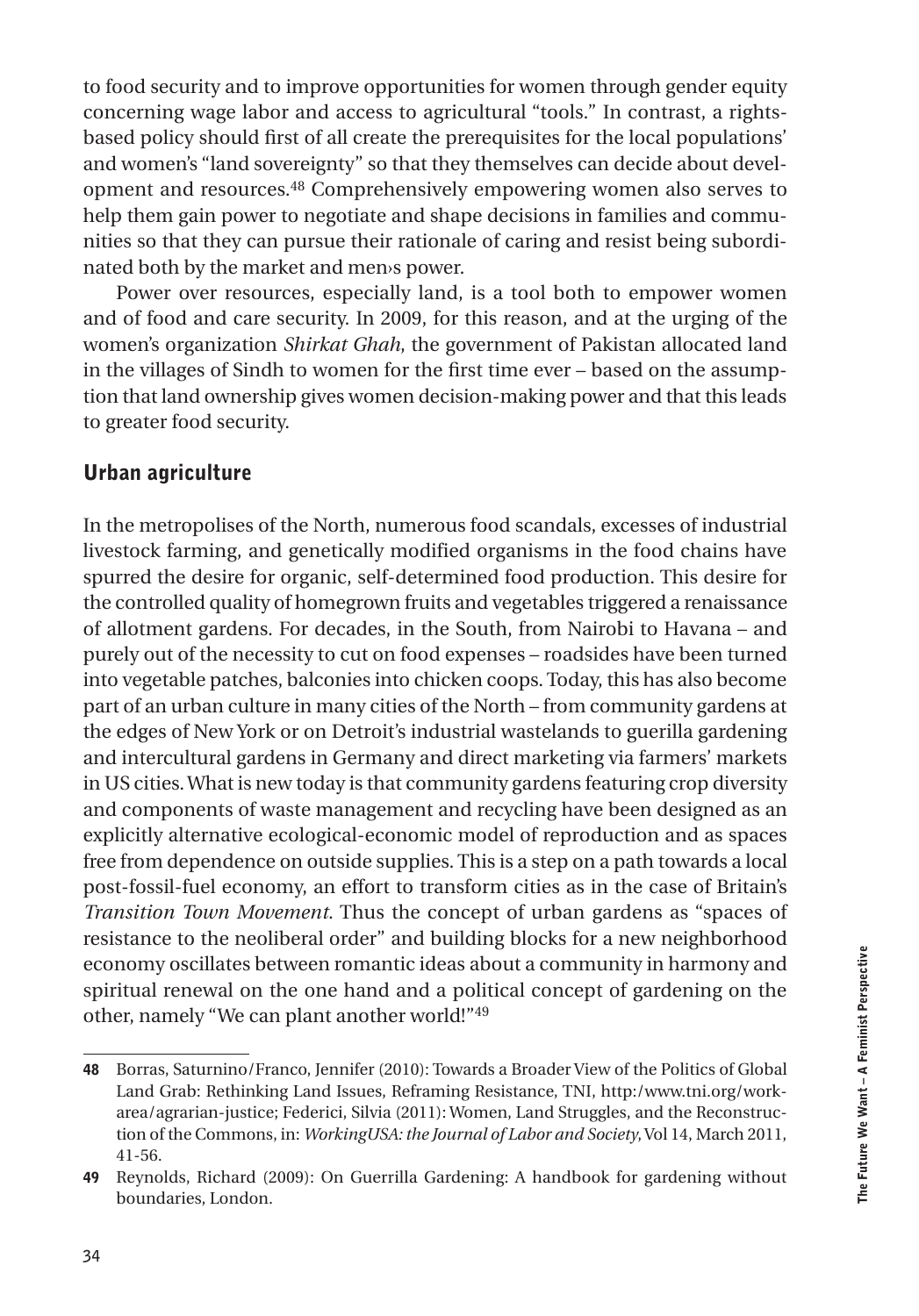According to agricultural expert Jac Smit, urban agriculture was "overlooked, underestimated, and undervalued" for so long because the most important actors are women whose labor is simply not recognized and thus "remains invisible." Both in the North and in the South, they are at the center of the care economy and food sovereignty. Like small-scale women farmers in the countryside, they need a right to use the land and also agricultural advice about, for example, what to do concerning lead pollution.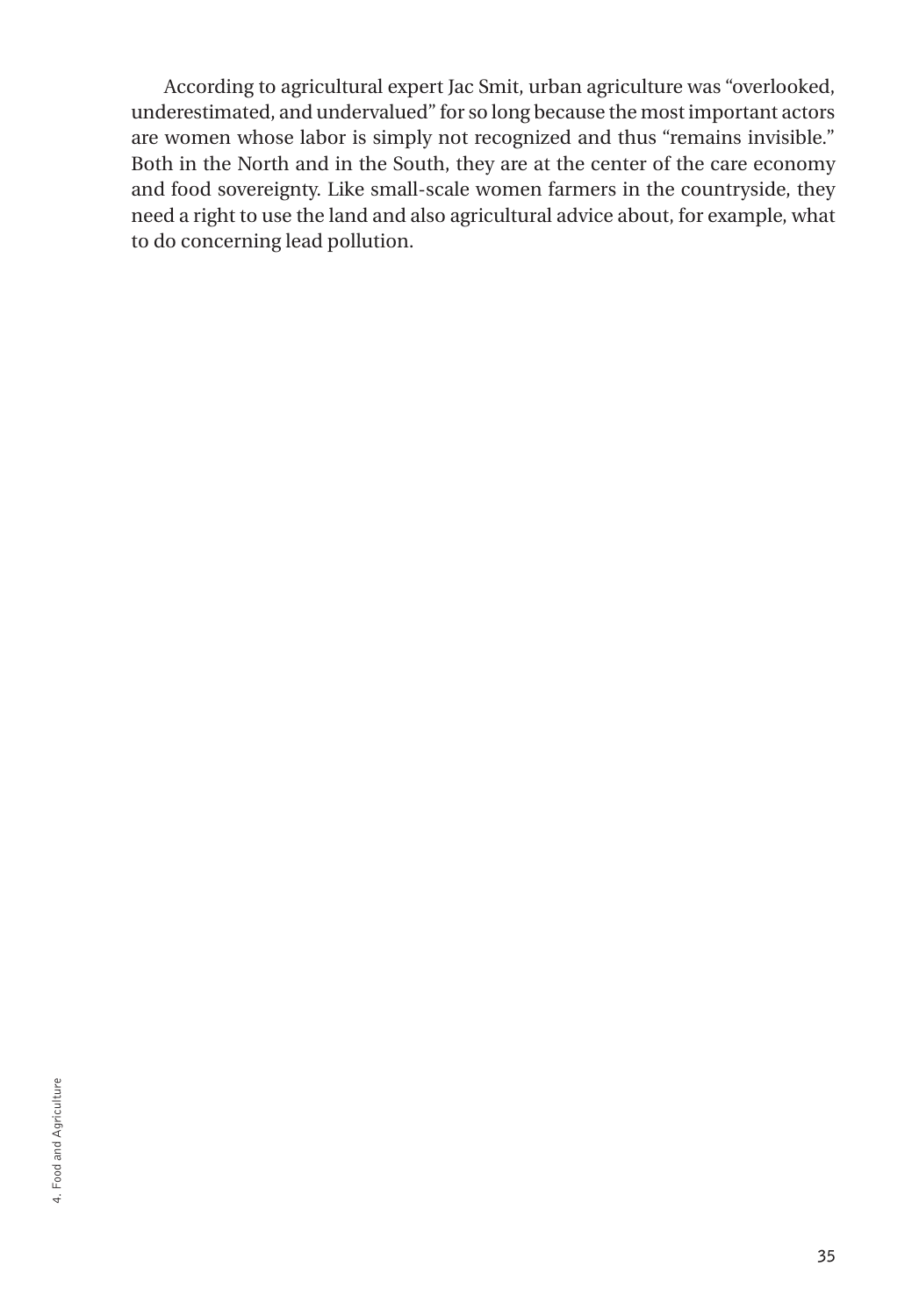## 5. Multiple Crises, Green Economy, and a Critique of Growth

The market principles of growth and greater efficiency, of competition and the exploitation of natural and human resources lead to the multiple crisis – the financial crash, hunger, poverty, climate change, and resource scarcity. Efforts to decouple growth from GDP and material wealth from resource use through ecological modernization, greater efficiency, and technologies were not successful.50 Social disparities between countries and regions and within individual societies increased as GDP grew; the crises of social reproduction intensified.

Governments and supranational governance quickly promoted growth as the way out of the crisis and for securing jobs and prosperity. The EU is seeking to expand its access to markets and raw materials by means of a new commodities and investment policy as well as through more trade liberalization. Incentives to revitalize consumption, such as cash-for-clunkers programs in Germany and China, were intended to stimulate the economy. In the global South, the development model based on growth, competitiveness, and global markets drives the increasing valorization of land and nature. In the process, the political class in the North and the South is negating the ecological insight that continuing economic growth as well as a globalized growth of production and consumption will exceed the carrying capacity of the biosphere and the atmosphere. That means the time is ripe for a fundamental transformation – the system with its contradictions and multiple crises has to be overhauled, a seminal change of direction is inevitable.

Following the critiques of growth from the 1960s and 1980s, this necessity is expressed in a third wave of discourses about the limits to growth and about a greening of the economy. New welfare indices and models, from the commission appointed in France, with Stiglitz, Sen, and Fitoussi, to *Gross National Happiness* in Bhutan, from the *Genuine Progress Indicator* (GPI) developed by the NGO *Redefining Progress* to the indicators for the common good economy in Austria – they all depart from the unidimensionality of GDP, money, and the market, and they acknowledge the importance of immaterial goods and social reproduction.<sup>51</sup>

<sup>50</sup> Jackson, Tim (2009): Prosperity without Growth. Economics for a Finite Planet, London; Sachs, Wolfgang (2000): Wie zukunftsfähig ist die Globalisierung? Über ökonomische Entgrenzung und ökologische Begrenzung. Heinrich Böll Foundation, Berlin.

<sup>51</sup> Waring, Marilyn (2009): Policy and the Measure of Woman, in: Salleh, Ariel (ed.): Eco-Sufficiency & Global Justice. London/New York, 166-180.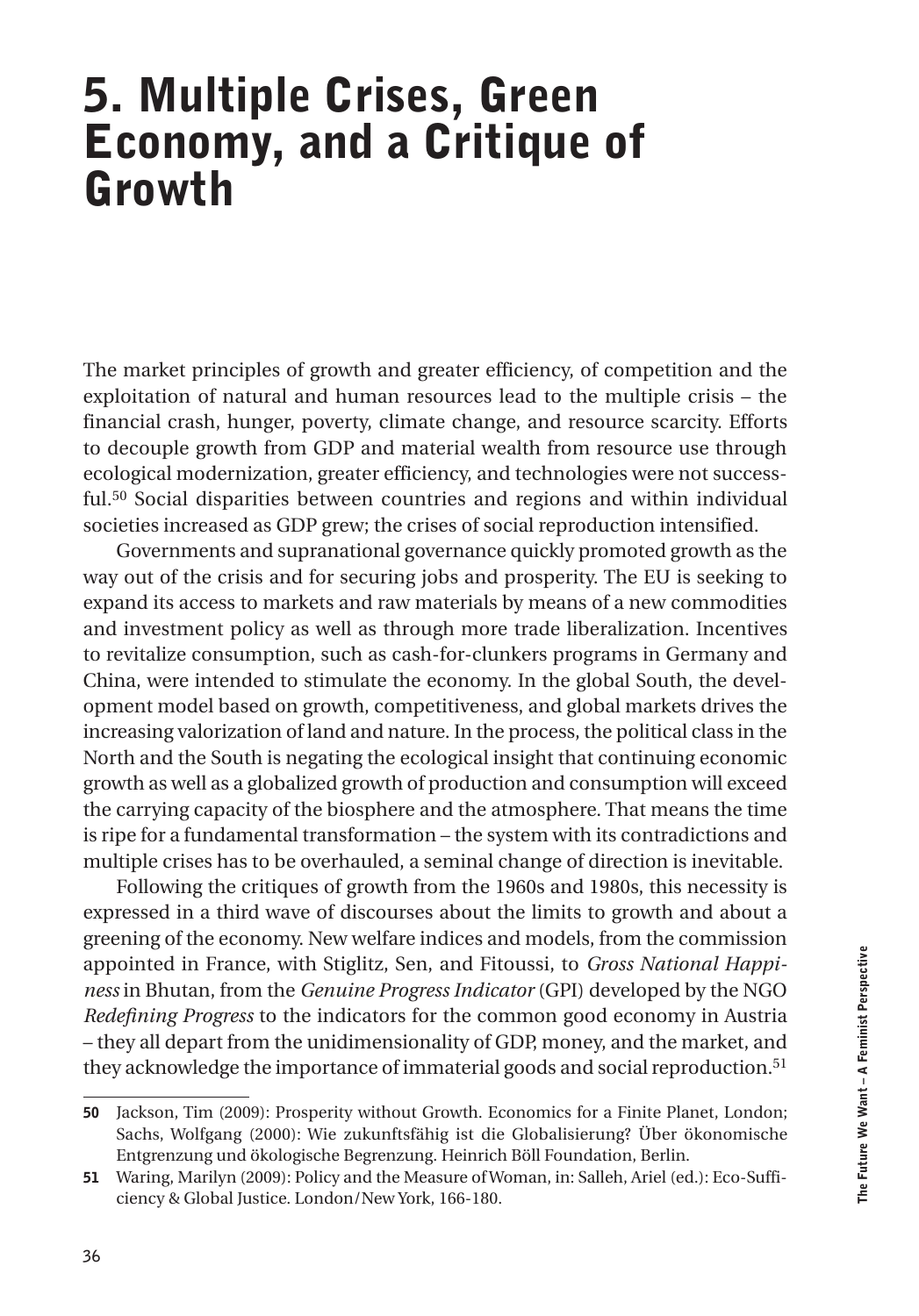This signals a loosening of definitions and scales as they become more open towards a different understanding of well-being – one that is not just marketoriented and materialistic, and where the reproductive sector plays a role no less important than the market. Gender aspects also play a role as these models focus on human rights and non-market-based labor, such as care, housework, subsistence labor, and volunteering. The question is how such new methods of measurement and the happiness models for societies and policies can be translated into strategies guiding a socio-ecological transformation.

There are complex discourses in European civil society about Degrowth/ *Decroissance*. 52 More and more projects and initiatives are exploring practical alternative economic activities and a different relationship to nature. These practical experimental spaces try to tackle social reproduction, care, provisioning, and to separate themselves from the logic of capital, for example in selforganized community gardens and producer-consumer associations, for-free shops, local exchange trading systems (LETS), as well as through local currencies, rural communes, and squats53 – and also in discussions about values and priorities. Starting out with everyday practices and the individuals involved is a response to the fact that the market-based growth paradigm determines not only our economic conditions and relations with nature, but has also created a value system that is deeply engrained in our social consciousness.54 Under the extreme pressures of growth and competition, the economy and individuals too have lost their bearings and a sense of how much is enough. That is why a critique of growth aims both at material structures and at subjectivities, that is, at identityforming value systems and individual behavior.

At the peak of the crisis, the *United Nations Environment Programme* (UNEP) announced the initiative for a *Global Green New Deal* "to get the markets back to work." In the meantime, the UNEP has developed the concept of a *Green Economy*  to become the guiding principle of the Rio+20 Conference. From the *Green New Deal*, launched in Great Britain in 2008, to the OECD's *Green Growth* concept, all models55 of a *Green Economy* share a number of key ideas and principles. The basic assumption is that national and international governance regimes must change course and regulate the economy. This calls for the primacy of politics over the economy, in the hope that political will and governance may trump the markets. The triple crisis of finance, energy, and climate is to be overcome by changing course towards green investments, for example in renewable energy and

<sup>52</sup> Rätz, Werner/Egan-Krieger, Tanja von et al. (2011): Ausgewachsen! Ökologische Gerechtigkeit. Soziale Rechte. Gutes Leben, Hamburg.

<sup>53</sup> Habermann, Friederike (2009): Halbinseln gegen den Strom. Anders leben und wirtschaften im Alltag, Sulzbach/Taunus.

<sup>54</sup> Welzer, Harald (2011): Mental Infrastructures. How Growth Entered the World and our Souls, Heinrich Böll Foundation, Berlin.

<sup>55</sup> http://www.unep.org/documents.multilingual/default.asp?documentid=548&articleid=5 957&l=en; www.unep.org/greeneconomy; Green New Deal Group (2008): Green New Deal. New Economic Foundation. London; http://www.oecd.org/document/10/0,3746,en\_2649 \_37465\_44076170\_1\_1\_1\_37465,00.html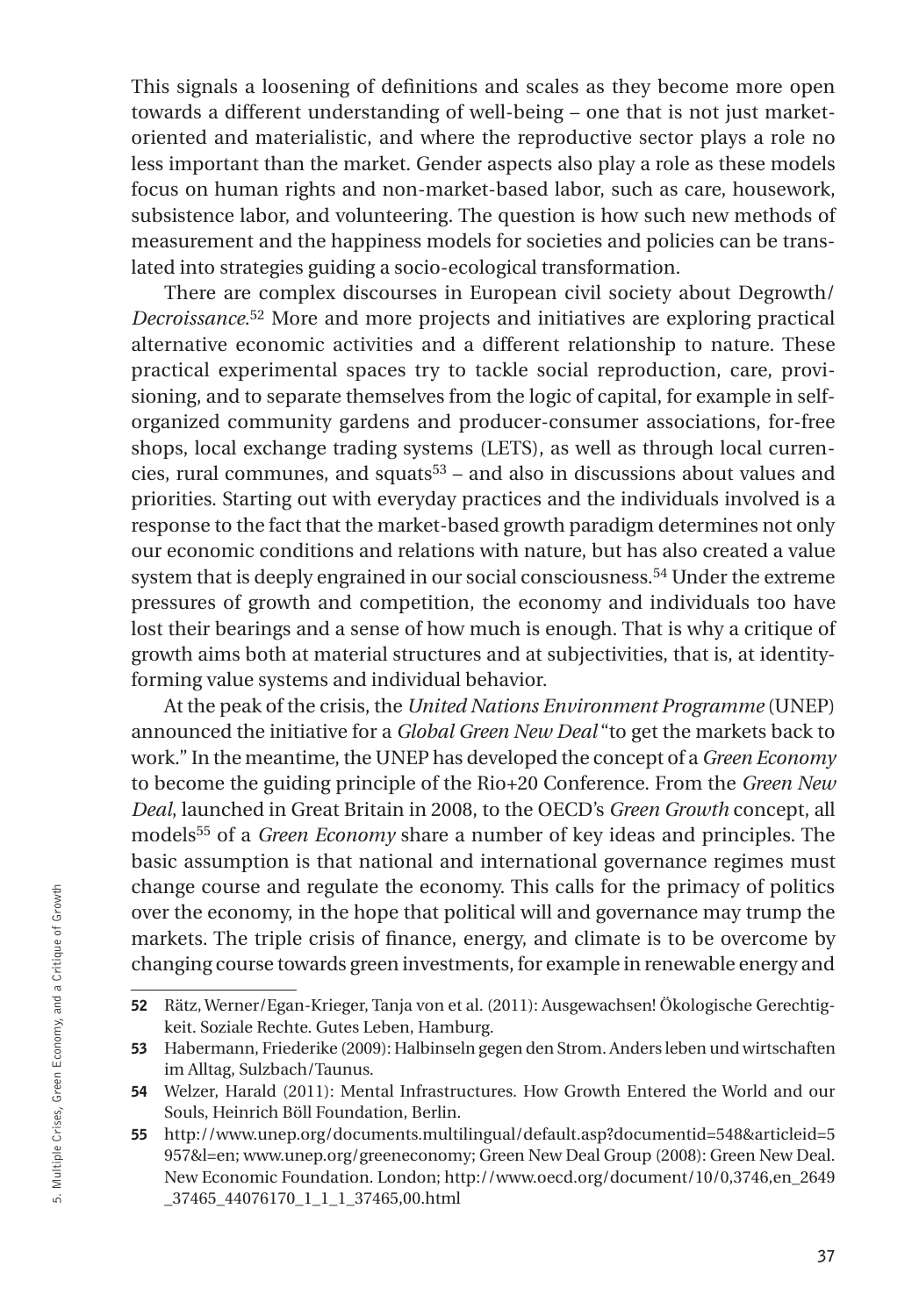energy-efficient construction, in green innovation, green technologies, and green jobs. In addition, Britain's *Green New Deal* and the UN emphasize that a green economy creates the prerequisites for reducing social disparities and achieving the MDGs. The *Green New Deal* puts the greatest emphasis on regulating and limiting financial markets, investing in the public sector, and involving all social groups.

Though the UNEP considers the green economy to be a "fundamental rethinking of our approach to the economy," it seeks to be a new "green" strategy for growth. The OECD is clear about calling its policy "green growth," and argues that a greening is politically wise, even inevitable, for maximizing growth. For the UNEP, the goal is a strategic transition from a brown towards a green economy through the "power of the market" and supported by regulatory policy. This transition is intertwined with the concept of public-private partnerships because private capital is more important for green investments than public funds.

Each and every new model of prosperity and sustainability, in theory and in practice, and each and every social contract has to answer a few crucial questions regarding gender: How does it deal with making human rights, global social rights, and decision-making rights a reality for women, minorities, indigenous peoples, migrants, etc.? Which concept of justice does the new model rely on? How does it respond to the asymmetries of power between the North and the South, between social classes, between men and women? How does it deal with the division between care economy and market economy as well as the gender-hierarchical division of labor? Which relationship to nature is it based upon?

For a long time, feminist sociologists and economists have been pointing out that the logic of the market with its focus on growth, efficiency gains, and returns on investment necessitates structural carelessness and ruthlessness towards the individual, social concerns, and nature. It undermines the living foundations of all economic activity and, by necessity, leads society into one crisis after another.56 Presently, neoliberal globalization is governed by the following dynamics of growth and contraction: 1) an expansion of the logic of accumulation that valorizes and commodifies all resources while, at the same time, the common good, the public realm, the commons, and the rationale of care are being devalued and marginalized; 2) social and citizen's rights are curtailed while, at the same time, austerity and other neoliberal policies force individuals to take on greater responsibilities.

Feminist critiques focus, firstly, on the separation between care and gainful labor, between production and social reproduction or natural regeneration, secondly they focus on the crises in the realm of social reproduction, and thirdly, on the interlinkages of power and power structures in social and gender relations as well as in the economy and society's relations to nature. From this point of

<sup>56</sup> Brennan, Teresa (2003): Globalization and its Terrors. Daily Life in the West, London.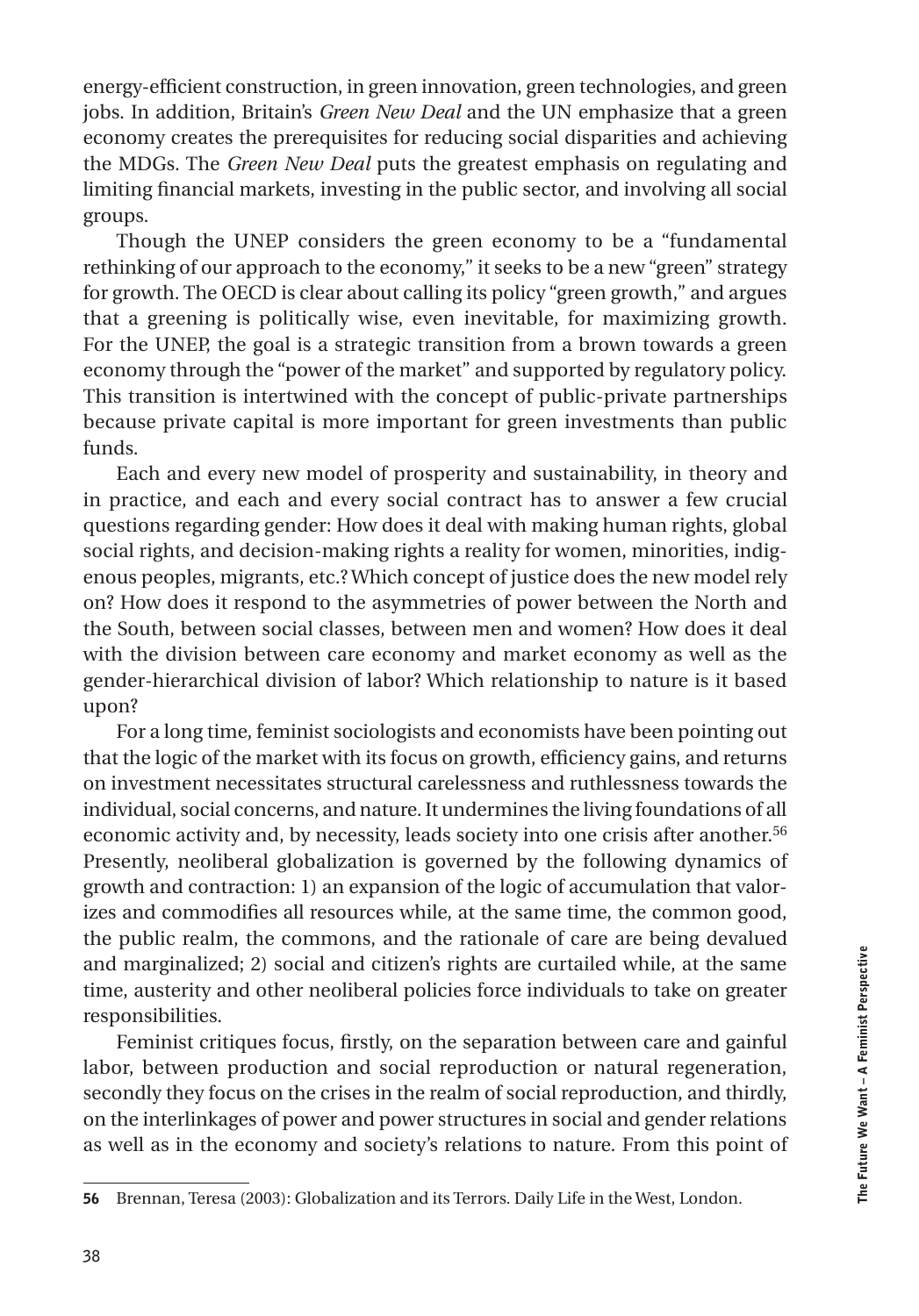view, the serial crises download costs, burdens, and risks to private households and nature.

#### Feminist and ecological critique of neoclassical economics

- Despite increases in efficiency, permanent growth of the markets constantly intensifies the use of human, social, and natural resources.
- The capitalist market economy attempts to keep social and ecological costs low and to externalize them.
- In order to increase profits, it shifts social and ecological costs to private households and local communities or to nature.
- The neoliberal economy is intrinsically unsustainable because it ignores social and ecological limits to growth and thereby destroys its own living foundations – humans and nature – through overexploitation.

In its *Green Economy* concept, the UNEP takes up a key point of ecological economics, namely the assessment that natural capital and environmental services – which are not considered in macroeconomic calculations – create value and prosperity. Therefore, the UNEP concludes that, in keeping with the market and efficiency model, nature must be valorized, priced, and brought to market. In the process, nature is separated from the social realm. The privatization of the environment (as well as public services) is praised as an innovative measure for environmental protection and utilities. However, the UNEP ignores the analogous basic assumption of feminist economics, namely that social reproduction and care also have a role in creating value.

There is currently an intense debate about whether the *Green Economy* can become a transitional strategy towards a sustainable economic system that goes beyond the logic of growth and returns, or for a transformation of societal power relationships. Will a greening of capitalism, a green industrial revolution, and a turnaround in energy policy suffice to bring about a turnaround concerning sustainability and justice? When, in September 2011, the UNEP carried out a consultation on the *Green Economy* with major groups from Latin America and the Caribbean, women's organizations rejected it as a motto for Rio+20 because they considered it "more business than people driven" and a "new form of colonization and appropriation of the natural resources of the South." Instead they "embrace the concept of sustainable livelihoods"; they demand political and legal measures to empower women to attain ownership rights as well as access and control over natural and modern resources. As central themes for Rio+20 they suggest policies of redistribution that can replace growth, a restructuring of patterns of production and consumption, and the concept of sufficiency.

The UNEP's comprehensive *Green Economy* concept lacks a consistent human rights approach as well as a coherent concept of justice and social sustain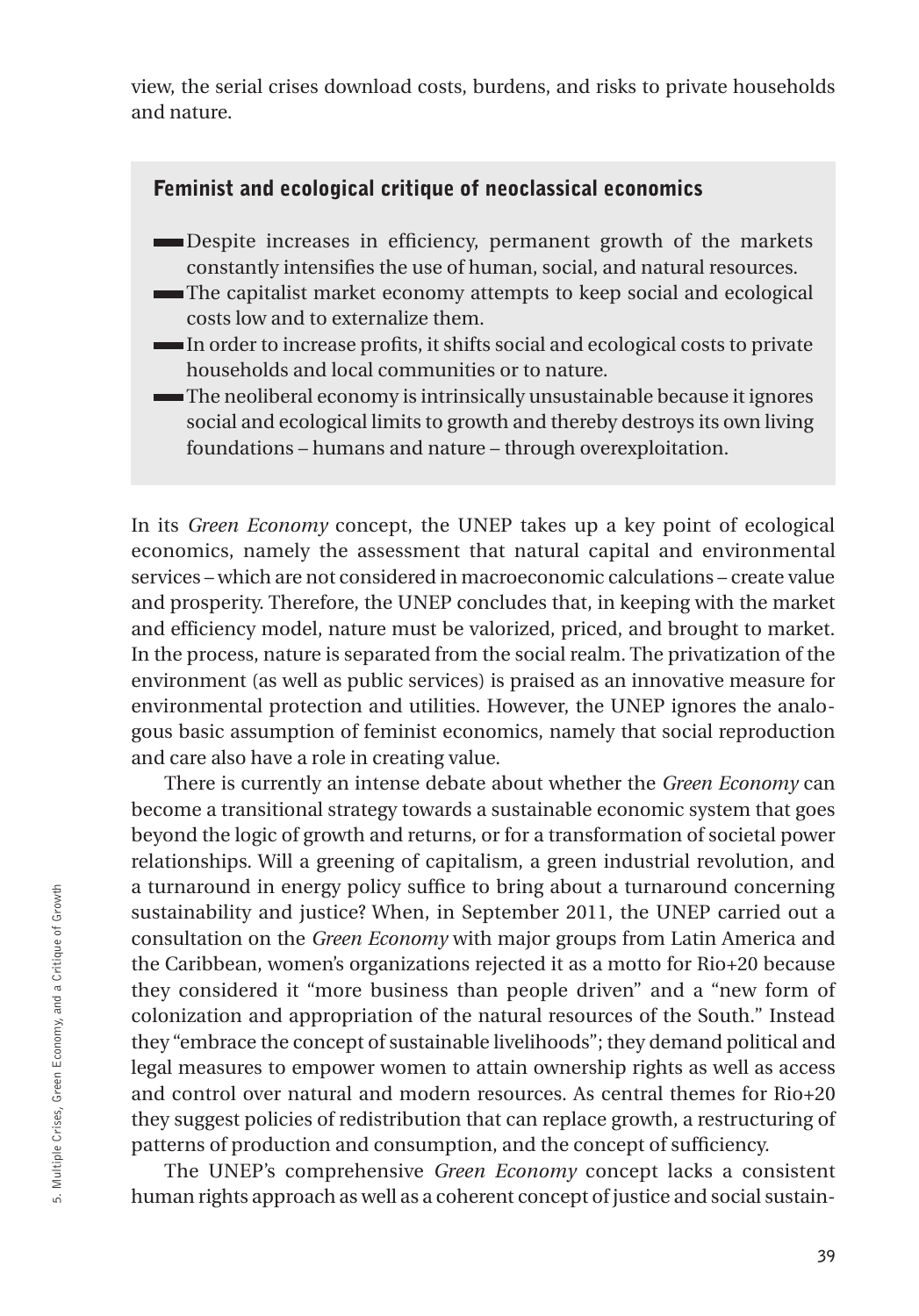ability. The driving force behind a greened economy is growth, not redistribution. Gender receives very little attention, power relationships are not examined; instead, large corporations are praised time and again for their pioneering role, as in the UN's *Global Compact.* This is no paradigm shift, as the green economy remains committed both to growth and to the capitalist principle of maximizing returns. Essentially, it is about shifting capital investments, jobs, and growth to green sectors, to make capitalism low-carbon and weatherize it; different economic conditions, a different relationship to nature is not on the table.

Initially, for many developing and newly industrialized countries of the South *Green Economy* was a motto imposed by the North – and they opposed it. In the run-up to the *People's Summit* Rio+20, civil-society groups criticized it as "recycling an unsustainable model … and the classic modus operandi of capitalism, its modes of accumulation and dispossession." Those groupings in Latin America would like to see Rio+20 as an "enormous movement for social transformation" based on rights and against "market environmentalism." Pointing the path towards this transformation, they stated: "We don't have all the answers, but we have a responsibility, between the desirable and the possible, to search for them."57

#### Care and precaution

Feminist economists go against the grain. They identify the most fundamental principle of all economic activity as the point of departure for alternatives, namely to care for and satisfy needs and create well-being, while ensuring that this does not occur at the expense of others and of nature. If well-being and the reproduction of society and nature are given priority over growth and profit, then economic and financial policy, micro- and macroeconomies, but also our relations with nature must be reshaped – with a concept of care as the starting point. The idea of a caring economy, also referred to in the global South as a survival or livelihood economy, is to be found in a broad spectrum of feminist thinking, from the subsistence approaches of Maria Mies, Vandana Shiva, and Veronika Bennholdt-Thomsen to Genevieve Vaughan's "gift economy," from antiglobalization positions to a queer perspective that transcends the dualism of capitalism versus anti-capitalism.58 The cornerstones of these visionary concepts are "ecological integrity" and a critique of the profit- and money-oriented *homo* 

<sup>57</sup> http://rio20.net/en/documentos/rio-20-resisting-market-environmentalism

<sup>58</sup> Mies, Maria/Shiva, Vandana (1993): Ecofeminism, Halifax/London; Mies, Maria/Bennholdt-Thomsen, Veronika (1999): The Subsistence Perspective, London; Eisler, Riane (2007): The Real Wealth of Nations. Creating Caring Economies, San Francisco; Vaughan, Genevieve (ed.) (2007): Women and the Gift Economy, Toronto; Mellor, Mary (2009): Ecofeminist Political Economy and the Politics of Money, in: Salleh, Ariel (ed.): Eco-Sufficiency & Global Justice. London/New York, 251-268; Gibson-Graham, J.K. (2006): A Postcapitalist Politics, Minneapolis, MN.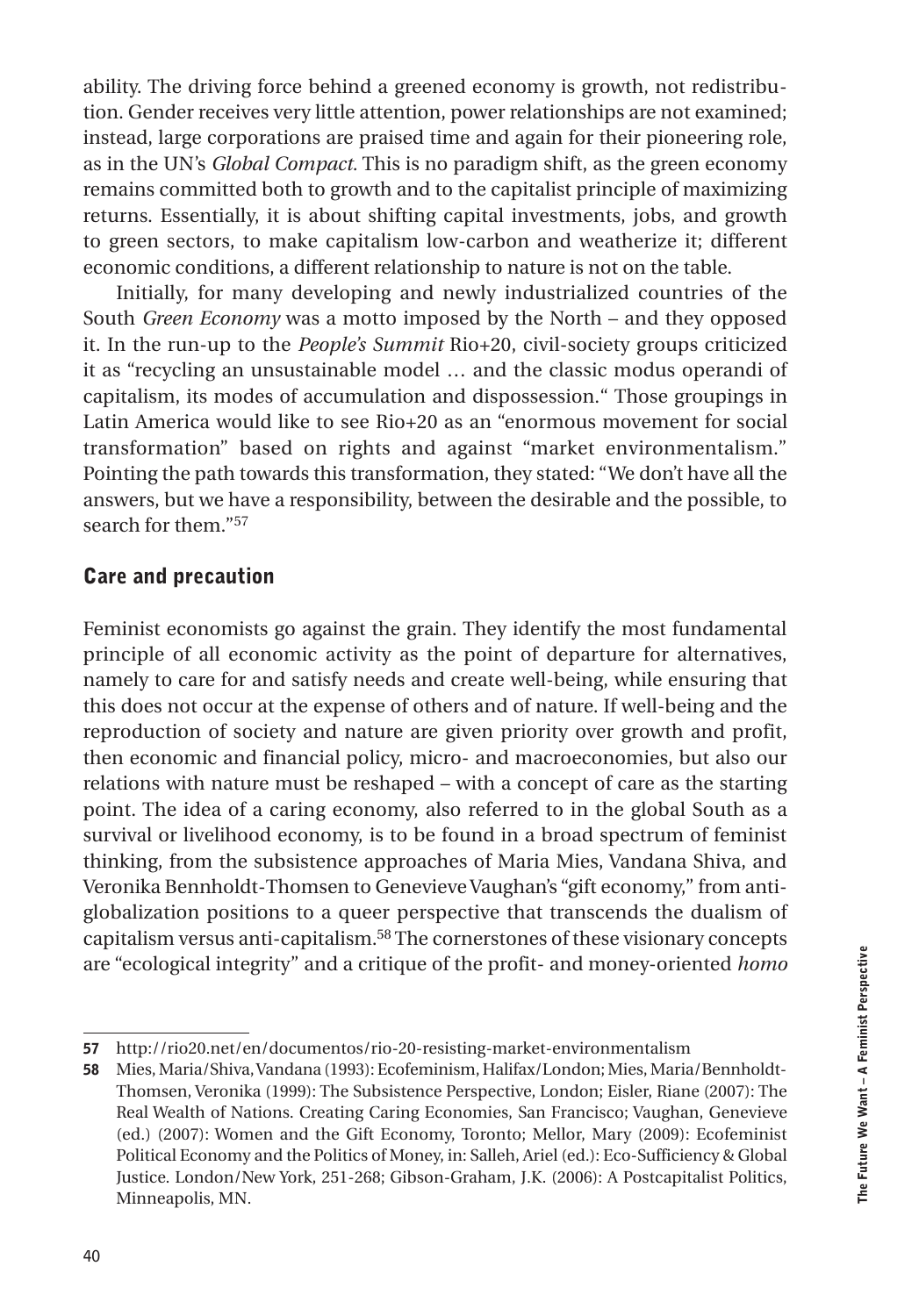*economicus*59. The efficiency hype is contrasted with eco-sufficiency as a model of being content with less60. Instead of a neoliberal concept of individual responsibility, our actions should be guided by principles such as sharing, redistributing, and revaluing labor, prosperity, as well as power; cooperation and solidarity should decrease social competitiveness. A caring economy means that the entire economy is to be turned right side up again, shifting from speculation to provision. The goal is to re-embed the economy in social and natural relationships, and to link global social justice with environmental and gender justice.

What are the first steps towards a caring economy? What transition strategies could create a nexus between *realpolitik* and alternative economies and relations to nature? As a consequence of the massive pressure exerted by the crisis and in light of the failure of the MDGs, it would make little sense to draw up a new catalog of desirables for Rio+20, especially as the conference's premises, as outlined in the *Green Economy* concept, are the market and financialization*.* Plenty of goals have been set and not achieved, including the *Agenda 21* of the 1992 Rio Conference. Today, it is more important to identify key demands for a social and ecological transformation, to open up new spaces for agency, and to develop strategies for a transition that breaks ranks with the functional logic of growth and maximizing returns.

Under the umbrella of the livelihood concept, international feminist discourses are linked by three key concepts: 1) redistribution and revaluing of labor, 2) reclaiming the public realm and the commons, and 3) exit options from the vicious cycle of growth created by resource extraction, production, and consumption.

1) Labor is an everyday practice to secure one's livelihood in exchange with nature, and also a mode of socialization. In light of the fact that gainful employment is constantly becoming more informal and more precarious, society needs to develop a new understanding of labor and a new model for securing basic needs and a basic income. The foremost goal of all necessary labor in society is care, precaution, and existential security. Because of the crises of reproduction in many societies – from the educational and employment crises for young people to the care crisis for senior citizens – this will not be possible without reorganizing care and social reproduction. The following is required to revalue and redistribute labor:

- a redefinition of labor and value creation that goes beyond the market, efficiency, and remuneration,
- a re-evaluation of labor: end marginal labor, recognize care and labor for social reproduction and for the regeneration of nature,

<sup>59</sup> Mellor, Mary (2009): Ecofeminist Political Economy and the Politics of Money, in: Salleh, Ariel (ed.): Eco-Sufficiency & Global Justice. London/New York, 251-268; Salleh, Ariel (2009): From Eco-Sufficiency to Global Justice, in: Salleh (2009) ibid., 291-313.

<sup>60</sup> Salleh, Ariel (2009): From Eco-Sufficiency to Global Justice, in: Salleh, Ariel (ed.): Eco-Sufficiency & Global Justice. London/New York, 291-313.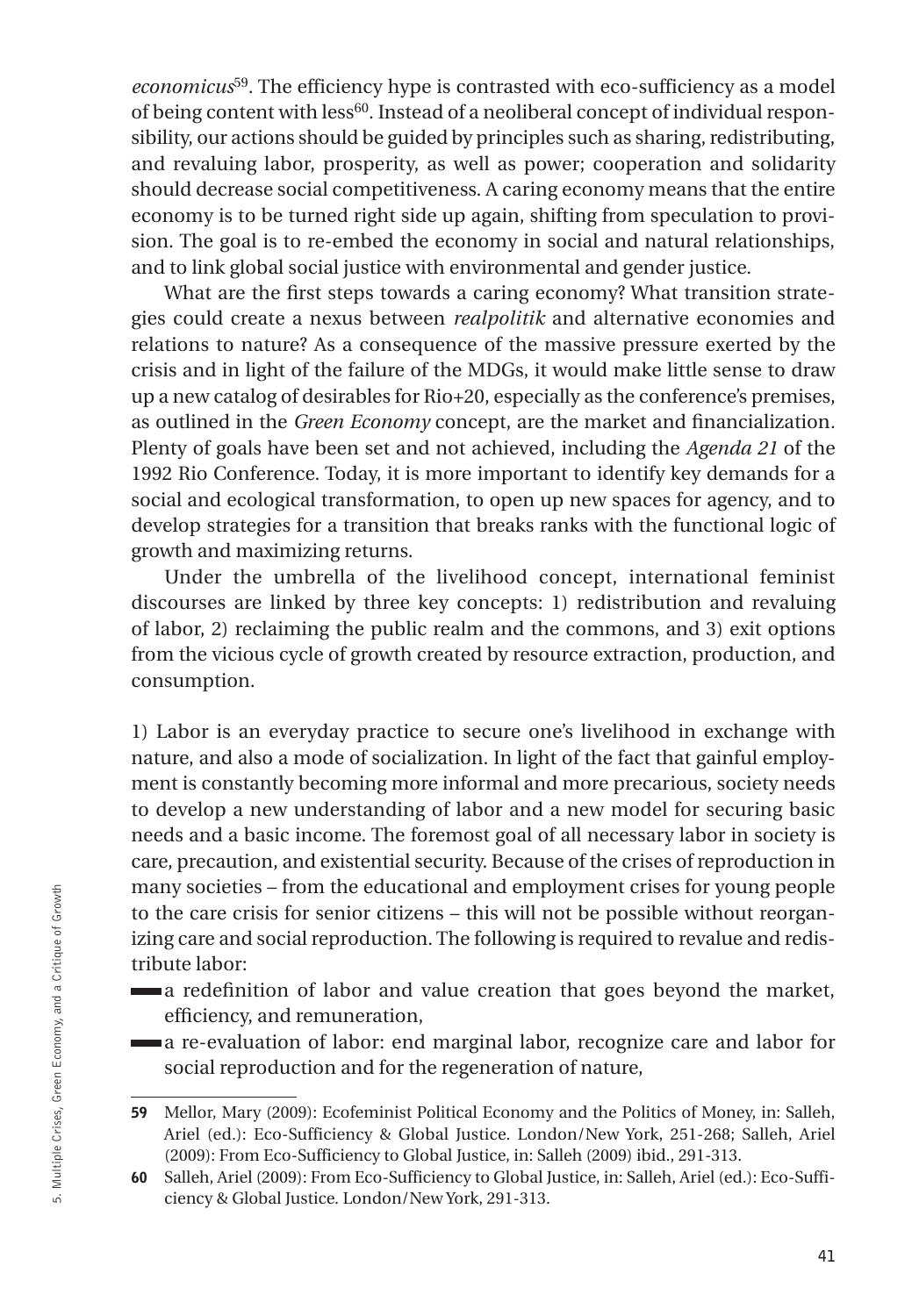- a re-evaluation of labor by means of minimum and maximum wages,
- a redistribution of labor, thereby superseding gender stereotypes: parttime gainful employment and part-time care work for everybody, men and women,
- public infrastructure and public services to facilitate social reproduction,
- securing basic needs and a basic income by means of employment programs such as NREGA in India, cash transfers as in Namibia, *bolsa familia* in Brazil or an unconditional basic income in the West,
	- precaution as protection from risks, from preventive medicine to the precautionary principle in trading with genetically engineered organisms.

As there is no panacea for all of this, transformative paths have to be explored locally, always depending on specific contexts. For example, it is hotly contested whether an unconditional basic income will be a beneficial prerequisite for restructuring. From a gender point of view, this should neither reproduce the old gender roles and division of labor nor be misused as a neoliberal form of cushioning the precarity of gainful employment. In addition, money alone does not secure one's existence. Securing basic social needs also includes security of access to commons and public infrastructure ranging from healthcare to public transport.

2) To counter the trend that austerity policies and public impoverishment go ahead while wealth is being privatized, commons, public services, and social infrastructure have to be reclaimed, strengthened, and expanded.61 That Elinor Ostrom was awarded the Nobel Prize in Economic Sciences has reinvigorated the debate about public goods and commons and their sustainable use by local communities beyond state and market. The weakest members of society, those without fallback positions, depend most on access to public care and social infrastructure. Sharing resources and commons benefits more people if access and rights are governed democratically and in a socially balanced way.62 Local public goods and commons can be an apt prerequisite for everyone being able to realize their global social rights. To this end, the following is necessary:

- A redefinition of the commons, for example security of supply, a social safety net, education, health, mobility, and a healthy environment,
- The commons are constituted by means of commoning, self-organization of local communities, and collective action; they are orientated towards the public good and pacts of solidarity,

<sup>61</sup> Pati, Anuradha (2006): Development Paradigms, Feminist Perspectives and Commons. A Theoretical Intersection. Presentation http://www.indiana.edu/-iascp/bali/papers/Pati\_ Anuradha.pdf

<sup>62</sup> Ostrom, Elinor et al. (eds.) (2002): The Drama of the Commons, Washington; Ostrom, Elinor (2009): Beyond Markets and States: Polycentric Governance of Complex Economic Systems, www.uga.edu/pol-sci/courses/2010.pstrom.pdf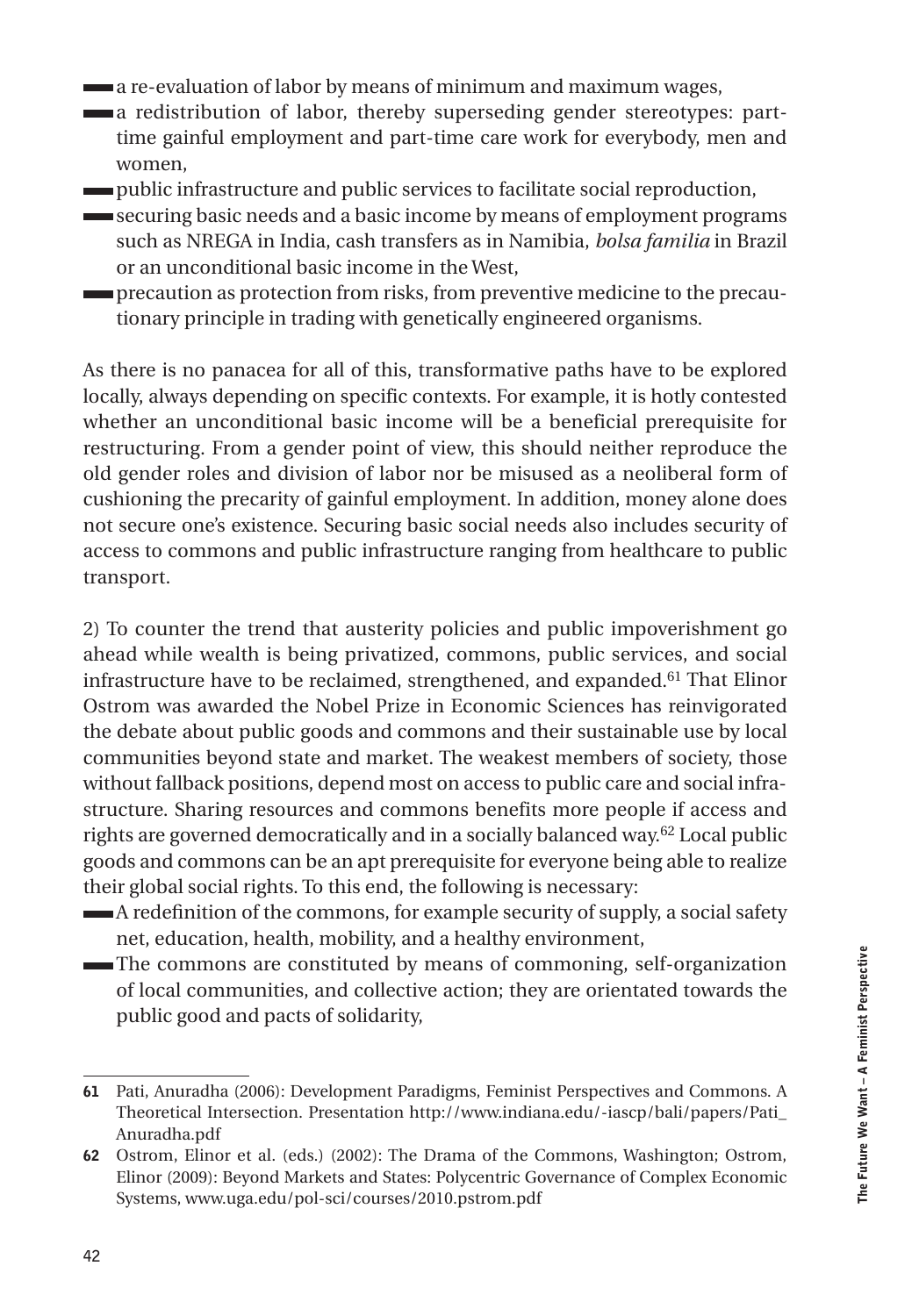- Protecting the commons from privatization and financialization; otherwise, private capital owners and the rules of the market will decide about public goods, the enforcement of human rights, and global social rights,
- Public goods have no place in a casino! Regulation of the financial markets must prohibit speculation and other financial transactions with public goods and commons.

The new democracy movements and the *Occupy* movement have appropriated public spaces from Tahrir Square to Wall Street as commons for protests and debate. In decentralized, democratic forums, and using citizens' budgets and gender budgets, growth, prosperity, and distribution can be politicized anew in order to recast natural and economic relations. Such forums could be forms of a "real" and "direct" democracy as demanded by the new social movements and the "indignant." Here, practical political steps could be considered and organized, for example, how citizens may wrangle control over water and electricity systems from mighty corporations and monopolists. Principles and values would have to be discussed as well. What kind of growth do we want, what kind of wealth? How much consumption, how many resources do we need for a "good life"? What is the relationship between the emancipation of genders and sustainability – under current social and natural realities and in a different "good life"?

Nonetheless, it remains an open question how, taking the commons as a point of departure, power relations within local communities and societies and capitalist structures can be changed altogether – or whether the commons will simply remain islands within a capitalist mainstream.<sup>63</sup>

3) While sectors such as public services, welfare, provisioning, nursing, and social safety nets that are currently being downsized, will definitely have to grow, the challenge is to downsize other sectors in a socially acceptable way. In order to weaken the logic of exploitation, structures of production, trade, and consumption must be dismantled with the goal of reducing resource extraction, the exploitation of the biosphere, and  $CO<sub>2</sub>$  emissions.

- downsizing the industries of the North such as the automotive sector that, through their overproduction, waste resources, energy, and cause dangerous emissions,
- converting destructive and superfluous industries such as arms manufacturing into low-resource, low-emissions factories or into recycling industries,
- turning away from exports and towards domestic markets instead, i.e. towards forms of economic activity based on solidarity and local and regional economic cycles,

<sup>63</sup> Federici, Silvia (2010): Feminism and the Politicis of Commons, www.thecommoner.org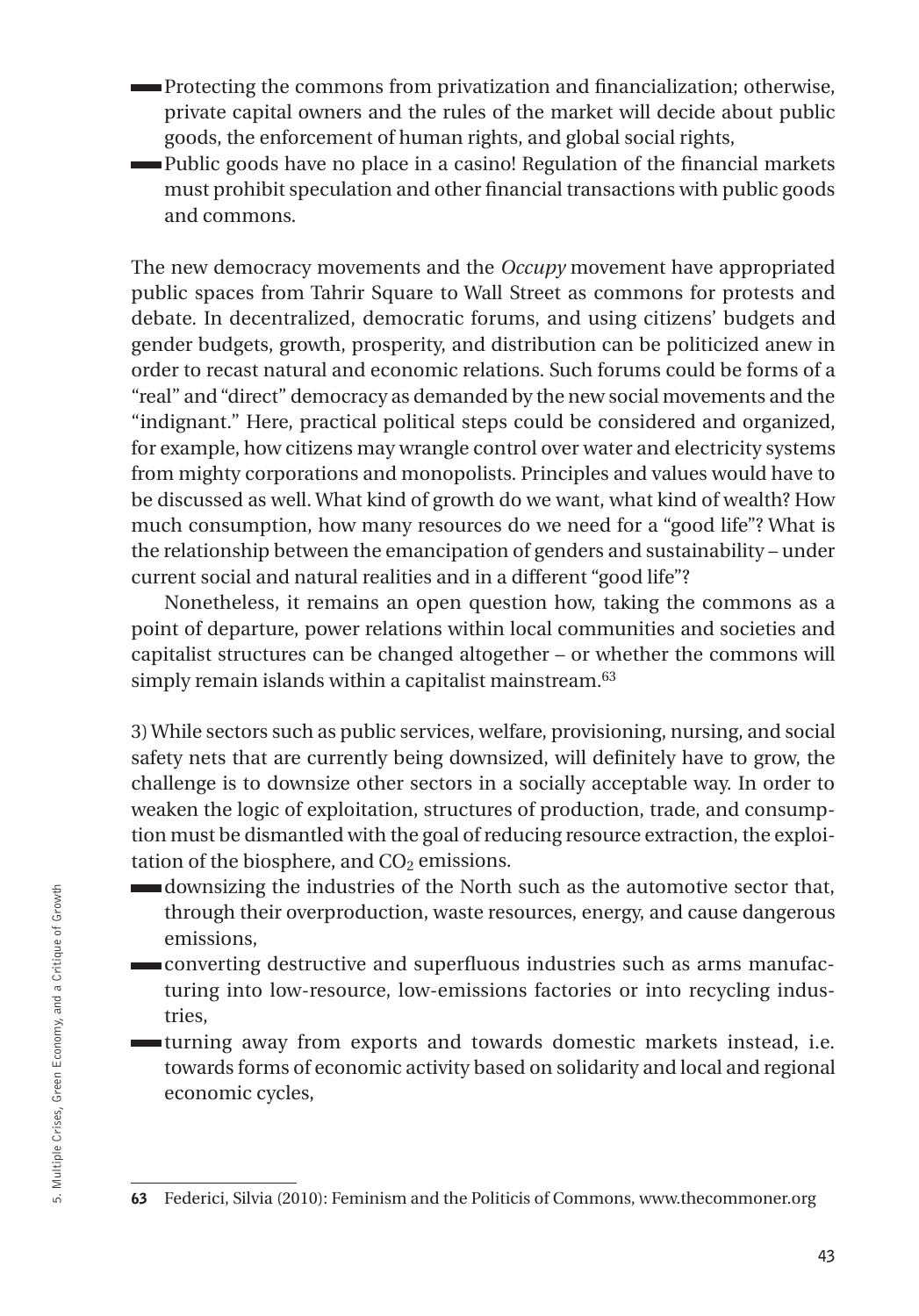- dismantling overconsumption and the "imperial" lifestyle of the global middle classes and achieving sufficiency in the wasteful societies of the North,
- ending the neoliberal and neocolonial "social pact," namely the compensation for the lowering of real wages in the North by means of importing cheap products based on the exploitation of human and natural resources in the global South,
	- dismantling the liberalization of trade and investment as well as the global race for raw materials,
- dismantling financialization: no speculation with public goods, food, pensions, and currencies.

Because of the increasing complexity of the crisis, any single measure must necessarily fall short. If, for example, prices were calculated to include ecological costs, they would increase dramatically and many goods would become unaffordable for the poor, yet it would make little difference to the rich. Although the internalization of costs would lead to prices that were, ecologically speaking, more just, this would, without a simultaneous transformation of unjust social structures, result in a new dilemma.

This does confirm Adorno's dictum that "wrong life cannot be lived rightly." Nonetheless, something done right can open doors and create transitions towards a socio-ecological transformation at the micro-level of everyday life, the mezzo-level of the economy and our relations to nature, and on the political macro-level.

#### The good life and *buen vivir*

Paradigmatically, for Adelheid Biesecker a "precautionary economy" ("*vorsorgendes Wirtschaften*") is "economic activity for a good life rather than for growth."64 She thus redefines prosperity as wealth in terms of time and care – and in contrast to wealth in terms of money and goods. The idea of the "good life" was developed in Western industrial societies as an alternative to the dogma of growth. To aim for a "good life" – a life not determined by money, material assets, and consumption – shifts the focus from societal wealth measured in goods and cash to the well-being and happiness of individuals.

Martha Nussbaum and Amartya Sen defined the good life as the free development of capabilities that help people shape their lives independently.65 A crucial element is the decoupling of individual contentment from material prosperity. Happiness research has found that individual happiness is determined only up to a certain point by income, material assets, and consumption of resources.

<sup>64</sup> Biesecker, Adelheid (2011): Vorsorgendes Wirtschaften, in: Rätz, Werner/Egan-Krieger, Tanja von et al. (2011): Ausgewachsen! Hamburg, 75-85.

<sup>65</sup> Nussbaum, Martha (2000): Women and human development. The Capabilities Approach, Cambridge; Sen, Amartya (2009): The idea of justice, London.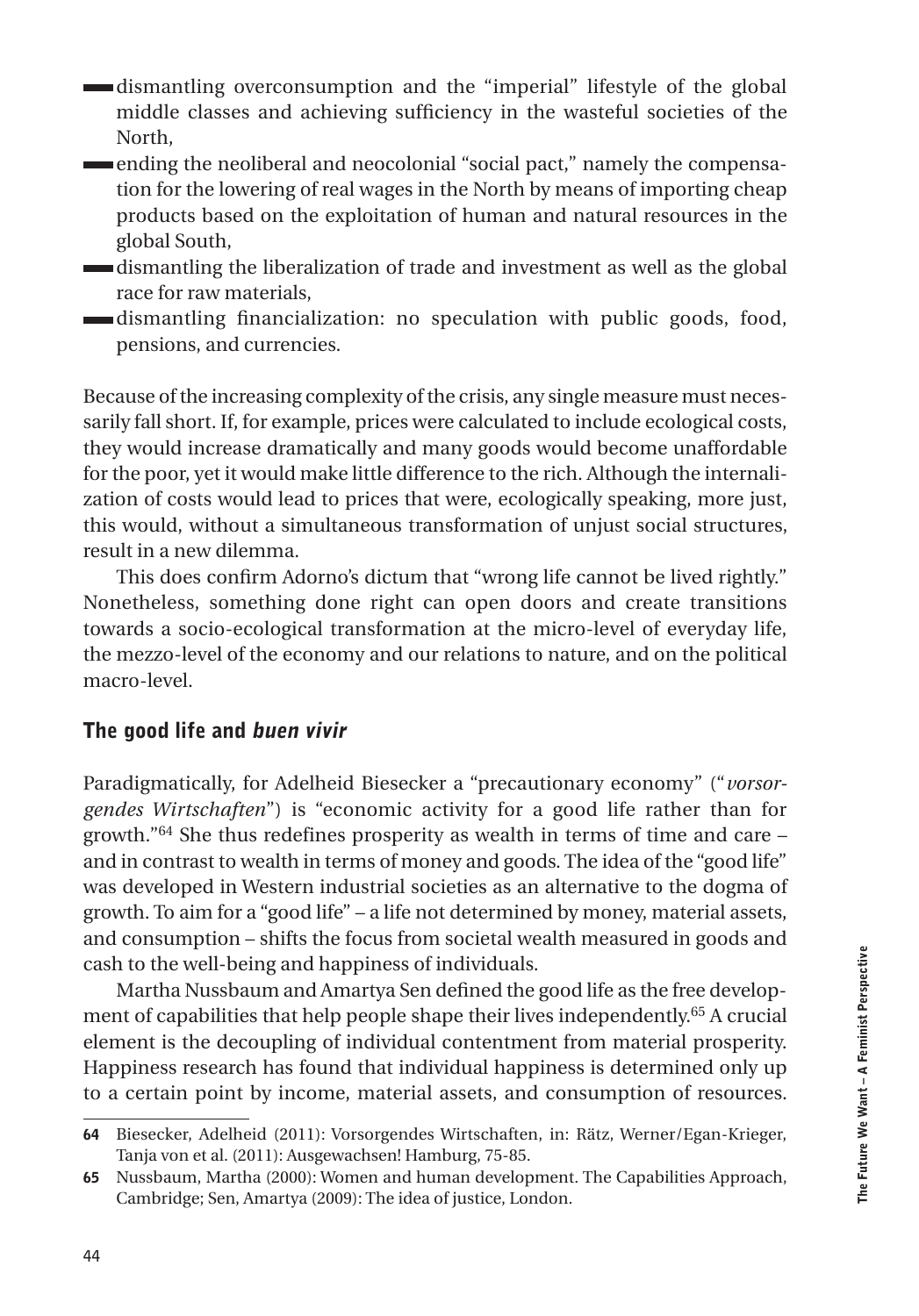Instead, equality in society plays a role for subjective contentment, especially for one's sense of justice.66 Stress due to constantly increasing competition is one of the main causes of individual unhappiness.

The paradigm of *buen vivir* championed by indigenous people in Latin America differs from the individualistic approach of the good life; it is based on the community and on a different relationship to nature. The topos of *Pachamama*67 encompasses veneration of Mother Earth, respect for nature's rights, and harmony between humans and nature – ideas also to be found in cultural ecofeminism. In Bolivia and Ecuador, the *buen vivir* concept has become part of the constitution and is meant to secure the right to autochthonous development critical of capitalism and colonialism, but also indigenous peoples' legal systems. This entails the recognition that cultures are plural, societies and developments diverse, and it explicitly values all forms of labor, be they productive or reproductive.68 Here, the main point feminist approaches can draw on is the overarching goal to satisfy life's basic needs, which are perceived of as basic rights, and to view life holistically, without political compartmentalization. Using and maintaining the commons plays a key role; non-use of mineral resources, for example in the Yasuni National Park in Ecuador, is a tribute to the rights of nature, as well as banning the possible privatization of water and other resources.

While, on the one hand, "indigenous traditions" are to be revitalized, there is at the same time an awareness that patriarchal structures in indigenous cultures must be abolished. In Bolivia, the ministry of culture is commissioned with the definitely contradictory task of revitalizing indigenous traditions and "deconstructing" patriarchy. There can be no "good life" without freedom from violence against women, without dignity and recognition of all genders. This is something that women in Bolivia are debating at present, as they do not want to be used as examples for the "buen vivir" concept while being exposed to domestic violence.

<sup>66</sup> Wilkinson, Richard/Picket, Kate (2009): The Spirit Level. Why More Equal Societies Almost Always Do Better, London.

<sup>67</sup> Critically on this: Lambert, Renaud (2011): Pachamama. Wie eine Andengottheit zur Schutzheiligen der Umwelt wurde, in: *Le Monde diplomatique*, Februar 2011, 3.

<sup>68</sup> Acosta, Alberto (2011=: El Buen Vivir en el camiono del post-desarrollo: Una lectura desde la Constitucion de Montecristi. www. Rebelion.org/docs/118561.pdf; Fatheuer, Thomas (2011): Buen vivir: Latin America`s new concepts for the good life and the rights of nature, Heinrich Böll Foundation, Berlin.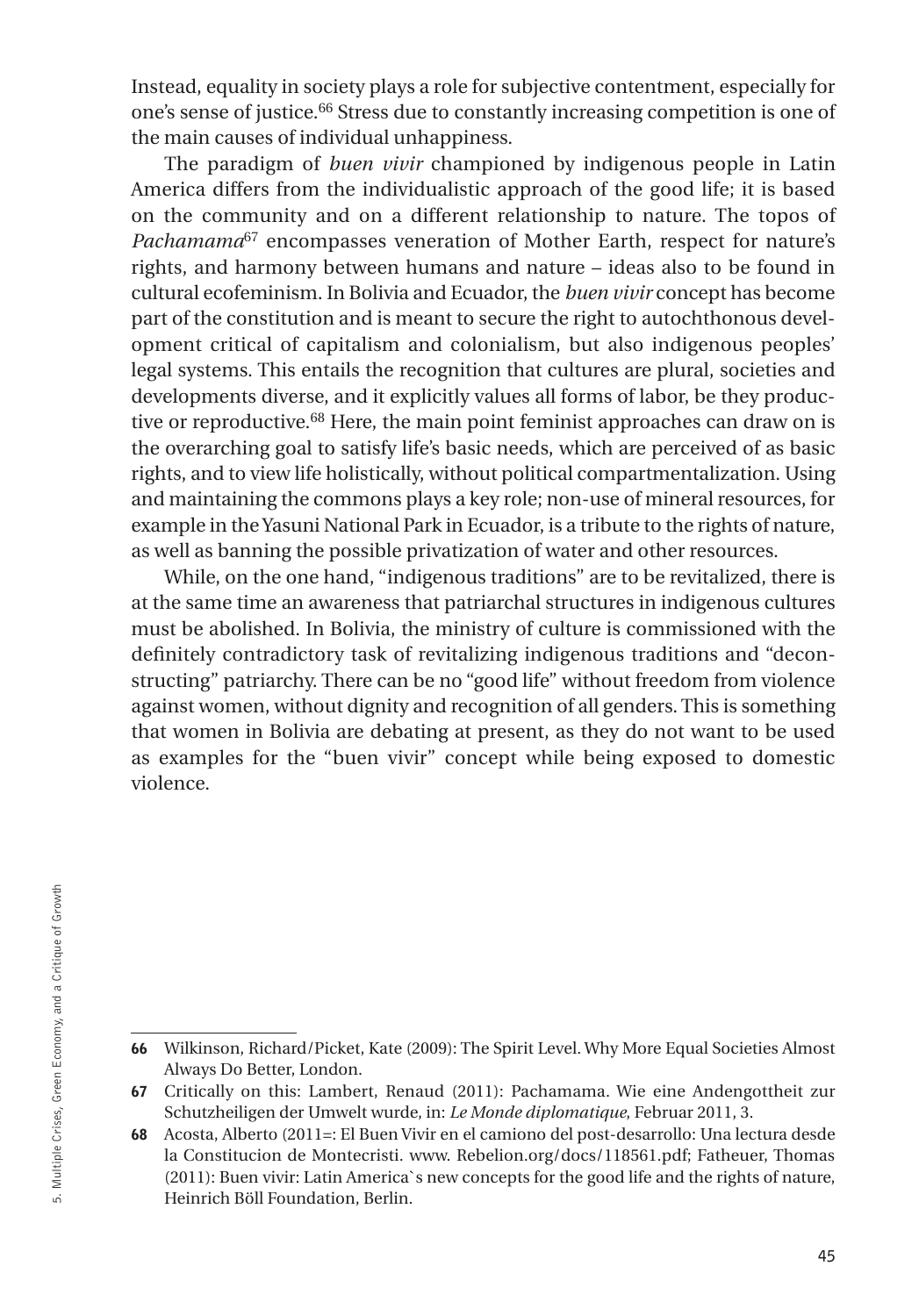# 6. Outlook: Occupy the Future

After NGOs and World Social Forums have exhausted their possibilities, "occupy" has become the term to denote the quest for new political forms. Feminists in the US have claimed their place in the re-radicalized protest against growing inequalities, a lack of democracy, and the power of the financial sector with the slogan "occupy patriarchy." "Occupy the future" could become the slogan for the quest for alternatives to the dominant forms of development that continue to be resource-intensive and driven by growth and free-market ideology. Today, the task is to invent, explore, and occupy new forms of development. First of all, the totalitarianism of the market and growth, which the West has globalized, must be pushed back in the West.

The massive crises of recent years have left all actors and societal groups at a crossroads: What next, if not business as usual? Through the crises, through conflicts over resources, and through political negotiations, struggles about our future are beginning to take shape.

Women's networks and feminist experts – from both the grassroots and academia – have developed practical and conceptual responses to the climate, food, and growth crises. In this they point to the intrinsic contradictions inherent in the domination of nature and the destructive forces unleashed by capitalist economies as well as to the gender imbalances caused by the hegemonic model of development. The core of feminist analysis is that gender inequality is deeply inscribed in all economic and ecological thinking and agency, making it a constitutive element of this development model. Regarding alternative development and the "good life" this means that one cannot separate between the overthrow of masculine power structures and the promotion of alternative economic practices and relations to nature.

Socio-ecological and economic transformation requires a dual strategy, namely 1) that people change themselves, their thinking and actions, and that 2) structural and power relations in society must change. That in turn cannot come about without large coalitions and networking between all social groups that want to abandon current forms of development. Once again, however, when it comes to economies of solidarity, gender perspectives are usually sidelined, even though it is well known that gender justice is an important indicator for new models of prosperity.

Today the big moment for feminist and gender-democratic voices has come. The concrete utopias and plans for reshaping development and power relations in society are an asset when it comes to forming opposition or even counter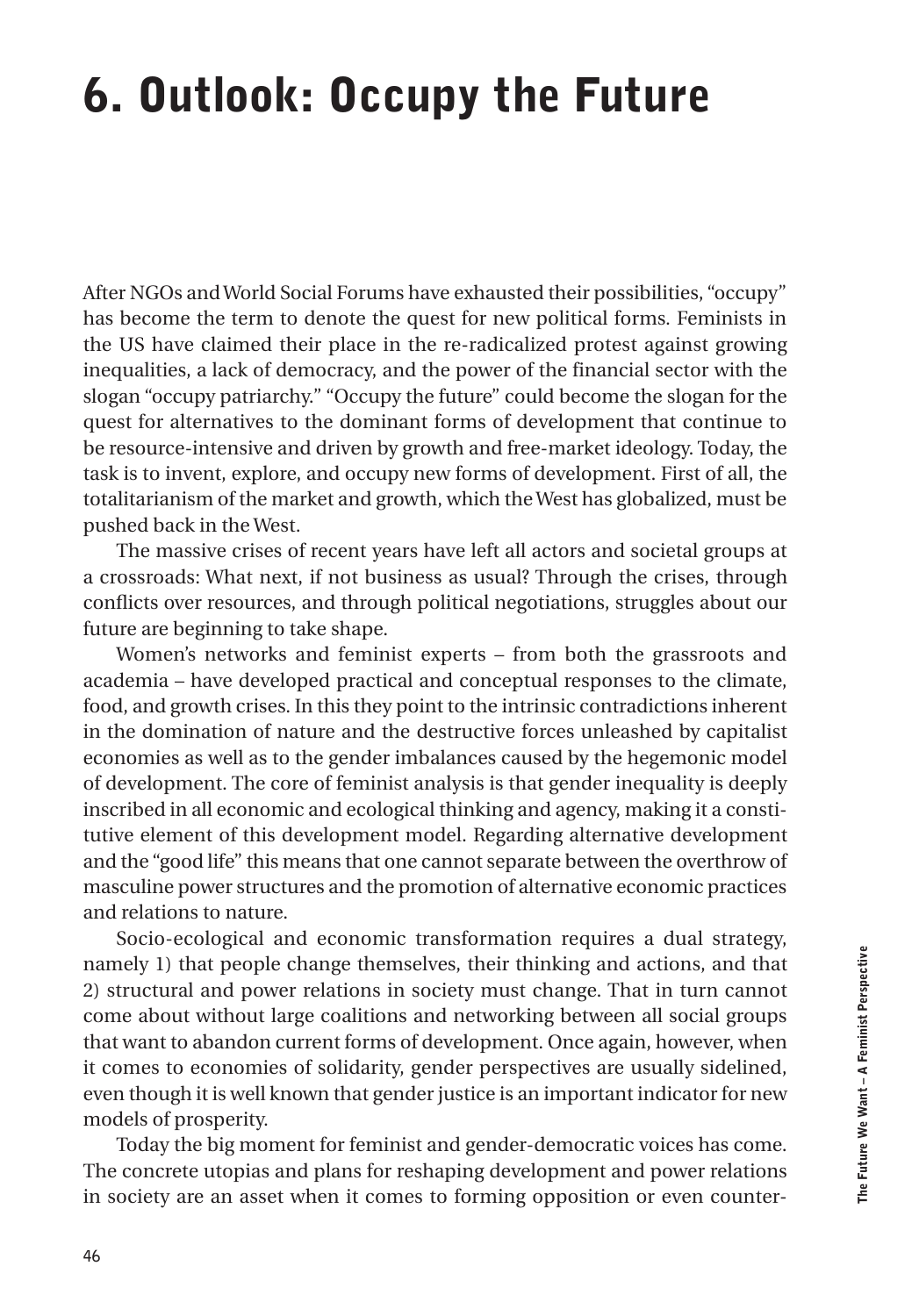power against the megatrend that everything – humans, the social sphere, and the biosphere – are subject to the functional logic of the market, a trend that manifests itself in the valorization and commercialization of all resources, in the dwindling away of the public sphere and commons, as well as in the reallocation of social and ecological risks, costs, and burdens from markets to individuals or nature.

Feminists should politicize ecological topics as "citizens" and emphasize the emancipatory potential of a caring economy, thus thwarting the market-driven logic of growth and profit in regard to economy and ecology, to individuals, and to the system as a whole. Instead of romanticizing women's proximity to nature, let alone glorifying their caring impulses towards society and environment, it will be necessary to dismantle gender stereotypes that stubbornly resist change.69 The emancipatory substance in terms of gender policy and the charm of the concrete utopias designed from the point of view of feminist economics and ecology are that they may liberate us from external constraints and intrinsic blocks in thinking and action. In this transformation – a milestone in the history of civilization and democracy – gender will remain an issue of central importance.

<sup>69</sup> MacGregor, Sherilyn (2010): Earthcare or Feminist Ecological Citizenship? In: *Femina Politica* 01/2010, 22-21.